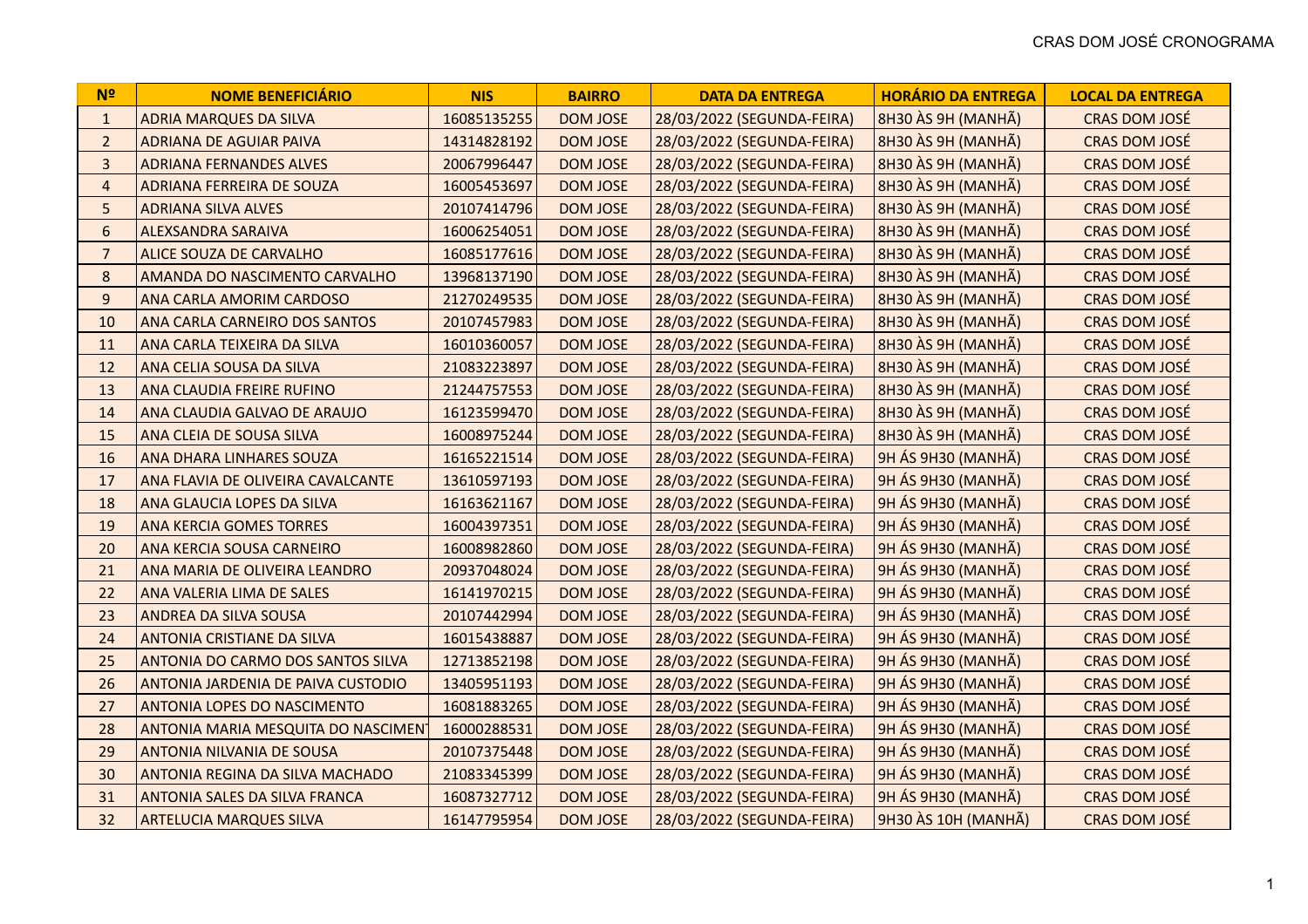| 33 | <b>AURICELIO NASCIMENTO LEANDRO</b>      | 12530646831 | <b>DOM JOSE</b> | 28/03/2022 (SEGUNDA-FEIRA) | 9H30 ÀS 10H (MANHÃ)  | CRAS DOM JOSÉ        |
|----|------------------------------------------|-------------|-----------------|----------------------------|----------------------|----------------------|
| 34 | <b>BENEDITA FURTADO DE OLIVEIRA</b>      | 12433339547 | <b>DOM JOSE</b> | 28/03/2022 (SEGUNDA-FEIRA) | 9H30 ÀS 10H (MANHÃ)  | CRAS DOM JOSÉ        |
| 35 | <b>BRUNA CLEIA DE SOUSA</b>              | 21201482501 | DOM JOSE        | 28/03/2022 (SEGUNDA-FEIRA) | 9H30 ÀS 10H (MANHÃ)  | CRAS DOM JOSÉ        |
| 36 | CASSIA LEANDRA DE SOUSA CARNEIRO         | 16270299099 | <b>DOM JOSE</b> | 28/03/2022 (SEGUNDA-FEIRA) | 9H30 ÀS 10H (MANHÃ)  | CRAS DOM JOSÉ        |
| 37 | <b>CICERA DA SILVA MARTINS</b>           | 16624958716 | <b>DOM JOSE</b> | 28/03/2022 (SEGUNDA-FEIRA) | 9H30 ÀS 10H (MANHÃ)  | CRAS DOM JOSÉ        |
| 38 | <b>COSMELANIA SILVA CANDIDO</b>          | 15445763823 | <b>DOM JOSE</b> | 28/03/2022 (SEGUNDA-FEIRA) | 9H30 ÀS 10H (MANHÃ)  | CRAS DOM JOSÉ        |
| 39 | <b>CRISTINA AMANCIO LOPES</b>            | 16509072980 | <b>DOM JOSE</b> | 28/03/2022 (SEGUNDA-FEIRA) | 9H30 ÀS 10H (MANHÃ)  | CRAS DOM JOSÉ        |
| 40 | <b>DAMIANA GENTIL DE SOUSA</b>           | 16078388046 | <b>DOM JOSE</b> | 28/03/2022 (SEGUNDA-FEIRA) | 9H30 ÀS 10H (MANHÃ)  | CRAS DOM JOSÉ        |
| 41 | DANIELA PEREIRA DOS SANTOS               | 16078389662 | <b>DOM JOSE</b> | 28/03/2022 (SEGUNDA-FEIRA) | 9H30 ÀS 10H (MANHÃ)  | <b>CRAS DOM JOSÉ</b> |
| 42 | DANIELE PRADO DE AZEVEDO                 | 16003703831 | <b>DOM JOSE</b> | 28/03/2022 (SEGUNDA-FEIRA) | 9H30 ÀS 10H (MANHÃ)  | CRAS DOM JOSÉ        |
| 43 | DANIELLE DO NASCIMENTO                   | 16005606655 | DOM JOSE        | 28/03/2022 (SEGUNDA-FEIRA) | 9H30 ÀS 10H (MANHÃ)  | <b>CRAS DOM JOSÉ</b> |
| 44 | <b>DEIDIANE SARAIVA SILVA</b>            | 20664617802 | <b>DOM JOSE</b> | 28/03/2022 (SEGUNDA-FEIRA) | 9H30 ÀS 10H (MANHÃ)  | <b>CRAS DOM JOSÉ</b> |
| 45 | DEUSICELIA COELHO DE MARIA               | 16006472415 | <b>DOM JOSE</b> | 28/03/2022 (SEGUNDA-FEIRA) | 9H30 ÀS 10H (MANHÃ)  | CRAS DOM JOSÉ        |
| 46 | <b>ELIANE DA SILVA LOPES</b>             | 13048875270 | DOM JOSE        | 28/03/2022 (SEGUNDA-FEIRA) | 9H30 ÀS 10H (MANHÃ)  | CRAS DOM JOSÉ        |
| 47 | <b>ELIANE HONORATO CARNEIRO</b>          | 12714849190 | <b>DOM JOSE</b> | 28/03/2022 (SEGUNDA-FEIRA) | 9H30 ÀS 10H (MANHÃ)  | CRAS DOM JOSÉ        |
| 48 | <b>ELIANE TEOTONIO DE SOUSA</b>          | 12517500683 | <b>DOM JOSE</b> | 28/03/2022 (SEGUNDA-FEIRA) | 10H ÀS 10H30 (MANHÃ) | CRAS DOM JOSÉ        |
| 49 | <b>ELISANGELA GRIGORIO DE SOUSA</b>      | 16085506776 | <b>DOM JOSE</b> | 28/03/2022 (SEGUNDA-FEIRA) | 10H ÀS 10H30 (MANHÃ) | CRAS DOM JOSÉ        |
| 50 | ERIKA DE ABREU LIMA                      | 16000529520 | DOM JOSE        | 28/03/2022 (SEGUNDA-FEIRA) | 10H ÀS 10H30 (MANHÃ) | CRAS DOM JOSÉ        |
| 51 | ERIVANIA EVANGELISTA DE SOUSA            | 20664636564 | <b>DOM JOSE</b> | 28/03/2022 (SEGUNDA-FEIRA) | 10H ÀS 10H30 (MANHA) | CRAS DOM JOSÉ        |
| 52 | <b>EVANIR DE ALBUQUERQUE COSTA</b>       | 16008618646 | <b>DOM JOSE</b> | 28/03/2022 (SEGUNDA-FEIRA) | 10H ÀS 10H30 (MANHÃ) | CRAS DOM JOSÉ        |
| 53 | <b>FABIANA LIMA SILVA</b>                | 12966471192 | <b>DOM JOSE</b> | 28/03/2022 (SEGUNDA-FEIRA) | 10H ÀS 10H30 (MANHÃ) | CRAS DOM JOSÉ        |
| 54 | <b>FABRICIA DA SILVA SABINO</b>          | 16087713590 | <b>DOM JOSE</b> | 28/03/2022 (SEGUNDA-FEIRA) | 10H ÀS 10H30 (MANHÃ) | CRAS DOM JOSÉ        |
| 55 | FRANCISCA ANDREA DO NASCIMENTO LIMA      | 20664616490 | <b>DOM JOSE</b> | 28/03/2022 (SEGUNDA-FEIRA) | 10H ÀS 10H30 (MANHÃ) | CRAS DOM JOSÉ        |
| 56 | <b>FRANCISCA CRUZ PAULA</b>              | 16175223919 | <b>DOM JOSE</b> | 28/03/2022 (SEGUNDA-FEIRA) | 10H ÀS 10H30 (MANHÃ) | CRAS DOM JOSÉ        |
| 57 | FRANCISCA EDNEIA SALES SILVA             | 20068063460 | <b>DOM JOSE</b> | 28/03/2022 (SEGUNDA-FEIRA) | 10H ÀS 10H30 (MANHÃ) | CRAS DOM JOSÉ        |
| 58 | FRANCISCA HILDA MARTINS VASCONCELOS      | 12814446195 | <b>DOM JOSE</b> | 28/03/2022 (SEGUNDA-FEIRA) | 10H ÀS 10H30 (MANHÃ) | CRAS DOM JOSÉ        |
| 59 | FRANCISCA HORTENCIA ESTEVAM DE LIMA      | 16179289051 | <b>DOM JOSE</b> | 28/03/2022 (SEGUNDA-FEIRA) | 10H ÀS 10H30 (MANHÃ) | CRAS DOM JOSÉ        |
| 60 | <b>FRANCISCA IANA SAGRADO GOMES</b>      | 20664618175 | <b>DOM JOSE</b> | 28/03/2022 (SEGUNDA-FEIRA) | 10H ÀS 10H30 (MANHÃ) | CRAS DOM JOSÉ        |
| 61 | FRANCISCA IARA OLIVEIRA BARBOSA          | 16213846396 | <b>DOM JOSE</b> | 28/03/2022 (SEGUNDA-FEIRA) | 10H ÀS 10H30 (MANHÃ) | CRAS DOM JOSÉ        |
| 62 | <b>FRANCISCA IRISNEIDE MELOS BALBINO</b> | 21288889943 | <b>DOM JOSE</b> | 28/03/2022 (SEGUNDA-FEIRA) | 10H30 ÀS 11H (MANHÃ) | CRAS DOM JOSÉ        |
| 63 | FRANCISCA JULIANA COSTA SILVA            | 16185328411 | <b>DOM JOSE</b> | 28/03/2022 (SEGUNDA-FEIRA) | 10H30 ÀS 11H (MANHÃ) | CRAS DOM JOSÉ        |
| 64 | <b>FRANCISCA MARIA FIRMO DE OLIVEIRA</b> | 16181247328 | <b>DOM JOSE</b> | 28/03/2022 (SEGUNDA-FEIRA) | 10H30 ÀS 11H (MANHÃ) | CRAS DOM JOSÉ        |
| 65 | <b>FRANCISCA RAFAELA DE SOUSA SILVA</b>  | 16277643283 | <b>DOM JOSE</b> | 28/03/2022 (SEGUNDA-FEIRA) | 10H30 ÀS 11H (MANHÃ) | <b>CRAS DOM JOSÉ</b> |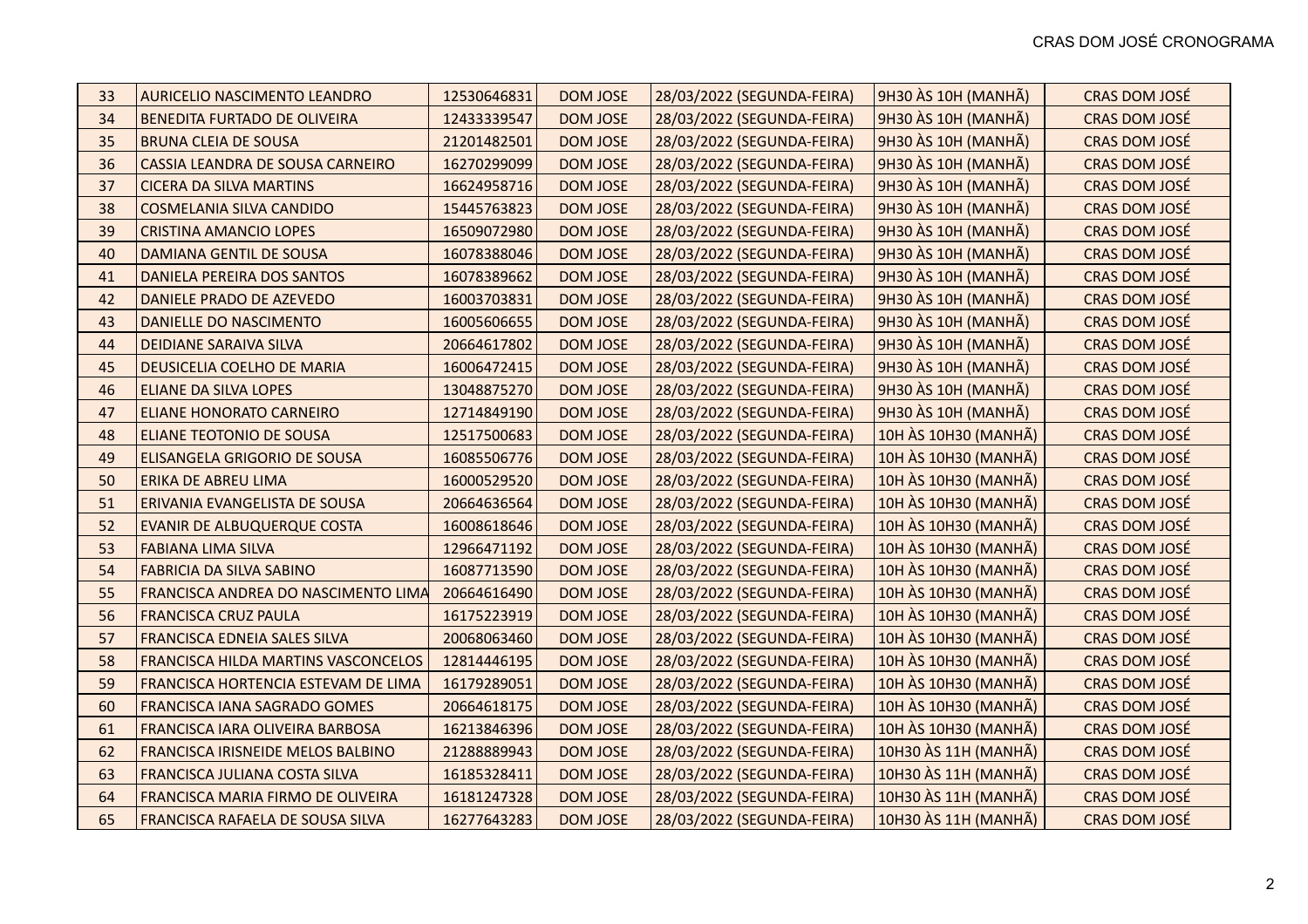| 66 | <b>FRANCISCA SANDRIELE DE VASCONCELOS</b>  | 20107426670 | <b>DOM JOSE</b> | 28/03/2022 (SEGUNDA-FEIRA) | 10H30 ÀS 11H (MANHÃ) | <b>CRAS DOM JOSÉ</b> |
|----|--------------------------------------------|-------------|-----------------|----------------------------|----------------------|----------------------|
| 67 | <b>FRANCISCA TATIANE DO NASCIMENTO</b>     | 16175220251 | <b>DOM JOSE</b> | 28/03/2022 (SEGUNDA-FEIRA) | 10H30 ÀS 11H (MANHÃ) | CRAS DOM JOSÉ        |
| 68 | FRANCISCO DAMIAO DA SILVA                  | 20068061166 | <b>DOM JOSE</b> | 28/03/2022 (SEGUNDA-FEIRA) | 10H30 ÀS 11H (MANHÃ) | CRAS DOM JOSÉ        |
| 69 | <b>GISELE MARIA BERNARDINO DO NASCIMEN</b> | 12787830198 | <b>DOM JOSE</b> | 28/03/2022 (SEGUNDA-FEIRA) | 10H30 ÀS 11H (MANHÃ) | CRAS DOM JOSÉ        |
| 70 | <b>GLEICIANE LOPES DE SOUSA</b>            | 16185342503 | DOM JOSE        | 28/03/2022 (SEGUNDA-FEIRA) | 10H30 ÀS 11H (MANHÃ) | CRAS DOM JOSÉ        |
| 71 | <b>GLEICILENE RODRIGUES DUARTE</b>         | 16185342546 | <b>DOM JOSE</b> | 28/03/2022 (SEGUNDA-FEIRA) | 10H30 ÀS 11H (MANHÃ) | CRAS DOM JOSÉ        |
| 72 | <b>GLEICIVANE DA PONTE ARAUJO</b>          | 16273967629 | <b>DOM JOSE</b> | 28/03/2022 (SEGUNDA-FEIRA) | 10H30 ÀS 11H (MANHÃ) | CRAS DOM JOSÉ        |
| 73 | <b>GREICERLANIA RODRIGUES DUARTE</b>       | 16216036441 | <b>DOM JOSE</b> | 28/03/2022 (SEGUNDA-FEIRA) | 10H30 ÀS 11H (MANHÃ) | CRAS DOM JOSÉ        |
| 74 | <b>HOSANA SILVA DE PAULA</b>               | 12998560190 | <b>DOM JOSE</b> | 28/03/2022 (SEGUNDA-FEIRA) | 10H30 ÀS 11H (MANHÃ) | CRAS DOM JOSÉ        |
| 75 | <b>HOZILANDIA DO NASCIMENTO LOPES</b>      | 15100850136 | <b>DOM JOSE</b> | 28/03/2022 (SEGUNDA-FEIRA) | 10H30 ÀS 11H (MANHÃ) | CRAS DOM JOSÉ        |
| 76 | <b>ISABEL ALVES FERREIRA</b>               | 16185356636 | DOM JOSE        | 28/03/2022 (SEGUNDA-FEIRA) | 13H30 AS 14H (TARDE) | CRAS DOM JOSÉ        |
| 77 | <b>IVANILDA AGUIAR DA SILVA</b>            | 16185354781 | <b>DOM JOSE</b> | 28/03/2022 (SEGUNDA-FEIRA) | 13H30 AS 14H (TARDE) | CRAS DOM JOSÉ        |
| 78 | <b>JEANE SILVINO GOMES</b>                 | 12311261292 | <b>DOM JOSE</b> | 28/03/2022 (SEGUNDA-FEIRA) | 13H30 AS 14H (TARDE) | CRAS DOM JOSÉ        |
| 79 | <b>JEMILIA RODRIGUES</b>                   | 16296799501 | <b>DOM JOSE</b> | 28/03/2022 (SEGUNDA-FEIRA) | 13H30 AS 14H (TARDE) | CRAS DOM JOSÉ        |
| 80 | JOANA INGRID TEODOSIO DO NASCIMENTO        | 16214236842 | <b>DOM JOSE</b> | 28/03/2022 (SEGUNDA-FEIRA) | 13H30 AS 14H (TARDE) | CRAS DOM JOSÉ        |
| 81 | <b>JULIA DE SOUSA SILVA</b>                | 16042625838 | <b>DOM JOSE</b> | 28/03/2022 (SEGUNDA-FEIRA) | 13H30 ÀS 14H (TARDE) | CRAS DOM JOSÉ        |
| 82 | <b>JULIANA SILVA DO NASCIMENTO</b>         | 16185412560 | <b>DOM JOSE</b> | 28/03/2022 (SEGUNDA-FEIRA) | 13H30 AS 14H (TARDE) | CRAS DOM JOSÉ        |
| 83 | JULIANA SOUSA DE AZEVEDO                   | 16184392485 | <b>DOM JOSE</b> | 28/03/2022 (SEGUNDA-FEIRA) | 13H30 ÀS 14H (TARDE) | CRAS DOM JOSÉ        |
| 84 | KATIA KAIANE CARDOSO DE FRANCA             | 16181598406 | <b>DOM JOSE</b> | 28/03/2022 (SEGUNDA-FEIRA) | 13H30 ÀS 14H (TARDE) | CRAS DOM JOSÉ        |
| 85 | <b>KECIA DO NASCIMENTO MESQUITA</b>        | 16183118533 | <b>DOM JOSE</b> | 28/03/2022 (SEGUNDA-FEIRA) | 13H30 ÀS 14H (TARDE) | CRAS DOM JOSÉ        |
| 86 | <b>LARA SILVA ARAUJO</b>                   | 16431838425 | <b>DOM JOSE</b> | 28/03/2022 (SEGUNDA-FEIRA) | 13H30 ÀS 14H (TARDE) | CRAS DOM JOSÉ        |
| 87 | LEILIANE DOS SANTOS DA SILVA               | 20107451977 | <b>DOM JOSE</b> | 28/03/2022 (SEGUNDA-FEIRA) | 13H30 ÀS 14H (TARDE) | CRAS DOM JOSÉ        |
| 88 | LENICE DA SILVA MALHEIROS                  | 16042644689 | <b>DOM JOSE</b> | 28/03/2022 (SEGUNDA-FEIRA) | 13H30 AS 14H (TARDE) | CRAS DOM JOSÉ        |
| 89 | LENITA DA SILVA MALHEIROS                  | 16355375083 | <b>DOM JOSE</b> | 28/03/2022 (SEGUNDA-FEIRA) | 13H30 AS 14H (TARDE) | CRAS DOM JOSÉ        |
| 90 | LEONE CRISTINA DOS SANTOS MARQUES          | 20107451128 | DOM JOSE        | 28/03/2022 (SEGUNDA-FEIRA) | 13H30 ÀS 14H (TARDE) | CRAS DOM JOSÉ        |
| 91 | LEONTINA DUARTE TERCEIRO                   | 16076683806 | <b>DOM JOSE</b> | 28/03/2022 (SEGUNDA-FEIRA) | 13H30 AS 14H (TARDE) | CRAS DOM JOSÉ        |
| 92 | LETICIA DA COSTA LIMA                      | 16462152312 | <b>DOM JOSE</b> | 28/03/2022 (SEGUNDA-FEIRA) | 14H ÀS 14H30 (TARDE) | CRAS DOM JOSÉ        |
| 93 | LIDIANE OLIVEIRA DA SILVA                  | 16423549606 | DOM JOSE        | 28/03/2022 (SEGUNDA-FEIRA) | 14H ÀS 14H30 (TARDE) | CRAS DOM JOSÉ        |
| 94 | LUCIANA DA SILVA MARCELINO                 | 16390025115 | <b>DOM JOSE</b> | 28/03/2022 (SEGUNDA-FEIRA) | 14H ÀS 14H30 (TARDE) | CRAS DOM JOSÉ        |
| 95 | <b>LUZIA GENTIL MARQUES</b>                | 20107428509 | <b>DOM JOSE</b> | 28/03/2022 (SEGUNDA-FEIRA) | 14H ÀS 14H30 (TARDE) | CRAS DOM JOSÉ        |
| 96 | <b>MARCELA RUFINO DA SILVA</b>             | 13861550198 | DOM JOSE        | 28/03/2022 (SEGUNDA-FEIRA) | 14H ÀS 14H30 (TARDE) | CRAS DOM JOSÉ        |
| 97 | <b>MARCIA DIAS AQUINO</b>                  | 13158221194 | <b>DOM JOSE</b> | 28/03/2022 (SEGUNDA-FEIRA) | 14H ÀS 14H30 (TARDE) | CRAS DOM JOSÉ        |
| 98 | <b>MARGARIDA DE MORAIS</b>                 | 16355451723 | <b>DOM JOSE</b> | 28/03/2022 (SEGUNDA-FEIRA) | 14H ÀS 14H30 (TARDE) | CRAS DOM JOSÉ        |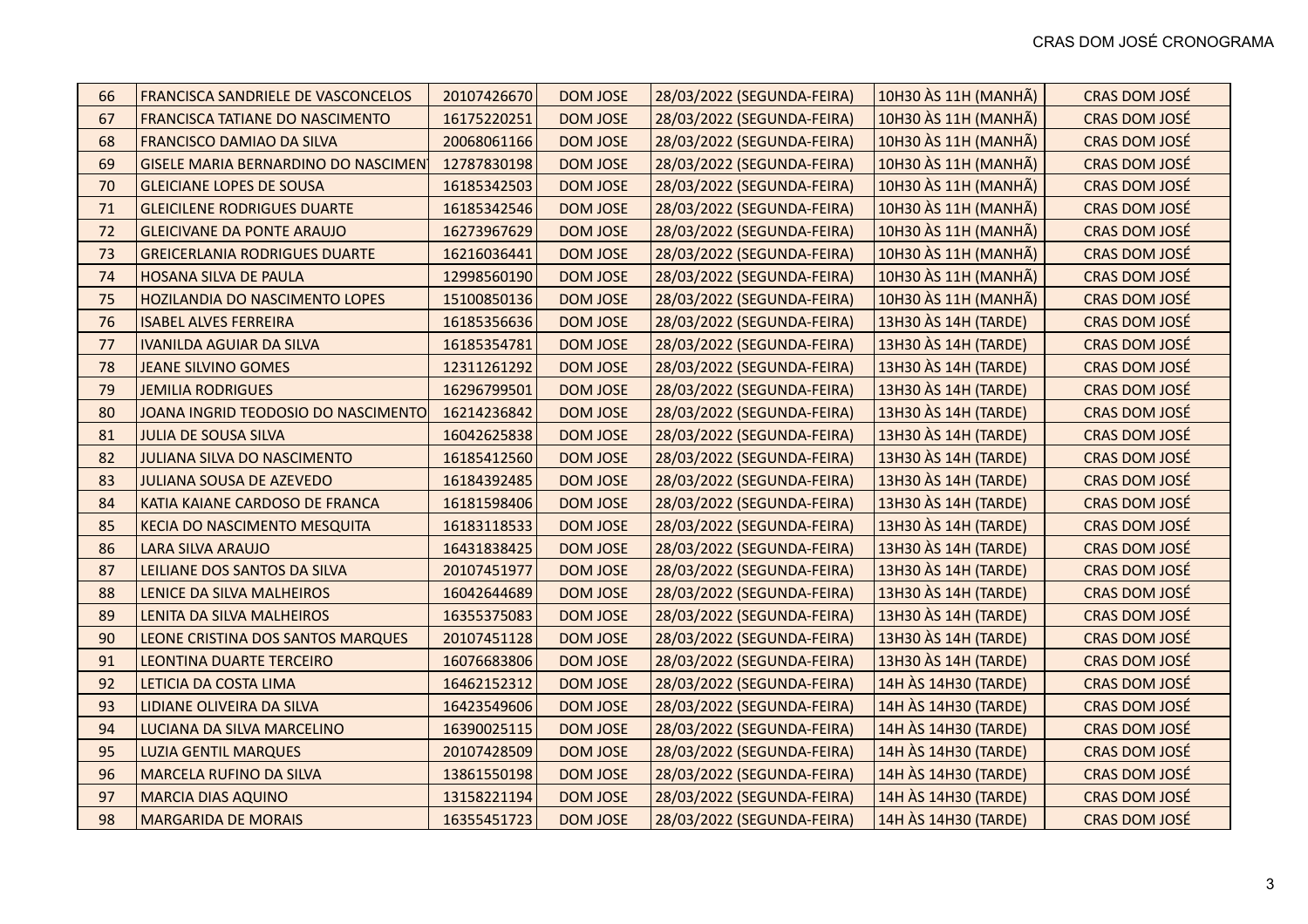| 99  | <b>MARIA ADNA PORTELA COSMO</b>            | 20664617365 | <b>DOM JOSE</b> | 28/03/2022 (SEGUNDA-FEIRA) | 14H ÀS 14H30 (TARDE) | <b>CRAS DOM JOSÉ</b> |
|-----|--------------------------------------------|-------------|-----------------|----------------------------|----------------------|----------------------|
| 100 | MARIA ALINE SALES SILVA SOUZA              | 16356393573 | <b>DOM JOSE</b> | 28/03/2022 (SEGUNDA-FEIRA) | 14H ÀS 14H30 (TARDE) | CRAS DOM JOSÉ        |
| 101 | <b>MARIA AMANDA DE SOUSA</b>               | 16350563558 | <b>DOM JOSE</b> | 28/03/2022 (SEGUNDA-FEIRA) | 14H ÀS 14H30 (TARDE) | CRAS DOM JOSÉ        |
| 102 | <b>MARIA ANTONIA PEREIRA DIAS</b>          | 20958332899 | <b>DOM JOSE</b> | 28/03/2022 (SEGUNDA-FEIRA) | 14H ÀS 14H30 (TARDE) | CRAS DOM JOSÉ        |
| 103 | MARIA BENEDITA BARROSO BRAGA               | 14219762198 | <b>DOM JOSE</b> | 28/03/2022 (SEGUNDA-FEIRA) | 14H ÀS 14H30 (TARDE) | CRAS DOM JOSÉ        |
| 104 | MARIA CLEUDIA ARCANJO DE MESQUITA          | 20664616237 | <b>DOM JOSE</b> | 28/03/2022 (SEGUNDA-FEIRA) | 14H ÀS 14H30 (TARDE) | CRAS DOM JOSÉ        |
| 105 | MARIA DA CONCEICAO CRUZ PAULA              | 16390313293 | <b>DOM JOSE</b> | 28/03/2022 (SEGUNDA-FEIRA) | 14H ÀS 14H30 (TARDE) | CRAS DOM JOSÉ        |
| 106 | MARIA DA CONCEICAO SAGRADO DE SOUSA        | 12130288784 | <b>DOM JOSE</b> | 28/03/2022 (SEGUNDA-FEIRA) | 14H ÀS 14H30 (TARDE) | CRAS DOM JOSÉ        |
| 107 | MARIA DAS GRACAS DE SOUSA NASCIMENT        | 20107454143 | <b>DOM JOSE</b> | 28/03/2022 (SEGUNDA-FEIRA) | 14H ÀS 14H30 (TARDE) | CRAS DOM JOSÉ        |
| 108 | <b>MARIA DAS GRACAS RODRIGUES</b>          | 16466138667 | <b>DOM JOSE</b> | 28/03/2022 (SEGUNDA-FEIRA) | 14H30 AS 15H (TARDE) | CRAS DOM JOSÉ        |
| 109 | MARIA DAS GRACAS SOUSA DA SILVA            | 16455862997 | <b>DOM JOSE</b> | 28/03/2022 (SEGUNDA-FEIRA) | 14H30 ÀS 15H (TARDE) | <b>CRAS DOM JOSÉ</b> |
| 110 | <b>MARIA DO SOCORRO DOMINGOS</b>           | 16392073281 | <b>DOM JOSE</b> | 28/03/2022 (SEGUNDA-FEIRA) | 14H30 AS 15H (TARDE) | CRAS DOM JOSÉ        |
| 111 | MARIA EDILANE DA SILVA LIMA                | 16388092315 | <b>DOM JOSE</b> | 28/03/2022 (SEGUNDA-FEIRA) | 14H30 ÀS 15H (TARDE) | CRAS DOM JOSÉ        |
| 112 | MARIA EDILEUSA BARROSO DOS SANTOS          | 13537872193 | <b>DOM JOSE</b> | 28/03/2022 (SEGUNDA-FEIRA) | 14H30 AS 15H (TARDE) | CRAS DOM JOSÉ        |
| 113 | MARIA ELISANGELA SALES DE LIMA             | 16078710738 | <b>DOM JOSE</b> | 28/03/2022 (SEGUNDA-FEIRA) | 14H30 AS 15H (TARDE) | CRAS DOM JOSÉ        |
| 114 | <b>MARIA ELISMEIRE ANDRADE</b>             | 16432398348 | <b>DOM JOSE</b> | 28/03/2022 (SEGUNDA-FEIRA) | 14H30 ÀS 15H (TARDE) | CRAS DOM JOSÉ        |
| 115 | <b>MARIA GORETTI MESQUITA</b>              | 12632039195 | <b>DOM JOSE</b> | 28/03/2022 (SEGUNDA-FEIRA) | 14H30 AS 15H (TARDE) | CRAS DOM JOSÉ        |
| 116 | MARIA HELENA SALES DO NASCIMENTO           | 20068063444 | <b>DOM JOSE</b> | 28/03/2022 (SEGUNDA-FEIRA) | 14H30 ÀS 15H (TARDE) | CRAS DOM JOSÉ        |
| 117 | MARIA IASMIN DE JESUS FURTADO              | 16414483339 | <b>DOM JOSE</b> | 28/03/2022 (SEGUNDA-FEIRA) | 14H30 ÀS 15H (TARDE) | CRAS DOM JOSÉ        |
| 118 | MARIA JANILDA DA ROCHA FERNANDES           | 16357122263 | <b>DOM JOSE</b> | 28/03/2022 (SEGUNDA-FEIRA) | 14H30 AS 15H (TARDE) | CRAS DOM JOSÉ        |
| 119 | MARIA JOSEANE DE SOUSA ARAUJO              | 20664626410 | <b>DOM JOSE</b> | 28/03/2022 (SEGUNDA-FEIRA) | 14H30 ÀS 15H (TARDE) | CRAS DOM JOSÉ        |
| 120 | <b>MARIA JOSELINA FAUSTINO</b>             | 16350493142 | <b>DOM JOSE</b> | 28/03/2022 (SEGUNDA-FEIRA) | 14H30 AS 15H (TARDE) | CRAS DOM JOSÉ        |
| 121 | <b>MARIA JULIANA DE MARIA</b>              | 20203622582 | <b>DOM JOSE</b> | 28/03/2022 (SEGUNDA-FEIRA) | 14H30 ÀS 15H (TARDE) | CRAS DOM JOSÉ        |
| 122 | MARIA KATIANA CAVALCANTE BARBOSA           | 16356820544 | <b>DOM JOSE</b> | 28/03/2022 (SEGUNDA-FEIRA) | 14H30 AS 15H (TARDE) | CRAS DOM JOSÉ        |
| 123 | <b>MARIA KATIANE DO NASCIMENTO</b>         | 13646677197 | <b>DOM JOSE</b> | 28/03/2022 (SEGUNDA-FEIRA) | 14H30 AS 15H (TARDE) | CRAS DOM JOSÉ        |
| 124 | <b>MARIA KATIELE DO NASCIMENTO TAVARES</b> | 16082800320 | <b>DOM JOSE</b> | 28/03/2022 (SEGUNDA-FEIRA) | 15H ÀS 15H30 (TARDE) | CRAS DOM JOSÉ        |
| 125 | MARIA LUCIA DE SOUSA DOMINGOS              | 20068063819 | <b>DOM JOSE</b> | 28/03/2022 (SEGUNDA-FEIRA) | 15H ÀS 15H30 (TARDE) | CRAS DOM JOSÉ        |
| 126 | <b>MARIA NAZARE RODRIGUES DUARTE</b>       | 12646927195 | <b>DOM JOSE</b> | 28/03/2022 (SEGUNDA-FEIRA) | 15H ÀS 15H30 (TARDE) | CRAS DOM JOSÉ        |
| 127 | <b>MARIA SIMONE MESQUITA LIMA</b>          | 16388106197 | <b>DOM JOSE</b> | 28/03/2022 (SEGUNDA-FEIRA) | 15H ÀS 15H30 (TARDE) | CRAS DOM JOSÉ        |
| 128 | MARIA SOCORRO DE SOUSA RIPARDO             | 16452380517 | <b>DOM JOSE</b> | 28/03/2022 (SEGUNDA-FEIRA) | 15H ÀS 15H30 (TARDE) | CRAS DOM JOSÉ        |
| 129 | <b>MARIA SOLANGE FONTENELE</b>             | 16483234407 | <b>DOM JOSE</b> | 28/03/2022 (SEGUNDA-FEIRA) | 15H ÀS 15H30 (TARDE) | CRAS DOM JOSÉ        |
| 130 | <b>MARIA TARCIANA RODRIGUES DE SOUSA</b>   | 16356443090 | <b>DOM JOSE</b> | 28/03/2022 (SEGUNDA-FEIRA) | 15H ÀS 15H30 (TARDE) | CRAS DOM JOSÉ        |
| 131 | <b>MARTA MARIA OLIVEIRA SILVA</b>          | 16530404806 | <b>DOM JOSE</b> | 28/03/2022 (SEGUNDA-FEIRA) | 15H ÀS 15H30 (TARDE) | CRAS DOM JOSÉ        |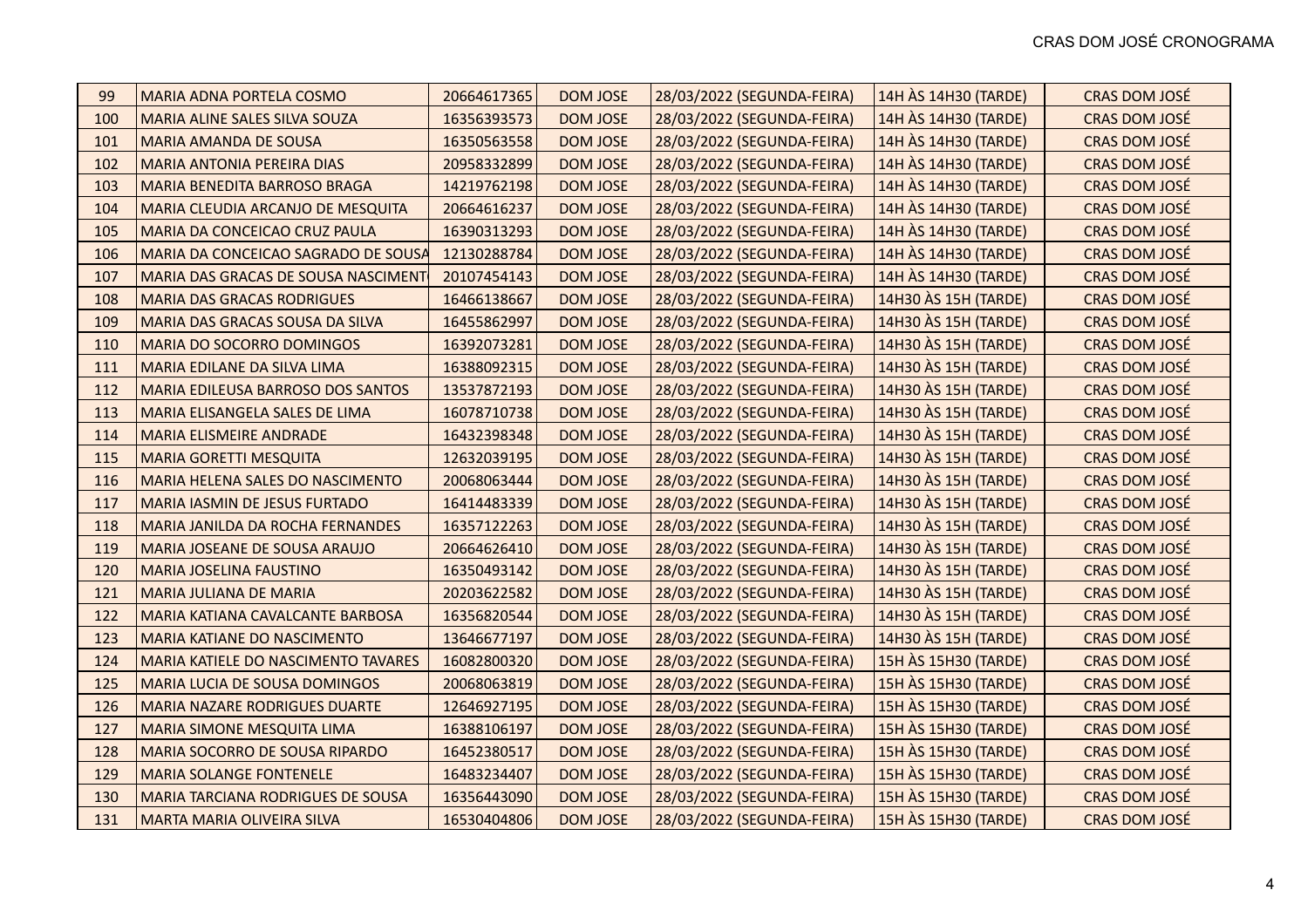| 132 | <b>MATILDE DE SOUSA ALVES</b>                  | 10695421082 | <b>DOM JOSE</b> | 28/03/2022 (SEGUNDA-FEIRA) | 15H ÀS 15H30 (TARDE) | CRAS DOM JOSÉ        |
|-----|------------------------------------------------|-------------|-----------------|----------------------------|----------------------|----------------------|
| 133 | <b>MIKAELLE FERREIRA LEANDRO</b>               | 20664616539 | <b>DOM JOSE</b> | 28/03/2022 (SEGUNDA-FEIRA) | 15H ÀS 15H30 (TARDE) | CRAS DOM JOSÉ        |
| 134 | MONIQUE DE FREITAS SILVA LOYOLA                | 16679640858 | <b>DOM JOSE</b> | 28/03/2022 (SEGUNDA-FEIRA) | 15H ÀS 15H30 (TARDE) | CRAS DOM JOSÉ        |
| 135 | <b>MYRLA MARIA SOUSA DA SILVA</b>              | 20770082461 | <b>DOM JOSE</b> | 28/03/2022 (SEGUNDA-FEIRA) | 15H ÀS 15H30 (TARDE) | CRAS DOM JOSÉ        |
| 136 | NAYARA DA SILVA SOUSA                          | 16602861094 | <b>DOM JOSE</b> | 28/03/2022 (SEGUNDA-FEIRA) | 15H ÀS 15H30 (TARDE) | CRAS DOM JOSÉ        |
| 137 | OSINEUDA SOUSA NASCIMENTO                      | 20107398987 | <b>DOM JOSE</b> | 28/03/2022 (SEGUNDA-FEIRA) | 15H ÀS 15H30 (TARDE) | CRAS DOM JOSÉ        |
| 138 | PATRICIA DE MEDEIROS PAIVA                     | 16531842610 | DOM JOSE        | 28/03/2022 (SEGUNDA-FEIRA) | 15H ÀS 15H30 (TARDE) | CRAS DOM JOSÉ        |
| 139 | PAULA CRISTINA DE MOURA FERREIRA RODI          | 20068025534 | <b>DOM JOSE</b> | 28/03/2022 (SEGUNDA-FEIRA) | 15H ÀS 15H30 (TARDE) | CRAS DOM JOSÉ        |
| 140 | REGINA GRAZIELE DE SOUSA FROTA                 | 20456239884 | <b>DOM JOSE</b> | 28/03/2022 (SEGUNDA-FEIRA) | 15H30 AS 16H (TARDE) | CRAS DOM JOSÉ        |
| 141 | <b>REJANIA LIMA MARTINS</b>                    | 16565955620 | <b>DOM JOSE</b> | 28/03/2022 (SEGUNDA-FEIRA) | 15H30 ÀS 16H (TARDE) | CRAS DOM JOSÉ        |
| 142 | ROBERLANDIA FERNANDES DE LIMA                  | 16690838790 | DOM JOSE        | 28/03/2022 (SEGUNDA-FEIRA) | 15H30 AS 16H (TARDE) | CRAS DOM JOSÉ        |
| 143 | ROBERLANIA NASCIMENTO FURTADO                  | 20107401295 | <b>DOM JOSE</b> | 28/03/2022 (SEGUNDA-FEIRA) | 15H30 AS 16H (TARDE) | CRAS DOM JOSÉ        |
| 144 | <b>ROSENY DIAS DE AMORIM</b>                   | 20994787132 | <b>DOM JOSE</b> | 28/03/2022 (SEGUNDA-FEIRA) | 15H30 AS 16H (TARDE) | <b>CRAS DOM JOSÉ</b> |
| 145 | <b>ROZILANE DA SILVA MATOS</b>                 | 16535290523 | <b>DOM JOSE</b> | 28/03/2022 (SEGUNDA-FEIRA) | 15H30 AS 16H (TARDE) | CRAS DOM JOSÉ        |
| 146 | SAMILLE PEREIRA DO NASCIMENTO                  | 20068027227 | <b>DOM JOSE</b> | 28/03/2022 (SEGUNDA-FEIRA) | 15H30 AS 16H (TARDE) | CRAS DOM JOSÉ        |
| 147 | <b>SANDRA MARIA DUARTE CARNEIRO</b>            | 16648593025 | <b>DOM JOSE</b> | 28/03/2022 (SEGUNDA-FEIRA) | 15H30 AS 16H (TARDE) | CRAS DOM JOSÉ        |
| 148 | <b>SERGIANE DE SOUSA LEANDRO</b>               | 16528701777 | <b>DOM JOSE</b> | 28/03/2022 (SEGUNDA-FEIRA) | 15H30 AS 16H (TARDE) | CRAS DOM JOSÉ        |
| 149 | <b>SIMONE GOMES DE PAULA</b>                   | 16633676434 | <b>DOM JOSE</b> | 28/03/2022 (SEGUNDA-FEIRA) | 15H30 AS 16H (TARDE) | CRAS DOM JOSÉ        |
| 150 | SOLANGE ARCANJO DE MESQUITA                    | 20664616253 | <b>DOM JOSE</b> | 28/03/2022 (SEGUNDA-FEIRA) | 15H30 AS 16H (TARDE) | CRAS DOM JOSÉ        |
| 151 | <b>SOLANGE SILVA MORAIS</b>                    | 16531446634 | <b>DOM JOSE</b> | 28/03/2022 (SEGUNDA-FEIRA) | 15H30 AS 16H (TARDE) | CRAS DOM JOSÉ        |
| 152 | <b>TAMIRES DA SILVA CRUZ</b>                   | 16530628453 | <b>DOM JOSE</b> | 28/03/2022 (SEGUNDA-FEIRA) | 15H30 AS 16H (TARDE) | CRAS DOM JOSÉ        |
| 153 | <b>VALDENICE MENDES DO NASCIMENTO</b>          | 12637172195 | DOM JOSE        | 28/03/2022 (SEGUNDA-FEIRA) | 15H30 AS 16H (TARDE) | CRAS DOM JOSÉ        |
| 154 | <b>VALERIA CARLA DIAS LEANDRO</b>              | 13230744194 | <b>DOM JOSE</b> | 28/03/2022 (SEGUNDA-FEIRA) | 15H30 AS 16H (TARDE) | CRAS DOM JOSÉ        |
| 155 | VANDERLANDIA DO NASCIMENTO ARAUJO              | 13639921193 | <b>DOM JOSE</b> | 28/03/2022 (SEGUNDA-FEIRA) | 15H30 AS 16H (TARDE) | CRAS DOM JOSÉ        |
| 156 | <b>WANESSA KERLLY BATISTA DE OLIVEIRA FERI</b> | 13396685198 | <b>DOM JOSE</b> | 28/03/2022 (SEGUNDA-FEIRA) | 15H30 AS 16H (TARDE) | CRAS DOM JOSÉ        |
| 157 | <b>ALAYLCE MARIA PEREIRA</b>                   | 16003388618 | <b>SUMARE</b>   | 28/03/2022 (SEGUNDA-FEIRA) | 8H30 ÀS 9H (MANHÃ)   | CEPROHPI (SUMARÉ)    |
| 158 | <b>ALVENIA GOMES FROTA</b>                     | 13620354196 | <b>SUMARE</b>   | 28/03/2022 (SEGUNDA-FEIRA) | 8H30 ÀS 9H (MANHÃ)   | CEPROHPI (SUMARÉ)    |
| 159 | AMANDA ALVES DE SOUSA                          | 16006276314 | <b>SUMARE</b>   | 28/03/2022 (SEGUNDA-FEIRA) | 8H30 ÀS 9H (MANHÃ)   | CEPROHPI (SUMARÉ)    |
| 160 | ANA CARLA FELIX LAUREANO                       | 21228668541 | <b>SUMARE</b>   | 28/03/2022 (SEGUNDA-FEIRA) | 8H30 ÀS 9H (MANHÃ)   | CEPROHPI (SUMARÉ)    |
| 161 | ANA CARMEM DA SILVA DUARTE                     | 16000350059 | <b>SUMARE</b>   | 28/03/2022 (SEGUNDA-FEIRA) | 8H30 ÀS 9H (MANHÃ)   | CEPROHPI (SUMARÉ)    |
| 162 | ANA CAROLINA SILVA DO NASCIMENTO               | 16000359463 | <b>SUMARE</b>   | 28/03/2022 (SEGUNDA-FEIRA) | 8H30 ÀS 9H (MANHÃ)   | CEPROHPI (SUMARÉ)    |
| 163 | ANA CATARINA DE SOUZA                          | 16124680891 | <b>SUMARE</b>   | 28/03/2022 (SEGUNDA-FEIRA) | 8H30 ÀS 9H (MANHÃ)   | CEPROHPI (SUMARÉ)    |
| 164 | ANA CLAUDIA RODRIGUES DA ROCHA                 | 12430075719 | <b>SUMARE</b>   | 28/03/2022 (SEGUNDA-FEIRA) | 8H30 ÀS 9H (MANHÃ)   | CEPROHPI (SUMARÉ)    |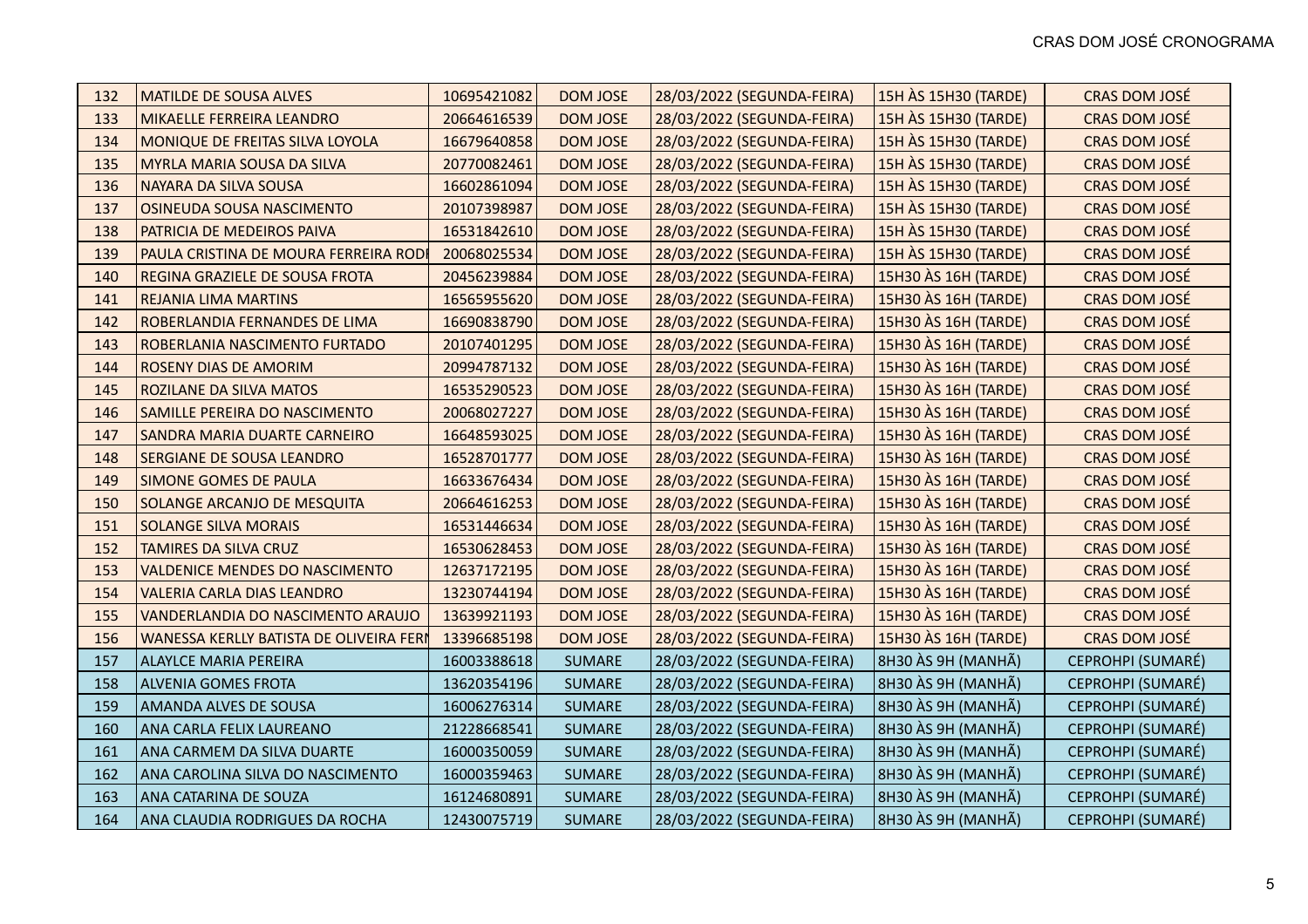| 165 | ANA CLAUDIA SOARES SOUSA               | 16081978940 | <b>SUMARE</b> | 28/03/2022 (SEGUNDA-FEIRA) | 8H30 ÀS 9H (MANHÃ)  | CEPROHPI (SUMARÉ) |
|-----|----------------------------------------|-------------|---------------|----------------------------|---------------------|-------------------|
| 166 | ANA CRISTINA DE CASTRO ARAGAO          | 20986523423 | <b>SUMARE</b> | 28/03/2022 (SEGUNDA-FEIRA) | 8H30 ÀS 9H (MANHÃ)  | CEPROHPI (SUMARÉ) |
| 167 | <b>ANA GICELIA VIEIRA RODRIGUES</b>    | 16089310876 | <b>SUMARE</b> | 28/03/2022 (SEGUNDA-FEIRA) | 8H30 ÀS 9H (MANHÃ)  | CEPROHPI (SUMARÉ) |
| 168 | ANA KECIA FERREIRA TORRES              | 16108921596 | <b>SUMARE</b> | 28/03/2022 (SEGUNDA-FEIRA) | 8H30 ÀS 9H (MANHÃ)  | CEPROHPI (SUMARÉ) |
| 169 | ANA LUCIA OLIVEIRA MORAIS              | 20958327615 | <b>SUMARE</b> | 28/03/2022 (SEGUNDA-FEIRA) | 8H30 ÀS 9H (MANHÃ)  | CEPROHPI (SUMARÉ) |
| 170 | ANA PAULA DE SOUSA BASTOS              | 23719744163 | <b>SUMARE</b> | 28/03/2022 (SEGUNDA-FEIRA) | 8H30 ÀS 9H (MANHÃ)  | CEPROHPI (SUMARÉ) |
| 171 | <b>ANTONIA ANDRESSA LIMA MESQUITA</b>  | 20958333577 | <b>SUMARE</b> | 28/03/2022 (SEGUNDA-FEIRA) | 8H30 ÀS 9H (MANHÃ)  | CEPROHPI (SUMARÉ) |
| 172 | <b>ANTONIA CARLA MATIAS GUILHERME</b>  | 21227962810 | <b>SUMARE</b> | 28/03/2022 (SEGUNDA-FEIRA) | 8H30 ÀS 9H (MANHÃ)  | CEPROHPI (SUMARÉ) |
| 173 | <b>ANTONIA CELIENE SILVA MATOS</b>     | 16143977624 | <b>SUMARE</b> | 28/03/2022 (SEGUNDA-FEIRA) | 8H30 ÀS 9H (MANHÃ)  | CEPROHPI (SUMARÉ) |
| 174 | <b>ANTONIA DARA GOMES</b>              | 21220236022 | <b>SUMARE</b> | 28/03/2022 (SEGUNDA-FEIRA) | 9H ÁS 9H30 (MANHÃ)  | CEPROHPI (SUMARÉ) |
| 175 | <b>ANTONIA DE SOUZA FERREIRA</b>       | 16006305454 | <b>SUMARE</b> | 28/03/2022 (SEGUNDA-FEIRA) | 9H ÁS 9H30 (MANHÃ)  | CEPROHPI (SUMARÉ) |
| 176 | <b>ANTONIA LUZIRENE GERMANO SANTOS</b> | 20450682107 | <b>SUMARE</b> | 28/03/2022 (SEGUNDA-FEIRA) | 9H ÁS 9H30 (MANHÃ)  | CEPROHPI (SUMARÉ) |
| 177 | ANTONIA MARIA DE OLIVEIRA SOUSA        | 16000902787 | <b>SUMARE</b> | 28/03/2022 (SEGUNDA-FEIRA) | 9H ÁS 9H30 (MANHÃ)  | CEPROHPI (SUMARÉ) |
| 178 | ANTONIA SUZANA NASCIMENTO SILVA OLIV   | 16021207794 | <b>SUMARE</b> | 28/03/2022 (SEGUNDA-FEIRA) | 9H ÁS 9H30 (MANHÃ)  | CEPROHPI (SUMARÉ) |
| 179 | <b>ANTONIA VIEIRA GOMES</b>            | 16006306426 | <b>SUMARE</b> | 28/03/2022 (SEGUNDA-FEIRA) | 9H ÁS 9H30 (MANHÃ)  | CEPROHPI (SUMARÉ) |
| 180 | APARECIDA BARBOSA PEDROSA              | 12445348384 | <b>SUMARE</b> | 28/03/2022 (SEGUNDA-FEIRA) | 9H ÁS 9H30 (MANHÃ)  | CEPROHPI (SUMARÉ) |
| 181 | <b>AURILENE FERREIRA LIMA</b>          | 16000396598 | <b>SUMARE</b> | 28/03/2022 (SEGUNDA-FEIRA) | 9H ÁS 9H30 (MANHÃ)  | CEPROHPI (SUMARÉ) |
| 182 | <b>AUXILIADORA DO NASCIMENTO SILVA</b> | 16160095537 | <b>SUMARE</b> | 28/03/2022 (SEGUNDA-FEIRA) | 9H ÁS 9H30 (MANHÃ)  | CEPROHPI (SUMARÉ) |
| 183 | <b>BEATRIZ SOMBRA SOUSA</b>            | 16124690366 | <b>SUMARE</b> | 28/03/2022 (SEGUNDA-FEIRA) | 9H ÁS 9H30 (MANHÃ)  | CEPROHPI (SUMARÉ) |
| 184 | <b>BENEDITA LIMA DE OLIVEIRA</b>       | 13554614199 | <b>SUMARE</b> | 28/03/2022 (SEGUNDA-FEIRA) | 9H ÁS 9H30 (MANHÃ)  | CEPROHPI (SUMARÉ) |
| 185 | <b>BIANCA NASCIMENTO RODRIGUES</b>     | 21216382664 | <b>SUMARE</b> | 28/03/2022 (SEGUNDA-FEIRA) | 9H ÁS 9H30 (MANHÃ)  | CEPROHPI (SUMARÉ) |
| 186 | <b>CAMILA FRANCA ARAUJO</b>            | 16274892746 | <b>SUMARE</b> | 28/03/2022 (SEGUNDA-FEIRA) | 9H ÁS 9H30 (MANHÃ)  | CEPROHPI (SUMARÉ) |
| 187 | CARLINEUDA REJANE LAUREANO DE SOUSA    | 12805022191 | <b>SUMARE</b> | 28/03/2022 (SEGUNDA-FEIRA) | 9H ÁS 9H30 (MANHÃ)  | CEPROHPI (SUMARÉ) |
| 188 | <b>CAROLANE SILVA NICOLAU</b>          | 16271189688 | <b>SUMARE</b> | 28/03/2022 (SEGUNDA-FEIRA) | 9H ÁS 9H30 (MANHÃ)  | CEPROHPI (SUMARÉ) |
| 189 | <b>CLARA NICOLAU LINO</b>              | 16175583532 | <b>SUMARE</b> | 28/03/2022 (SEGUNDA-FEIRA) | 9H ÁS 9H30 (MANHÃ)  | CEPROHPI (SUMARÉ) |
| 190 | CLEIDIANE DO NASCIMENTO MOUTA          | 20770077336 | <b>SUMARE</b> | 28/03/2022 (SEGUNDA-FEIRA) | 9H ÁS 9H30 (MANHÃ)  | CEPROHPI (SUMARÉ) |
| 191 | CLEIDIANE OLIVEIRA CAVALCANTE          | 16391106151 | <b>SUMARE</b> | 28/03/2022 (SEGUNDA-FEIRA) | 9H30 ÀS 10H (MANHÃ) | CEPROHPI (SUMARÉ) |
| 192 | CONCEICAO FERREIRA DA SILVA            | 12864404194 | <b>SUMARE</b> | 28/03/2022 (SEGUNDA-FEIRA) | 9H30 ÀS 10H (MANHÃ) | CEPROHPI (SUMARÉ) |
| 193 | <b>CRISTIANE DE LIMA MONTEIRO</b>      | 16175609779 | <b>SUMARE</b> | 28/03/2022 (SEGUNDA-FEIRA) | 9H30 ÀS 10H (MANHÃ) | CEPROHPI (SUMARÉ) |
| 194 | DORALUCIA DE SOUSA MENDES              | 12735210199 | <b>SUMARE</b> | 28/03/2022 (SEGUNDA-FEIRA) | 9H30 ÀS 10H (MANHÃ) | CEPROHPI (SUMARÉ) |
| 195 | <b>EDILANE SOUSA FERNANDES</b>         | 20068048526 | <b>SUMARE</b> | 28/03/2022 (SEGUNDA-FEIRA) | 9H30 ÀS 10H (MANHÃ) | CEPROHPI (SUMARÉ) |
| 196 | EDNA MARIA DE SOUSA CARNEIRO           | 20958326961 | <b>SUMARE</b> | 28/03/2022 (SEGUNDA-FEIRA) | 9H30 ÀS 10H (MANHÃ) | CEPROHPI (SUMARÉ) |
| 197 | <b>ELIANE GONCALVES DE SOUZA</b>       | 16151686455 | <b>SUMARE</b> | 28/03/2022 (SEGUNDA-FEIRA) | 9H30 ÀS 10H (MANHÃ) | CEPROHPI (SUMARÉ) |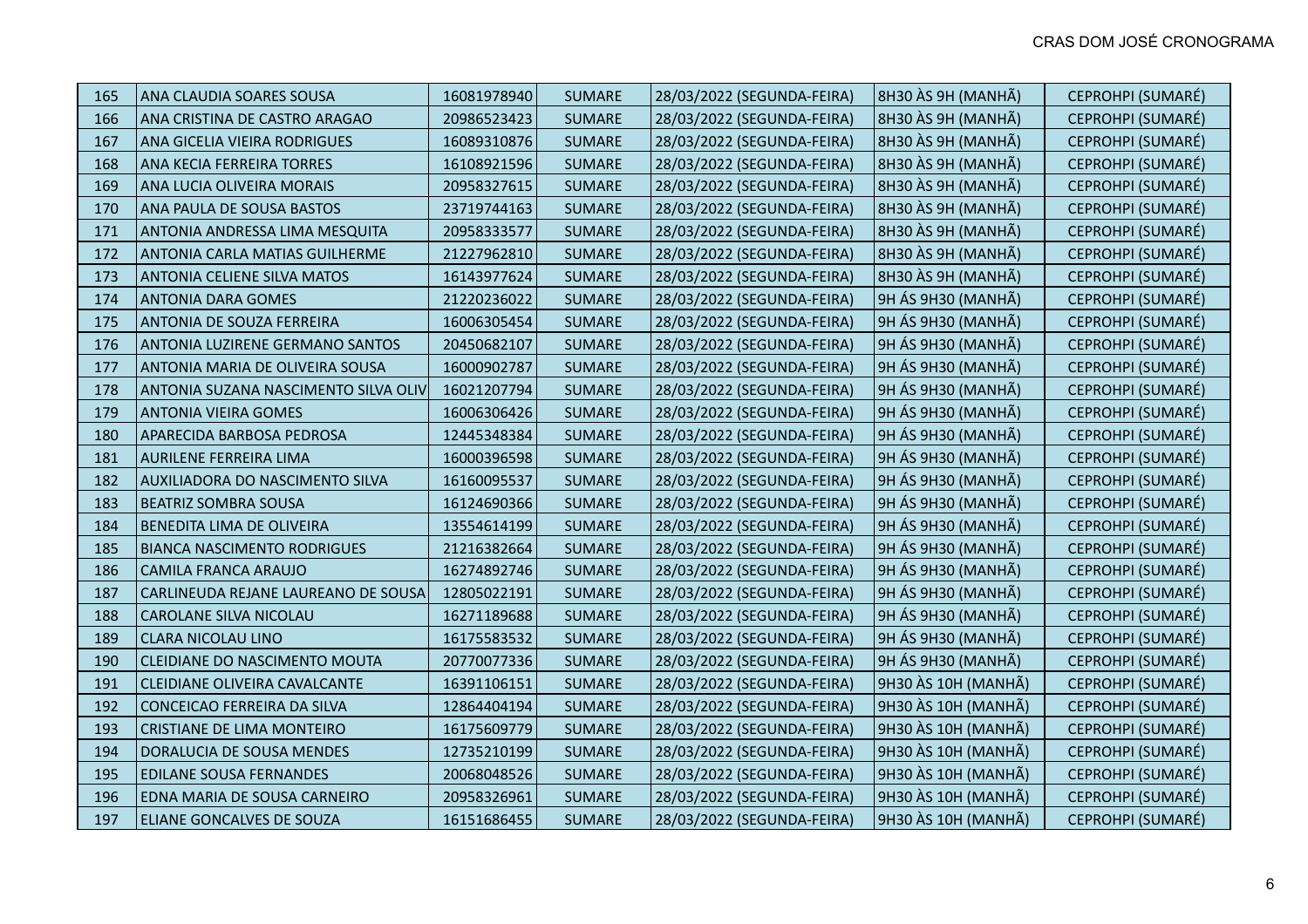| 198 | ELIANE TEODOSIO DO NASCIMENTO          | 23811289515 | <b>SUMARE</b> | 28/03/2022 (SEGUNDA-FEIRA) | 9H30 ÀS 10H (MANHÃ)  | CEPROHPI (SUMARÉ) |
|-----|----------------------------------------|-------------|---------------|----------------------------|----------------------|-------------------|
| 199 | ELISANGELA DOURADO DE SOUSA            | 12811876199 | <b>SUMARE</b> | 28/03/2022 (SEGUNDA-FEIRA) | 9H30 ÀS 10H (MANHÃ)  | CEPROHPI (SUMARÉ) |
| 200 | <b>ELISMARA CUSTODIO GOMES</b>         | 16119838415 | <b>SUMARE</b> | 28/03/2022 (SEGUNDA-FEIRA) | 9H30 ÀS 10H (MANHÃ)  | CEPROHPI (SUMARÉ) |
| 201 | ESMERALDA SOUSA DA SILVA               | 16223194219 | <b>SUMARE</b> | 28/03/2022 (SEGUNDA-FEIRA) | 9H30 ÀS 10H (MANHÃ)  | CEPROHPI (SUMARÉ) |
| 202 | <b>FABRICIA SALES DE SOUSA</b>         | 16150795110 | <b>SUMARE</b> | 28/03/2022 (SEGUNDA-FEIRA) | 9H30 ÀS 10H (MANHÃ)  | CEPROHPI (SUMARÉ) |
| 203 | FABRICIA SOUSA DO NASCIMENTO           | 16000560347 | <b>SUMARE</b> | 28/03/2022 (SEGUNDA-FEIRA) | 9H30 ÀS 10H (MANHÃ)  | CEPROHPI (SUMARÉ) |
| 204 | <b>FRANCILEILA NASCIMENTO PONTE</b>    | 12504472295 | <b>SUMARE</b> | 28/03/2022 (SEGUNDA-FEIRA) | 9H30 ÀS 10H (MANHÃ)  | CEPROHPI (SUMARÉ) |
| 205 | FRANCISCA ALINE GOMES DA SILVA FERREIR | 16000598573 | <b>SUMARE</b> | 28/03/2022 (SEGUNDA-FEIRA) | 9H30 ÀS 10H (MANHÃ)  | CEPROHPI (SUMARÉ) |
| 206 | FRANCISCA CENILMA ALVES RODRIGUES      | 12971717196 | <b>SUMARE</b> | 28/03/2022 (SEGUNDA-FEIRA) | 9H30 ÀS 10H (MANHÃ)  | CEPROHPI (SUMARÉ) |
| 207 | FRANCISCA DA CRUZ LIMA                 | 16178392401 | <b>SUMARE</b> | 28/03/2022 (SEGUNDA-FEIRA) | 9H30 ÀS 10H (MANHÃ)  | CEPROHPI (SUMARÉ) |
| 208 | FRANCISCA EDIVIRGENS DO NASCIMENTO S   | 14345719190 | <b>SUMARE</b> | 28/03/2022 (SEGUNDA-FEIRA) | 10H ÀS 10H30 (MANHÃ) | CEPROHPI (SUMARÉ) |
| 209 | FRANCISCA EDNA DA SILVA FERREIRA       | 20958336258 | <b>SUMARE</b> | 28/03/2022 (SEGUNDA-FEIRA) | 10H ÀS 10H30 (MANHÃ) | CEPROHPI (SUMARÉ) |
| 210 | FRANCISCA MONICA SOUSA GONCALVES       | 16000602279 | <b>SUMARE</b> | 28/03/2022 (SEGUNDA-FEIRA) | 10H ÀS 10H30 (MANHÃ) | CEPROHPI (SUMARÉ) |
| 211 | FRANCISCA NATALICIA CRUZ DE FRANCA     | 16213849174 | <b>SUMARE</b> | 28/03/2022 (SEGUNDA-FEIRA) | 10H ÀS 10H30 (MANHÃ) | CEPROHPI (SUMARÉ) |
| 212 | FRANCISCA ROMANA SALES RIPARDO         | 16277180259 | <b>SUMARE</b> | 28/03/2022 (SEGUNDA-FEIRA) | 10H ÀS 10H30 (MANHÃ) | CEPROHPI (SUMARÉ) |
| 213 | FRANCISCA SELMA SILVA MOTA             | 12798015199 | <b>SUMARE</b> | 28/03/2022 (SEGUNDA-FEIRA) | 10H ÀS 10H30 (MANHÃ) | CEPROHPI (SUMARÉ) |
| 214 | FRANCISCO NARIOMAR NASCIMENTO CRUZ     | 16006617006 | <b>SUMARE</b> | 28/03/2022 (SEGUNDA-FEIRA) | 10H ÀS 10H30 (MANHÃ) | CEPROHPI (SUMARÉ) |
| 215 | <b>GERLANIA PEREIRA DA SILVA</b>       | 13330751192 | <b>SUMARE</b> | 28/03/2022 (SEGUNDA-FEIRA) | 10H ÀS 10H30 (MANHÃ) | CEPROHPI (SUMARÉ) |
| 216 | <b>IONE DE SOUSA POMPEU</b>            | 16279709273 | <b>SUMARE</b> | 28/03/2022 (SEGUNDA-FEIRA) | 10H ÀS 10H30 (MANHÃ) | CEPROHPI (SUMARÉ) |
| 217 | <b>IRANILDA TOMAZ BEZERRA</b>          | 16253236521 | <b>SUMARE</b> | 28/03/2022 (SEGUNDA-FEIRA) | 10H ÀS 10H30 (MANHÃ) | CEPROHPI (SUMARÉ) |
| 218 | <b>ISABEL LOIOLA SOUSA</b>             | 12687738192 | <b>SUMARE</b> | 28/03/2022 (SEGUNDA-FEIRA) | 10H ÀS 10H30 (MANHÃ) | CEPROHPI (SUMARÉ) |
| 219 | IZAURA CRISTINA SOUSA FRUTUOSO         | 20209270327 | <b>SUMARE</b> | 28/03/2022 (SEGUNDA-FEIRA) | 10H ÀS 10H30 (MANHÃ) | CEPROHPI (SUMARÉ) |
| 220 | JANIELE GOMES DA SILVA                 | 16180565539 | <b>SUMARE</b> | 28/03/2022 (SEGUNDA-FEIRA) | 10H ÀS 10H30 (MANHÃ) | CEPROHPI (SUMARÉ) |
| 221 | JAYNE LIMA SOUSA                       | 16276572293 | <b>SUMARE</b> | 28/03/2022 (SEGUNDA-FEIRA) | 10H ÀS 10H30 (MANHÃ) | CEPROHPI (SUMARÉ) |
| 222 | <b>JESSICA MESQUITA FROTA</b>          | 16239618501 | <b>SUMARE</b> | 28/03/2022 (SEGUNDA-FEIRA) | 10H ÀS 10H30 (MANHÃ) | CEPROHPI (SUMARÉ) |
| 223 | JOANA CAMILA DUARTE LIMA               | 16281263449 | <b>SUMARE</b> | 28/03/2022 (SEGUNDA-FEIRA) | 10H ÀS 10H30 (MANHÃ) | CEPROHPI (SUMARÉ) |
| 224 | JOANA DARC DO NASCIMENTO DUARTE        | 12811797191 | <b>SUMARE</b> | 28/03/2022 (SEGUNDA-FEIRA) | 10H ÀS 10H30 (MANHÃ) | CEPROHPI (SUMARÉ) |
| 225 | <b>JOSEANE PEREIRA ARAUJO</b>          | 22021834963 | <b>SUMARE</b> | 28/03/2022 (SEGUNDA-FEIRA) | 10H30 ÀS 11H (MANHÃ) | CEPROHPI (SUMARÉ) |
| 226 | <b>JULIANA DA GLORIA FIALHO</b>        | 23668609965 | <b>SUMARE</b> | 28/03/2022 (SEGUNDA-FEIRA) | 10H30 ÀS 11H (MANHÃ) | CEPROHPI (SUMARÉ) |
| 227 | JULIANA DE LIMA DA CRUZ                | 13518376194 | <b>SUMARE</b> | 28/03/2022 (SEGUNDA-FEIRA) | 10H30 ÀS 11H (MANHÃ) | CEPROHPI (SUMARÉ) |
| 228 | JULIANA DO NASCIMENTO CHAVES           | 23649642375 | <b>SUMARE</b> | 28/03/2022 (SEGUNDA-FEIRA) | 10H30 ÀS 11H (MANHÃ) | CEPROHPI (SUMARÉ) |
| 229 | KARINE KEICE DE SOUSA ALVES            | 16295276955 | <b>SUMARE</b> | 28/03/2022 (SEGUNDA-FEIRA) | 10H30 ÀS 11H (MANHÃ) | CEPROHPI (SUMARÉ) |
| 230 | <b>KARLA MUNIZ SILVA</b>               | 20107429947 | <b>SUMARE</b> | 28/03/2022 (SEGUNDA-FEIRA) | 10H30 ÀS 11H (MANHÃ) | CEPROHPI (SUMARÉ) |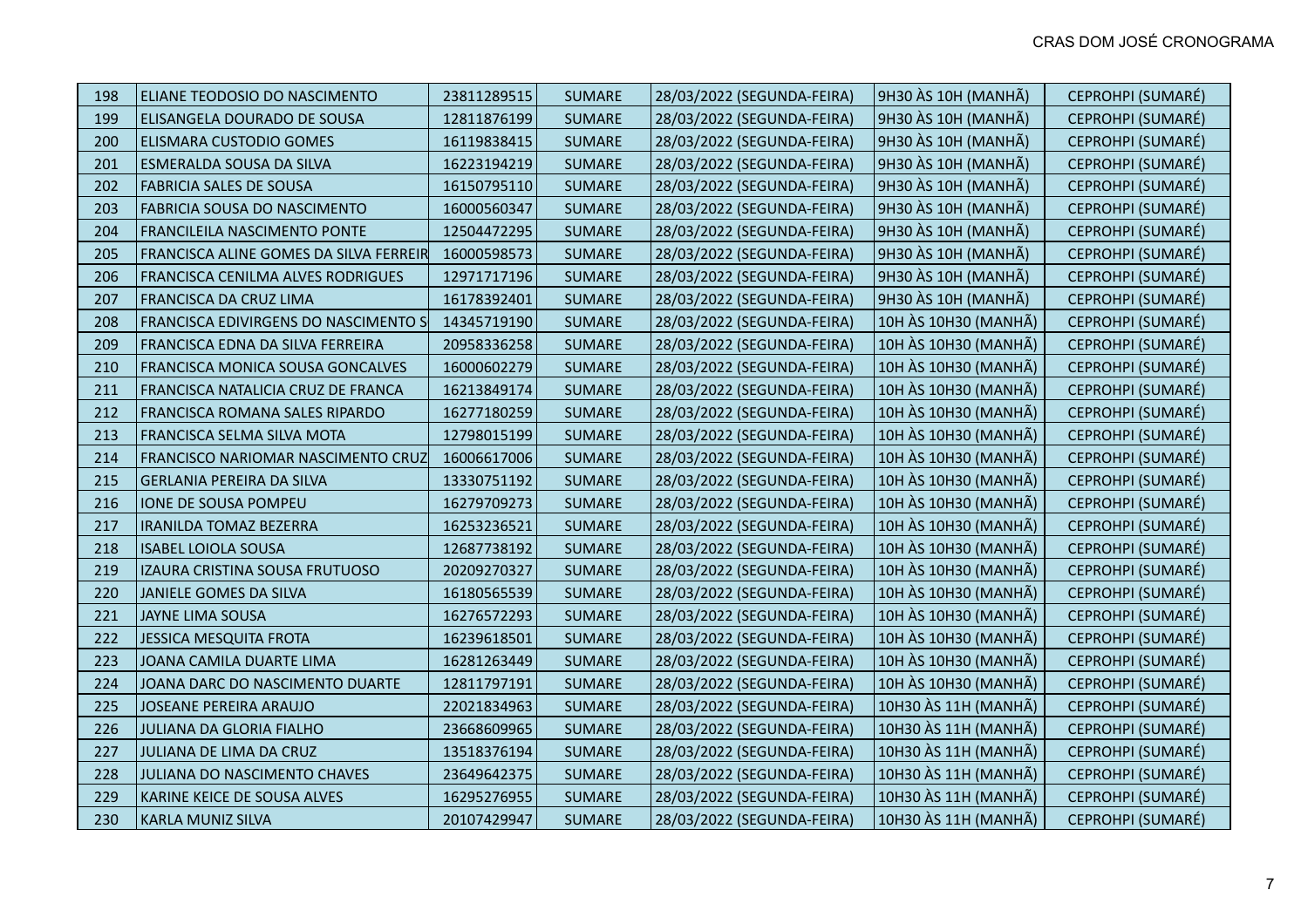| 231 | KAROLAINE DA SILVA ROCHA             | 16462582074 | <b>SUMARE</b> | 28/03/2022 (SEGUNDA-FEIRA) | 10H30 ÀS 11H (MANHÃ) | CEPROHPI (SUMARÉ) |
|-----|--------------------------------------|-------------|---------------|----------------------------|----------------------|-------------------|
| 232 | <b>KATIANE MORAIS GRIGORIO</b>       | 13617887197 | <b>SUMARE</b> | 28/03/2022 (SEGUNDA-FEIRA) | 10H30 ÀS 11H (MANHÃ) | CEPROHPI (SUMARÉ) |
| 233 | LAYS SILVA PALHANO                   | 16390830905 | <b>SUMARE</b> | 28/03/2022 (SEGUNDA-FEIRA) | 10H30 ÀS 11H (MANHÃ) | CEPROHPI (SUMARÉ) |
| 234 | LEIDIANA DO NASCIMENTO SILVA         | 16451347389 | <b>SUMARE</b> | 28/03/2022 (SEGUNDA-FEIRA) | 10H30 ÀS 11H (MANHÃ) | CEPROHPI (SUMARÉ) |
| 235 | LEIDIANE FERREIRA DE MORAES ERNESTO  | 16353328339 | <b>SUMARE</b> | 28/03/2022 (SEGUNDA-FEIRA) | 10H30 ÀS 11H (MANHÃ) | CEPROHPI (SUMARÉ) |
| 236 | LEILIANA DO NASCIMENTO               | 16350230621 | <b>SUMARE</b> | 28/03/2022 (SEGUNDA-FEIRA) | 10H30 ÀS 11H (MANHÃ) | CEPROHPI (SUMARÉ) |
| 237 | LIANDRA PESSOA DE SOUSA              | 16452169522 | <b>SUMARE</b> | 28/03/2022 (SEGUNDA-FEIRA) | 10H30 ÀS 11H (MANHÃ) | CEPROHPI (SUMARÉ) |
| 238 | LIVIA MARIA RICARDO DA SILVA         | 16430028020 | <b>SUMARE</b> | 28/03/2022 (SEGUNDA-FEIRA) | 10H30 ÀS 11H (MANHÃ) | CEPROHPI (SUMARÉ) |
| 239 | LOURDES CLAUDENIA MATIAS GUILHERME   | 12803619190 | <b>SUMARE</b> | 28/03/2022 (SEGUNDA-FEIRA) | 10H30 ÀS 11H (MANHÃ) | CEPROHPI (SUMARÉ) |
| 240 | LUANA DE LIMA ALVES                  | 16433084924 | <b>SUMARE</b> | 28/03/2022 (SEGUNDA-FEIRA) | 10H30 ÀS 11H (MANHÃ) | CEPROHPI (SUMARÉ) |
| 241 | LUBIA MARIA DE SOUSA RODRIGUES       | 16350256825 | <b>SUMARE</b> | 28/03/2022 (SEGUNDA-FEIRA) | 13H30 ÀS 14H (TARDE) | CEPROHPI (SUMARÉ) |
| 242 | <b>LUCIA MARIA SOUSA</b>             | 16358116402 | <b>SUMARE</b> | 28/03/2022 (SEGUNDA-FEIRA) | 13H30 ÀS 14H (TARDE) | CEPROHPI (SUMARÉ) |
| 243 | LUCIANA DO NASCIMENTO FREITAS MORAIS | 16452622138 | <b>SUMARE</b> | 28/03/2022 (SEGUNDA-FEIRA) | 13H30 AS 14H (TARDE) | CEPROHPI (SUMARÉ) |
| 244 | LUCIANA MOUTA PAULO                  | 16350279183 | <b>SUMARE</b> | 28/03/2022 (SEGUNDA-FEIRA) | 13H30 ÀS 14H (TARDE) | CEPROHPI (SUMARÉ) |
| 245 | LUCICLEIDE RODRIGUES DA SILVA SOUSA  | 16452371097 | <b>SUMARE</b> | 28/03/2022 (SEGUNDA-FEIRA) | 13H30 AS 14H (TARDE) | CEPROHPI (SUMARÉ) |
| 246 | LUCIELMA LINHARES RIPARDO            | 16504287466 | <b>SUMARE</b> | 28/03/2022 (SEGUNDA-FEIRA) | 13H30 ÀS 14H (TARDE) | CEPROHPI (SUMARÉ) |
| 247 | LUZIA PEREIRA SILVA                  | 13611459193 | <b>SUMARE</b> | 28/03/2022 (SEGUNDA-FEIRA) | 13H30 ÀS 14H (TARDE) | CEPROHPI (SUMARÉ) |
| 248 | <b>LUZIANE MELO RODRIGUES</b>        | 13158218193 | <b>SUMARE</b> | 28/03/2022 (SEGUNDA-FEIRA) | 13H30 AS 14H (TARDE) | CEPROHPI (SUMARÉ) |
| 249 | MARCIA RODRIGUES DA SILVA            | 12864716196 | <b>SUMARE</b> | 28/03/2022 (SEGUNDA-FEIRA) | 13H30 AS 14H (TARDE) | CEPROHPI (SUMARÉ) |
| 250 | MARGARIDA CASEMIRO DE SOUSA          | 14153685190 | <b>SUMARE</b> | 28/03/2022 (SEGUNDA-FEIRA) | 13H30 AS 14H (TARDE) | CEPROHPI (SUMARÉ) |
| 251 | MARGARIDA MARIA DOS SANTOS OLIVEIRA  | 16350316011 | <b>SUMARE</b> | 28/03/2022 (SEGUNDA-FEIRA) | 13H30 ÀS 14H (TARDE) | CEPROHPI (SUMARÉ) |
| 252 | MARGARIDA PINTO DO NASCIMENTO        | 12765616193 | <b>SUMARE</b> | 28/03/2022 (SEGUNDA-FEIRA) | 13H30 AS 14H (TARDE) | CEPROHPI (SUMARÉ) |
| 253 | MARIA APARECIDA COSTA FERREIRA       | 12886398197 | <b>SUMARE</b> | 28/03/2022 (SEGUNDA-FEIRA) | 13H30 ÀS 14H (TARDE) | CEPROHPI (SUMARÉ) |
| 254 | MARIA AUXILIADORA GAMA SOUSA         | 16350564031 | <b>SUMARE</b> | 28/03/2022 (SEGUNDA-FEIRA) | 13H30 ÀS 14H (TARDE) | CEPROHPI (SUMARÉ) |
| 255 | MARIA AUXILIADORA SOUSA DE CASTRO    | 16350382421 | <b>SUMARE</b> | 28/03/2022 (SEGUNDA-FEIRA) | 13H30 AS 14H (TARDE) | CEPROHPI (SUMARÉ) |
| 256 | MARIA BEATRIZ GONCALVES SOUSA        | 20958339338 | <b>SUMARE</b> | 28/03/2022 (SEGUNDA-FEIRA) | 13H30 ÀS 14H (TARDE) | CEPROHPI (SUMARÉ) |
| 257 | MARIA CHERLLY NASCIMENTO ALBUQUERQ   | 20209277534 | <b>SUMARE</b> | 28/03/2022 (SEGUNDA-FEIRA) | 13H30 ÀS 14H (TARDE) | CEPROHPI (SUMARÉ) |
| 258 | MARIA DA CONCEICAO DA SILVA FERREIRA | 20958336282 | <b>SUMARE</b> | 28/03/2022 (SEGUNDA-FEIRA) | 14H ÀS 14H30 (TARDE) | CEPROHPI (SUMARÉ) |
| 259 | MARIA DA CONCEICAO DUARTE DE PAIVA   | 12710872198 | <b>SUMARE</b> | 28/03/2022 (SEGUNDA-FEIRA) | 14H ÀS 14H30 (TARDE) | CEPROHPI (SUMARÉ) |
| 260 | MARIA DA CONCEICAO MOUTA PAULO       | 16350458878 | <b>SUMARE</b> | 28/03/2022 (SEGUNDA-FEIRA) | 14H ÀS 14H30 (TARDE) | CEPROHPI (SUMARÉ) |
| 261 | MARIA DA CONCEICAO RIPARDO MELO      | 12646948192 | <b>SUMARE</b> | 28/03/2022 (SEGUNDA-FEIRA) | 14H ÀS 14H30 (TARDE) | CEPROHPI (SUMARÉ) |
| 262 | MARIA DA CONCEICAO SOUSA DA COSTA    | 16426776891 | <b>SUMARE</b> | 28/03/2022 (SEGUNDA-FEIRA) | 14H ÀS 14H30 (TARDE) | CEPROHPI (SUMARÉ) |
| 263 | MARIA DA PAZ ARRUDA PEREIRA          | 20169534361 | <b>SUMARE</b> | 28/03/2022 (SEGUNDA-FEIRA) | 14H ÀS 14H30 (TARDE) | CEPROHPI (SUMARÉ) |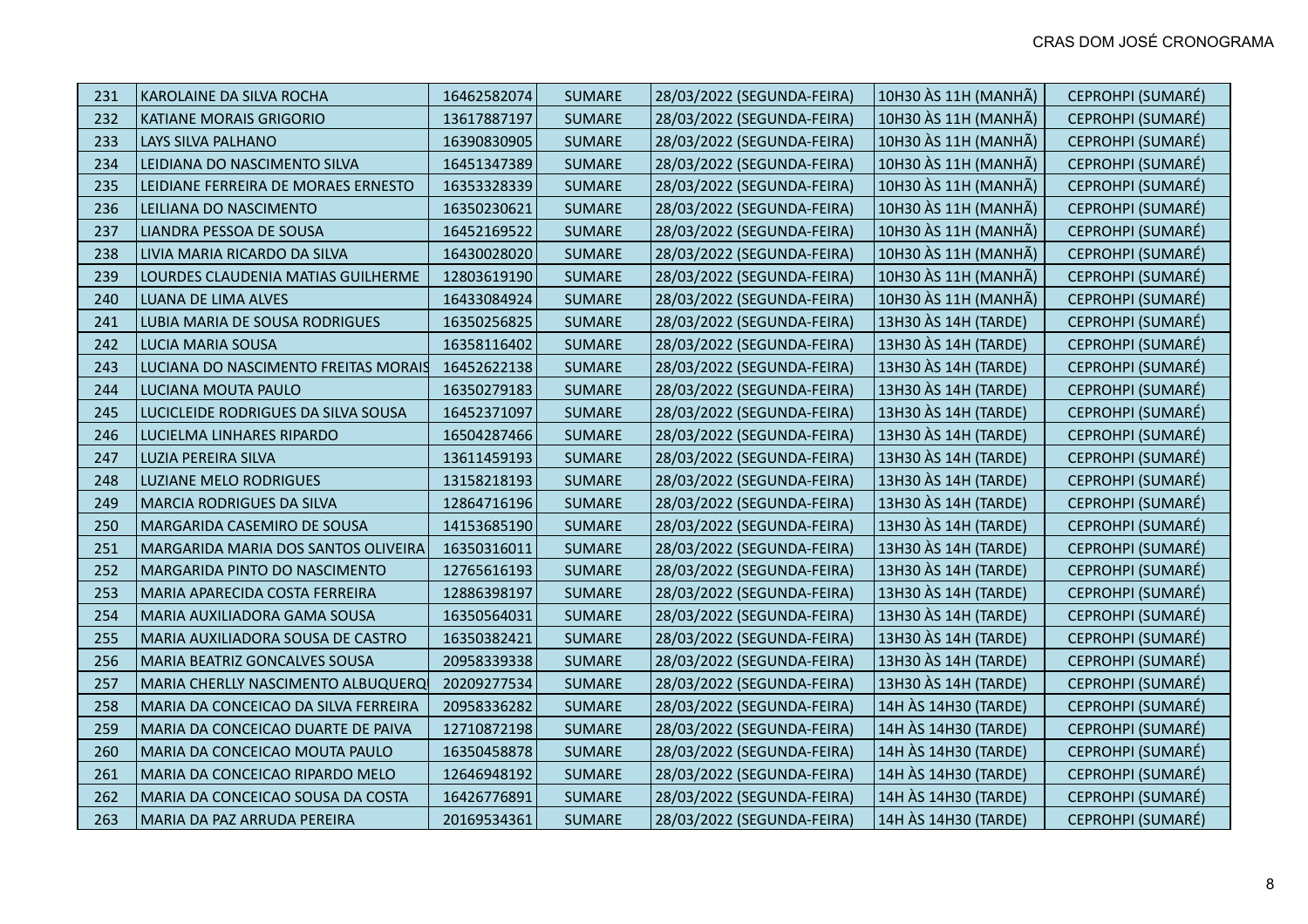| 264 | MARIA DAS DORES ALVES DE LIMA            | 21063880485 | <b>SUMARE</b> | 28/03/2022 (SEGUNDA-FEIRA) | 14H ÀS 14H30 (TARDE) | CEPROHPI (SUMARÉ) |
|-----|------------------------------------------|-------------|---------------|----------------------------|----------------------|-------------------|
| 265 | MARIA DAS DORES MENDES LIMA              | 16353607157 | <b>SUMARE</b> | 28/03/2022 (SEGUNDA-FEIRA) | 14H ÀS 14H30 (TARDE) | CEPROHPI (SUMARÉ) |
| 266 | MARIA DE FATIMA GOMES ARAGAO             | 13046848195 | <b>SUMARE</b> | 28/03/2022 (SEGUNDA-FEIRA) | 14H ÀS 14H30 (TARDE) | CEPROHPI (SUMARÉ) |
| 267 | MARIA DE FATIMA SILVA OLIVEIRA           | 16353654465 | <b>SUMARE</b> | 28/03/2022 (SEGUNDA-FEIRA) | 14H ÀS 14H30 (TARDE) | CEPROHPI (SUMARÉ) |
| 268 | MARIA DE LOURDES DE OLIVEIRA SILVA       | 13510005197 | <b>SUMARE</b> | 28/03/2022 (SEGUNDA-FEIRA) | 14H ÀS 14H30 (TARDE) | CEPROHPI (SUMARÉ) |
| 269 | MARIA DO LIVRAMENTO LOIOLA SOUSA         | 16350577206 | <b>SUMARE</b> | 28/03/2022 (SEGUNDA-FEIRA) | 14H ÀS 14H30 (TARDE) | CEPROHPI (SUMARÉ) |
| 270 | <b>MARIA DO NASCIMENTO</b>               | 16350434286 | <b>SUMARE</b> | 28/03/2022 (SEGUNDA-FEIRA) | 14H ÀS 14H30 (TARDE) | CEPROHPI (SUMARÉ) |
| 271 | MARIA DO SOCORRO FEITOSA SOUSA           | 16447626937 | <b>SUMARE</b> | 28/03/2022 (SEGUNDA-FEIRA) | 14H ÀS 14H30 (TARDE) | CEPROHPI (SUMARÉ) |
| 272 | MARIA EDIVANIA SILVA PEREIRA             | 20107452000 | <b>SUMARE</b> | 28/03/2022 (SEGUNDA-FEIRA) | 14H ÀS 14H30 (TARDE) | CEPROHPI (SUMARÉ) |
| 273 | <b>MARIA GENILCE MARREIROS</b>           | 13645283195 | <b>SUMARE</b> | 28/03/2022 (SEGUNDA-FEIRA) | 14H ÀS 14H30 (TARDE) | CEPROHPI (SUMARÉ) |
| 274 | MARIA IVANIRA PAULO MELO                 | 23690170318 | <b>SUMARE</b> | 28/03/2022 (SEGUNDA-FEIRA) | 14H ÀS 14H30 (TARDE) | CEPROHPI (SUMARÉ) |
| 275 | MARIA JACQUELINE DE SOUZA TAVERA         | 16495787619 | <b>SUMARE</b> | 28/03/2022 (SEGUNDA-FEIRA) | 14H30 AS 15H (TARDE) | CEPROHPI (SUMARÉ) |
| 276 | MARIA JAMILE DO NASCIMENTO SOUSA         | 16358373480 | <b>SUMARE</b> | 28/03/2022 (SEGUNDA-FEIRA) | 14H30 AS 15H (TARDE) | CEPROHPI (SUMARÉ) |
| 277 | MARIA JOANA CLEMENTE DE MORAES           | 16353634154 | <b>SUMARE</b> | 28/03/2022 (SEGUNDA-FEIRA) | 14H30 ÀS 15H (TARDE) | CEPROHPI (SUMARÉ) |
| 278 | <b>MARIA JOSUANE DO NASCIMENTO GOMES</b> | 20107430082 | <b>SUMARE</b> | 28/03/2022 (SEGUNDA-FEIRA) | 14H30 AS 15H (TARDE) | CEPROHPI (SUMARÉ) |
| 279 | MARIA LILIANE DE FREITAS COSTA           | 16454154484 | <b>SUMARE</b> | 28/03/2022 (SEGUNDA-FEIRA) | 14H30 ÀS 15H (TARDE) | CEPROHPI (SUMARÉ) |
| 280 | MARIA LUANA MESQUITA CARDOSO             | 15670731275 | <b>SUMARE</b> | 28/03/2022 (SEGUNDA-FEIRA) | 14H30 ÀS 15H (TARDE) | CEPROHPI (SUMARÉ) |
| 281 | MARIA MARLENE ARAUJO SOUSA               | 12719334199 | <b>SUMARE</b> | 28/03/2022 (SEGUNDA-FEIRA) | 14H30 AS 15H (TARDE) | CEPROHPI (SUMARÉ) |
| 282 | MARIA MEIDE SEBASTIANA DA SILVA          | 16523096034 | <b>SUMARE</b> | 28/03/2022 (SEGUNDA-FEIRA) | 14H30 AS 15H (TARDE) | CEPROHPI (SUMARÉ) |
| 283 | MARIA NAGLA PEREIRA DA SILVA             | 16396145961 | <b>SUMARE</b> | 28/03/2022 (SEGUNDA-FEIRA) | 14H30 AS 15H (TARDE) | CEPROHPI (SUMARÉ) |
| 284 | MARIA RAQUEL FRANCA PEDROSA              | 15670733278 | <b>SUMARE</b> | 28/03/2022 (SEGUNDA-FEIRA) | 14H30 ÀS 15H (TARDE) | CEPROHPI (SUMARÉ) |
| 285 | MARIA ROSANGELA FERNANDES SILVA          | 16388187618 | <b>SUMARE</b> | 28/03/2022 (SEGUNDA-FEIRA) | 14H30 AS 15H (TARDE) | CEPROHPI (SUMARÉ) |
| 286 | MARIA SAMARA RIPARDO DO NASCIMENTO       | 16350441657 | <b>SUMARE</b> | 28/03/2022 (SEGUNDA-FEIRA) | 14H30 ÀS 15H (TARDE) | CEPROHPI (SUMARÉ) |
| 287 | MARIA SOCORRO CARDOSO DOS SANTOS         | 16353725966 | <b>SUMARE</b> | 28/03/2022 (SEGUNDA-FEIRA) | 14H30 AS 15H (TARDE) | CEPROHPI (SUMARÉ) |
| 288 | MARIA SOLEDADE VITORINO                  | 16350594615 | <b>SUMARE</b> | 28/03/2022 (SEGUNDA-FEIRA) | 14H30 ÀS 15H (TARDE) | CEPROHPI (SUMARÉ) |
| 289 | <b>MARIA VALERIA MARQUES</b>             | 16358251636 | <b>SUMARE</b> | 28/03/2022 (SEGUNDA-FEIRA) | 14H30 ÀS 15H (TARDE) | CEPROHPI (SUMARÉ) |
| 290 | MICHELE BRANDAO SIQUEIRA                 | 23776398112 | <b>SUMARE</b> | 28/03/2022 (SEGUNDA-FEIRA) | 14H30 ÀS 15H (TARDE) | CEPROHPI (SUMARÉ) |
| 291 | MICHELE GUIMARAES SILVA                  | 16443820577 | <b>SUMARE</b> | 28/03/2022 (SEGUNDA-FEIRA) | 14H30 AS 15H (TARDE) | CEPROHPI (SUMARÉ) |
| 292 | MIKAELLY SALES RIPARDO                   | 16535232574 | <b>SUMARE</b> | 28/03/2022 (SEGUNDA-FEIRA) | 15H ÀS 15H30 (TARDE) | CEPROHPI (SUMARÉ) |
| 293 | NATALI GOMES LAUREANO                    | 16528346322 | <b>SUMARE</b> | 28/03/2022 (SEGUNDA-FEIRA) | 15H ÀS 15H30 (TARDE) | CEPROHPI (SUMARÉ) |
| 294 | NATALIA DA SILVA PAIVA                   | 14038170191 | <b>SUMARE</b> | 28/03/2022 (SEGUNDA-FEIRA) | 15H ÀS 15H30 (TARDE) | CEPROHPI (SUMARÉ) |
| 295 | NECY BARROS DOS SANTOS                   | 16602616405 | <b>SUMARE</b> | 28/03/2022 (SEGUNDA-FEIRA) | 15H ÀS 15H30 (TARDE) | CEPROHPI (SUMARÉ) |
| 296 | PATRICIA CARDOSO DO NASCIMENTO           | 12973378194 | <b>SUMARE</b> | 28/03/2022 (SEGUNDA-FEIRA) | 15H ÀS 15H30 (TARDE) | CEPROHPI (SUMARÉ) |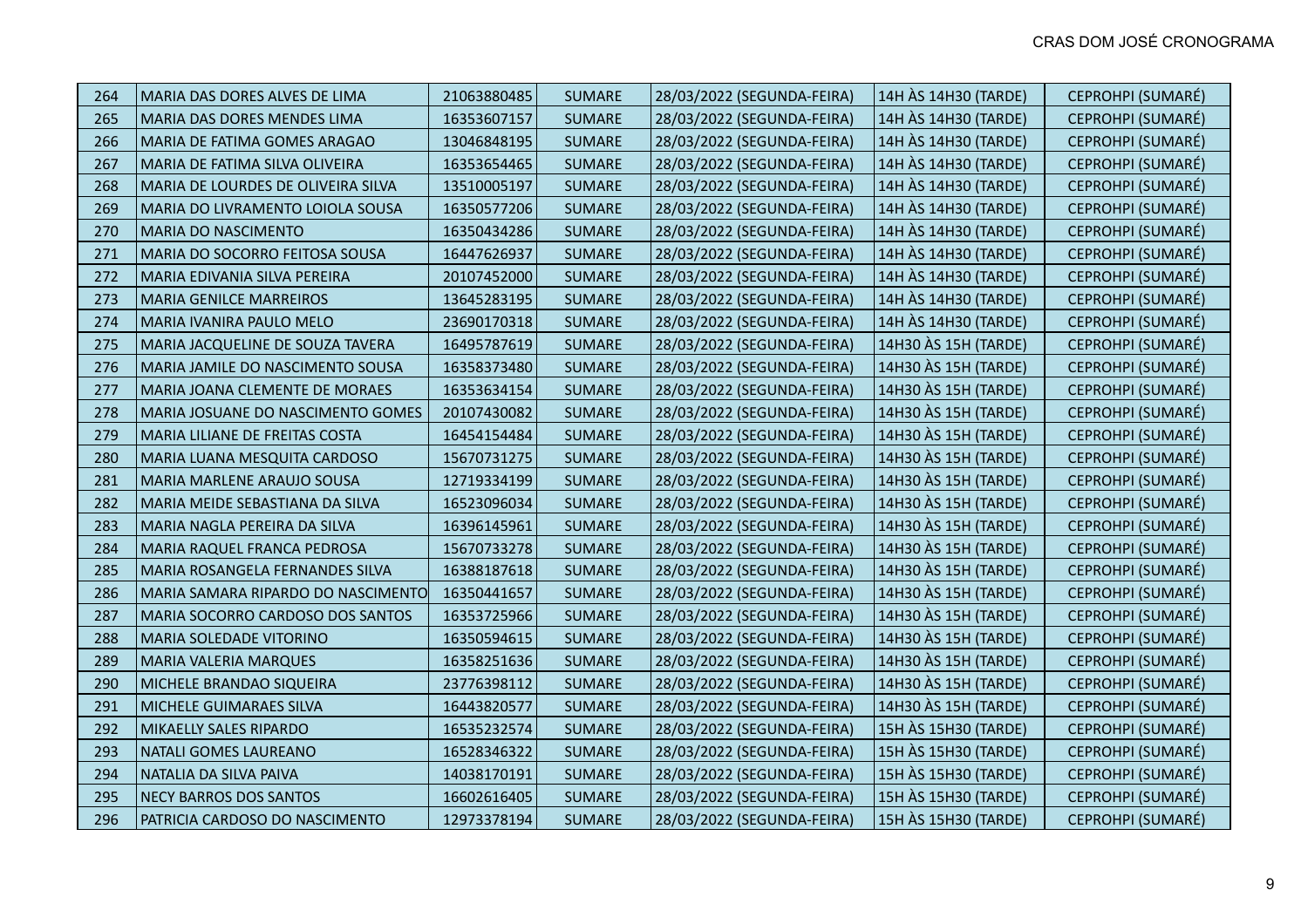| 297 | PATRICIA MACHADO SILVA             | 16035054545 | <b>SUMARE</b> | 28/03/2022 (SEGUNDA-FEIRA)                         | 15H ÀS 15H30 (TARDE) | CEPROHPI (SUMARÉ)        |
|-----|------------------------------------|-------------|---------------|----------------------------------------------------|----------------------|--------------------------|
| 298 | RAIMUNDA ANACLETO SILVA            | 16535264964 | <b>SUMARE</b> | 28/03/2022 (SEGUNDA-FEIRA)                         | 15H ÀS 15H30 (TARDE) | CEPROHPI (SUMARÉ)        |
| 299 | RAIMUNDA PROTA DA SILVA            | 23878249736 | <b>SUMARE</b> | 28/03/2022 (SEGUNDA-FEIRA)                         | 15H ÀS 15H30 (TARDE) | CEPROHPI (SUMARÉ)        |
| 300 | <b>REGINA MARCIA RICARDO</b>       | 16529656236 | <b>SUMARE</b> | 28/03/2022 (SEGUNDA-FEIRA)                         | 15H ÀS 15H30 (TARDE) | CEPROHPI (SUMARÉ)        |
| 301 | REGINA RODRIGUES DE LIMA           | 12862602193 | <b>SUMARE</b> | 28/03/2022 (SEGUNDA-FEIRA)                         | 15H ÀS 15H30 (TARDE) | CEPROHPI (SUMARÉ)        |
| 302 | ROSA VASCONCELOS SILVA             | 20628744697 | <b>SUMARE</b> | 28/03/2022 (SEGUNDA-FEIRA)                         | 15H ÀS 15H30 (TARDE) | CEPROHPI (SUMARÉ)        |
| 303 | ROSEMARY DA SILVA DO NASCIMENTO    | 13341969194 | <b>SUMARE</b> | 28/03/2022 (SEGUNDA-FEIRA)                         | 15H ÀS 15H30 (TARDE) | CEPROHPI (SUMARÉ)        |
| 304 | RUTHE DE OLIVEIRA GOMES            | 16530567179 | <b>SUMARE</b> | 28/03/2022 (SEGUNDA-FEIRA)                         | 15H ÀS 15H30 (TARDE) | CEPROHPI (SUMARÉ)        |
| 305 | SAMARA DE SOUSA LOPES              | 16083479704 | <b>SUMARE</b> | 28/03/2022 (SEGUNDA-FEIRA)                         | 15H ÀS 15H30 (TARDE) | CEPROHPI (SUMARÉ)        |
| 306 | <b>SANDRA ALVES RODRIGUES</b>      | 13001356196 | <b>SUMARE</b> | 28/03/2022 (SEGUNDA-FEIRA)                         | 15H ÀS 15H30 (TARDE) | CEPROHPI (SUMARÉ)        |
| 307 | SANDRA DIOGO DO NASCIMENTO         | 12653397198 | <b>SUMARE</b> | 28/03/2022 (SEGUNDA-FEIRA)                         | 15H ÀS 15H30 (TARDE) | CEPROHPI (SUMARÉ)        |
| 308 | SANDRA HELENA FEITOSA DOS SANTOS   | 16678367880 | <b>SUMARE</b> | 28/03/2022 (SEGUNDA-FEIRA)                         | 15H ÀS 15H30 (TARDE) | CEPROHPI (SUMARÉ)        |
| 309 | SANDRA MARIA MORAIS PEREIRA        | 23603590119 | <b>SUMARE</b> | 28/03/2022 (SEGUNDA-FEIRA)                         | 15H30 AS 16H (TARDE) | CEPROHPI (SUMARÉ)        |
| 310 | SENILDA MOURAO COSTA               | 16533364899 | <b>SUMARE</b> | 28/03/2022 (SEGUNDA-FEIRA)                         | 15H30 AS 16H (TARDE) | CEPROHPI (SUMARÉ)        |
| 311 | SILIANE AGUIAR DO NASCIMENTO       | 16531423464 | <b>SUMARE</b> | 28/03/2022 (SEGUNDA-FEIRA)                         | 15H30 AS 16H (TARDE) | CEPROHPI (SUMARÉ)        |
| 312 | <b>SIMONE FERREIRA LOPES</b>       | 16605950586 | <b>SUMARE</b> | 28/03/2022 (SEGUNDA-FEIRA)                         | 15H30 ÀS 16H (TARDE) | CEPROHPI (SUMARÉ)        |
| 313 | <b>SUSILENE MENDES LIMA</b>        | 12722097194 | <b>SUMARE</b> | 28/03/2022 (SEGUNDA-FEIRA)                         | 15H30 AS 16H (TARDE) | CEPROHPI (SUMARÉ)        |
| 314 | SUZANA MARIA PEREIRA SAMPAIO       | 16563817336 | <b>SUMARE</b> | 28/03/2022 (SEGUNDA-FEIRA)                         | 15H30 ÀS 16H (TARDE) | CEPROHPI (SUMARÉ)        |
| 315 | SUZIANE DA SILVA PEREIRA           | 20958336142 | <b>SUMARE</b> | 28/03/2022 (SEGUNDA-FEIRA)                         | 15H30 AS 16H (TARDE) | CEPROHPI (SUMARÉ)        |
| 316 | TALIA MENDONCA DE SOUSA            | 20664634359 | <b>SUMARE</b> | 28/03/2022 (SEGUNDA-FEIRA)                         | 15H30 AS 16H (TARDE) | CEPROHPI (SUMARÉ)        |
| 317 | TANIA MARIA OLIVEIRA DE SOUSA      | 16627584221 | <b>SUMARE</b> | 28/03/2022 (SEGUNDA-FEIRA)                         | 15H30 AS 16H (TARDE) | CEPROHPI (SUMARÉ)        |
| 318 | TEREZINHA DE MIRANDA SALES         | 12942175194 | <b>SUMARE</b> | 28/03/2022 (SEGUNDA-FEIRA)                         | 15H30 AS 16H (TARDE) | CEPROHPI (SUMARÉ)        |
| 319 | VALDELICE CARNEIRO DE ARAUJO       | 16580514842 | <b>SUMARE</b> | 28/03/2022 (SEGUNDA-FEIRA)                         | 15H30 AS 16H (TARDE) | CEPROHPI (SUMARÉ)        |
| 320 | VALDILENE ARRUDA DA PONTE          | 16531534703 | <b>SUMARE</b> | 28/03/2022 (SEGUNDA-FEIRA)                         | 15H30 AS 16H (TARDE) | CEPROHPI (SUMARÉ)        |
| 321 | VANEZA ALVES DE SOUSA              | 16525563675 | <b>SUMARE</b> | 28/03/2022 (SEGUNDA-FEIRA)                         | 15H30 AS 16H (TARDE) | CEPROHPI (SUMARÉ)        |
| 322 | VANIA DIAS TEIXEIRA ARAGAO         | 20958351265 | <b>SUMARE</b> | 28/03/2022 (SEGUNDA-FEIRA)                         | 15H30 AS 16H (TARDE) | CEPROHPI (SUMARÉ)        |
| 323 | VERA LUCIA OLIVEIRA MORAIS         | 16567077973 | <b>SUMARE</b> | 28/03/2022 (SEGUNDA-FEIRA)                         | 15H30 AS 16H (TARDE) | CEPROHPI (SUMARÉ)        |
| 324 | <b>VILMA DE OLIVEIRA</b>           | 20620376524 | <b>SUMARE</b> | 28/03/2022 (SEGUNDA-FEIRA)                         | 15H30 AS 16H (TARDE) | CEPROHPI (SUMARÉ)        |
| 325 | VIVIANE SOUZA DA SILVA             | 16585254016 | <b>SUMARE</b> | 28/03/2022 (SEGUNDA-FEIRA)                         | 15H30 ÀS 16H (TARDE) | CEPROHPI (SUMARÉ)        |
| 326 | <b>ADRIA KELLY SILVA DE SOUSA</b>  |             |               | 20107382002 PADRE PALHANO 29/03/2022 (TERÇA-FEIRA) | 8H30 ÀS 9H (MANHÃ)   | <b>CEPROHPI (SUMARÉ)</b> |
| 327 | <b>ADRIELE SOUSA AGOSTINHO</b>     |             |               | 23883589167 PADRE PALHANO 29/03/2022 (TERÇA-FEIRA) | 8H30 ÀS 9H (MANHÃ)   | <b>CEPROHPI (SUMARÉ)</b> |
| 328 | <b>ALEXSANDRA CARACAS DA SILVA</b> |             |               | 21227874431 PADRE PALHANO 29/03/2022 (TERCA-FEIRA) | 8H30 ÀS 9H (MANHÃ)   | <b>CEPROHPI (SUMARÉ)</b> |
| 329 | <b>ALINE DE PAIVA FERREIRA</b>     |             |               | 16000247762 PADRE PALHANO 29/03/2022 (TERÇA-FEIRA) | 8H30 ÀS 9H (MANHÃ)   | <b>CEPROHPI (SUMARÉ)</b> |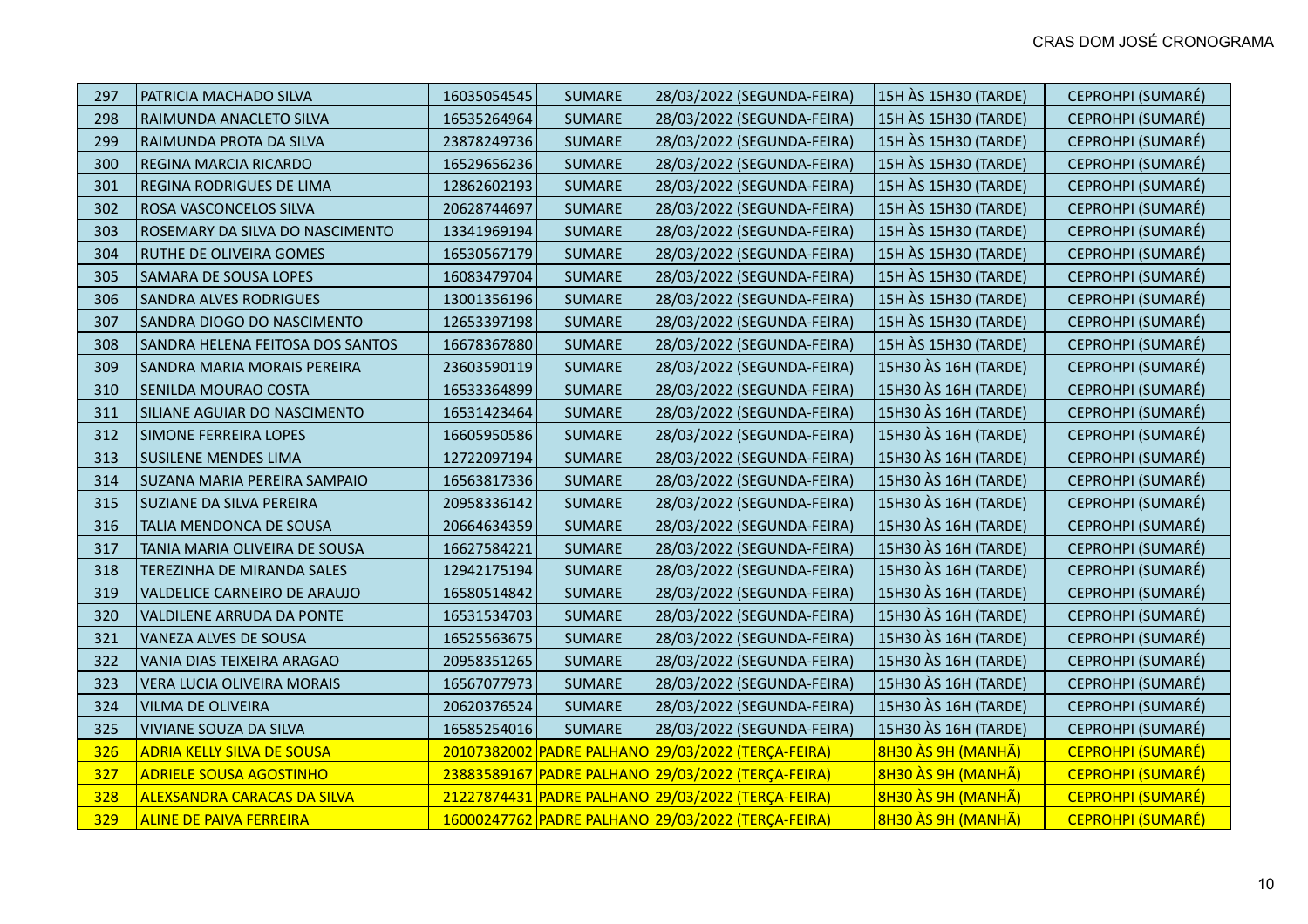| 330 | <b>ALINE MARIA DE CARVALHO RIPARDO</b>     |  | 20107454755 PADRE PALHANO 29/03/2022 (TERÇA-FEIRA) | 8H30 ÀS 9H (MANHÃ)        | <b>CEPROHPI (SUMARÉ)</b> |
|-----|--------------------------------------------|--|----------------------------------------------------|---------------------------|--------------------------|
| 331 | <b>ANA AUREA FERREIRA DA SILVA</b>         |  | 13337262197 PADRE PALHANO 29/03/2022 (TERÇA-FEIRA) | 8H30 ÀS 9H (MANHÃ)        | <b>CEPROHPI (SUMARÉ)</b> |
| 332 | <b>ANA CARLA FERNANDES ANIBAL</b>          |  | 21242953649 PADRE PALHANO 29/03/2022 (TERÇA-FEIRA) | 8H30 ÀS 9H (MANHÃ)        | CEPROHPI (SUMARÉ)        |
| 333 | <b>ANA CARLA FERREIRA OLIVEIRA</b>         |  | 20068031348 PADRE PALHANO 29/03/2022 (TERÇA-FEIRA) | 8H30 ÀS 9H (MANHÃ)        | <b>CEPROHPI (SUMARÉ)</b> |
| 334 | ANA CLARISSE ARAUJO DO NASCIMENTO          |  | 16150773095 PADRE PALHANO 29/03/2022 (TERÇA-FEIRA) | 8H30 ÀS 9H (MANHÃ)        | <b>CEPROHPI (SUMARÉ)</b> |
| 335 | <b>ANA CLAUDIA DE SOUZA LOPES</b>          |  | 12816556192 PADRE PALHANO 29/03/2022 (TERÇA-FEIRA) | 8H30 ÀS 9H (MANHÃ)        | <b>CEPROHPI (SUMARÉ)</b> |
| 336 | <b>ANA CRISTINA NASCIMENTO ALVES</b>       |  | 20958327038 PADRE PALHANO 29/03/2022 (TERÇA-FEIRA) | 8H30 ÀS 9H (MANHÃ)        | CEPROHPI (SUMARÉ)        |
| 337 | <b>ANA FLAVIA DUO NASCIMENTO</b>           |  | 16006360250 PADRE PALHANO 29/03/2022 (TERÇA-FEIRA) | 8H30 ÀS 9H (MANHÃ)        | <b>CEPROHPI (SUMARÉ)</b> |
| 338 | <b>ANA ISLANE DA SILVA LEANDRO</b>         |  | 20628744131 PADRE PALHANO 29/03/2022 (TERÇA-FEIRA) | 8H30 ÀS 9H (MANHÃ)        | <b>CEPROHPI (SUMARÉ)</b> |
| 339 | <b>ANA JESSICA DA ROCHA</b>                |  | 16137928064 PADRE PALHANO 29/03/2022 (TERÇA-FEIRA) | 8H30 ÀS 9H (MANHÃ)        | CEPROHPI (SUMARÉ)        |
| 340 | <b>ANA JESSICA SILVA DA PASCOA</b>         |  | 20068051039 PADRE PALHANO 29/03/2022 (TERÇA-FEIRA) | 8H30 ÀS 9H (MANHÃ)        | <b>CEPROHPI (SUMARÉ)</b> |
| 341 | <b>ANA KESSIA NASCIMENTO DOS SANTOS</b>    |  | 13779046198 PADRE PALHANO 29/03/2022 (TERÇA-FEIRA) | 8H30 ÀS 9H (MANHÃ)        | <b>CEPROHPI (SUMARÉ)</b> |
| 342 | <b>ANA KETHLEY COIMBRA FEIJAO</b>          |  | 20107458319 PADRE PALHANO 29/03/2022 (TERÇA-FEIRA) | 8H30 ÀS 9H (MANHÃ)        | <b>CEPROHPI (SUMARÉ)</b> |
| 343 | ANA LUCIA NASCIMENTO DE OLIVEIRA           |  | 15042785276 PADRE PALHANO 29/03/2022 (TERÇA-FEIRA) | 8H30 ÀS 9H (MANHÃ)        | <b>CEPROHPI (SUMARÉ)</b> |
| 344 | <b>ANA MAIANA ARAUJO DA SILVA</b>          |  | 20958320343 PADRE PALHANO 29/03/2022 (TERÇA-FEIRA) | 8H30 ÀS 9H (MANHÃ)        | CEPROHPI (SUMARÉ)        |
| 345 | ANA MICAELE DO NASCIMENTO DOS SANTO        |  | 16074597252 PADRE PALHANO 29/03/2022 (TERÇA-FEIRA) | 8H30 ÀS 9H (MANHÃ)        | <b>CEPROHPI (SUMARÉ)</b> |
| 346 | <b>ANA PAULA FERREIRA GAMA</b>             |  | 13617908194 PADRE PALHANO 29/03/2022 (TERÇA-FEIRA) | 8H30 ÀS 9H (MANHÃ)        | <b>CEPROHPI (SUMARÉ)</b> |
| 347 | <b>ANA PAULA RODRIGUES BURITI</b>          |  | 16006070627 PADRE PALHANO 29/03/2022 (TERÇA-FEIRA) | 8H30 ÀS 9H (MANHÃ)        | CEPROHPI (SUMARÉ)        |
| 348 | <b>ANA PAULA SALES DE SOUSA</b>            |  | 20107448755 PADRE PALHANO 29/03/2022 (TERÇA-FEIRA) | 8H30 ÀS 9H (MANHÃ)        | <b>CEPROHPI (SUMARÉ)</b> |
| 349 | <b>ANA RITA RODRIGUES DA PASCOA</b>        |  | 20664634073 PADRE PALHANO 29/03/2022 (TERÇA-FEIRA) | 8H30 ÀS 9H (MANHÃ)        | <b>CEPROHPI (SUMARÉ)</b> |
| 350 | <b>ANDERSON SANTOS COSTA</b>               |  | 16150500234 PADRE PALHANO 29/03/2022 (TERÇA-FEIRA) | 8H30 ÀS 9H (MANHÃ)        | CEPROHPI (SUMARÉ)        |
| 351 | <b>ANDREA FELIPE DO NASCIMENTO</b>         |  | 16006284317 PADRE PALHANO 29/03/2022 (TERÇA-FEIRA) | 8H30 ÀS 9H (MANHÃ)        | <b>CEPROHPI (SUMARÉ)</b> |
| 352 | <b>ANDREA MELO DO NASCIMENTO</b>           |  | 16165202935 PADRE PALHANO 29/03/2022 (TERÇA-FEIRA) | 9H ÁS 9H30 (MANHÃ)        | <b>CEPROHPI (SUMARÉ)</b> |
| 353 | <b>ANGELITA AZEVEDO MALHEIRO</b>           |  | 16006300800 PADRE PALHANO 29/03/2022 (TERÇA-FEIRA) | 9H ÁS 9H30 (MANHÃ)        | <b>CEPROHPI (SUMARÉ)</b> |
| 354 | <b>ANTONIA BERNARDINO MOITA</b>            |  | 20640096020 PADRE PALHANO 29/03/2022 (TERÇA-FEIRA) | 9H ÁS 9H30 (MANHÃ)        | CEPROHPI (SUMARÉ)        |
| 355 | <b>ANTONIA DA SILVA DUARTE</b>             |  | 16154532297 PADRE PALHANO 29/03/2022 (TERÇA-FEIRA) | <b>9H ÁS 9H30 (MANHÃ)</b> | <b>CEPROHPI (SUMARÉ)</b> |
| 356 | <b>ANTONIA ELIANE BARBOSA POLICARPO</b>    |  | 16167813176 PADRE PALHANO 29/03/2022 (TERÇA-FEIRA) | 9H ÁS 9H30 (MANHÃ)        | <b>CEPROHPI (SUMARÉ)</b> |
| 357 | <b>ANTONIA ELIANE CARDOSO DO NASCIMENT</b> |  | 16005511530 PADRE PALHANO 29/03/2022 (TERÇA-FEIRA) | 9H ÁS 9H30 (MANHÃ)        | <b>CEPROHPI (SUMARÉ)</b> |
| 358 | <b>ANTONIA MARIA DE SOUSA SILVA</b>        |  | 16149901468 PADRE PALHANO 29/03/2022 (TERÇA-FEIRA) | 9H ÁS 9H30 (MANHÃ)        | CEPROHPI (SUMARÉ)        |
| 359 | <b>ANTONIA RAILANE DOS SANTOS VIEIRA</b>   |  | 16010346127 PADRE PALHANO 29/03/2022 (TERÇA-FEIRA) | 9H ÁS 9H30 (MANHÃ)        | <b>CEPROHPI (SUMARÉ)</b> |
| 360 | <b>ANTONINA FERREIRA GOMES DA SILVA</b>    |  | 16010344132 PADRE PALHANO 29/03/2022 (TERÇA-FEIRA) | 9H ÁS 9H30 (MANHÃ)        | CEPROHPI (SUMARÉ)        |
| 361 | <b>ANTONIO MARCO LIMA DO NASCIMENTO</b>    |  | 12863777191 PADRE PALHANO 29/03/2022 (TERÇA-FEIRA) | 9H ÁS 9H30 (MANHÃ)        | <b>CEPROHPI (SUMARÉ)</b> |
| 362 | <b>ARLENE TEIXEIRA DE SOUSA</b>            |  | 20958321919 PADRE PALHANO 29/03/2022 (TERÇA-FEIRA) | 9H ÁS 9H30 (MANHÃ)        | CEPROHPI (SUMARÉ)        |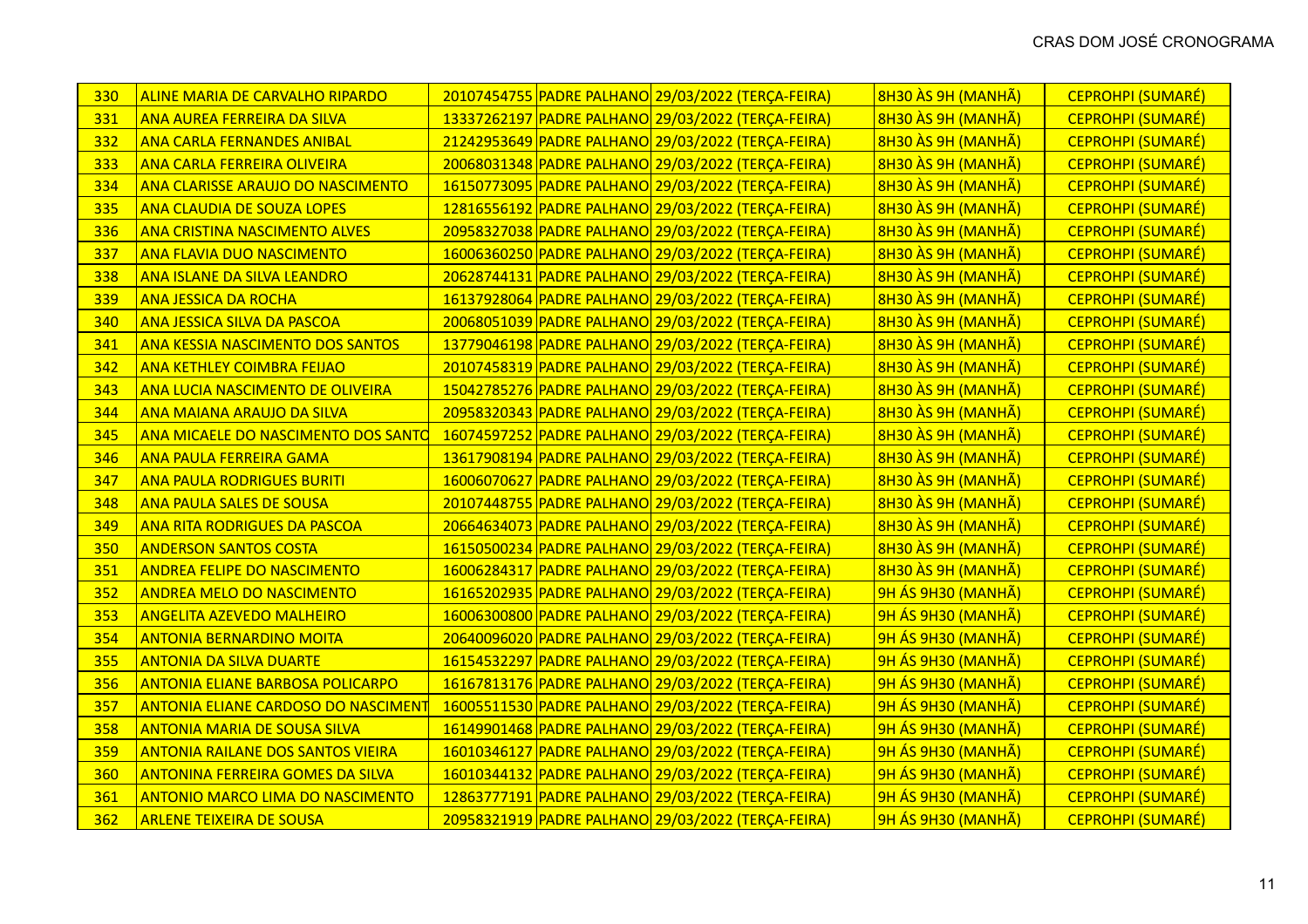| 363 | <b>AUCILENE DUARTE DE SOUSA</b>             |  | 16131344249 PADRE PALHANO 29/03/2022 (TERÇA-FEIRA) | 9H ÁS 9H30 (MANHÃ)          | <b>CEPROHPI (SUMARÉ)</b> |
|-----|---------------------------------------------|--|----------------------------------------------------|-----------------------------|--------------------------|
| 364 | <b>AUREA SOARES DA SILVA</b>                |  | 16111027868 PADRE PALHANO 29/03/2022 (TERÇA-FEIRA) | 9H ÁS 9H30 (MANHÃ)          | <b>CEPROHPI (SUMARÉ)</b> |
| 365 | <b>BEATRIZ DUARTE</b>                       |  | 16131818127 PADRE PALHANO 29/03/2022 (TERÇA-FEIRA) | 9H ÁS 9H30 (MANHÃ)          | CEPROHPI (SUMARÉ)        |
| 366 | <b>BENEDITA AUXILIADORA DA SILVA ROCHA</b>  |  | 20958322036 PADRE PALHANO 29/03/2022 (TERÇA-FEIRA) | 9H ÁS 9H30 (MANHÃ)          | <b>CEPROHPI (SUMARÉ)</b> |
| 367 | <b>BENEDITA DOS SANTOS LUCAS</b>            |  | 20068031127 PADRE PALHANO 29/03/2022 (TERÇA-FEIRA) | 9H ÁS 9H30 (MANHÃ)          | <b>CEPROHPI (SUMARÉ)</b> |
| 368 | <b>BENEDITA MOURA CIPRIANO</b>              |  | 16000405422 PADRE PALHANO 29/03/2022 (TERÇA-FEIRA) | 9H ÁS 9H30 (MANHÃ)          | <b>CEPROHPI (SUMARÉ)</b> |
| 369 | <b>BENEDITA ROSIMAR NASCIMENTO DA SILVA</b> |  | 12530644030 PADRE PALHANO 29/03/2022 (TERÇA-FEIRA) | 9H ÁS 9H30 (MANHÃ)          | CEPROHPI (SUMARÉ)        |
| 370 | <b>BENEDITA SALES ARAGAO</b>                |  | 16124690560 PADRE PALHANO 29/03/2022 (TERÇA-FEIRA) | 9H ÁS 9H30 (MANHÃ)          | <b>CEPROHPI (SUMARÉ)</b> |
| 371 | <b>BENEDITO JORGE CANDIDO DA SILVA</b>      |  | 20994770264 PADRE PALHANO 29/03/2022 (TERÇA-FEIRA) | 9H ÁS 9H30 (MANHÃ)          | <b>CEPROHPI (SUMARÉ)</b> |
| 372 | <b>BIANCA CAVALCANTE SILVA</b>              |  | 16124691877 PADRE PALHANO 29/03/2022 (TERÇA-FEIRA) | 9H ÁS 9H30 (MANHÃ)          | CEPROHPI (SUMARÉ)        |
| 373 | <b>CAMILA NASCIMENTO</b>                    |  | 20068046302 PADRE PALHANO 29/03/2022 (TERÇA-FEIRA) | 9H ÁS 9H30 (MANHÃ)          | <b>CEPROHPI (SUMARÉ)</b> |
| 374 | <b>CARLAS RODRIGUES</b>                     |  | 20068026468 PADRE PALHANO 29/03/2022 (TERÇA-FEIRA) | 9H ÁS 9H30 (MANHÃ)          | <b>CEPROHPI (SUMARÉ)</b> |
| 375 | <b>CELINA MARQUES DA SILVA</b>              |  | 16525454701 PADRE PALHANO 29/03/2022 (TERÇA-FEIRA) | 9H ÁS 9H30 (MANHÃ)          | <b>CEPROHPI (SUMARÉ)</b> |
| 376 | <b>CELINA SILVA MATOS</b>                   |  | 16533363094 PADRE PALHANO 29/03/2022 (TERÇA-FEIRA) | 9H ÁS 9H30 (MANHÃ)          | CEPROHPI (SUMARÉ)        |
| 377 | <b>CIRLANE LIMA COSTA</b>                   |  | 23614258188 PADRE PALHANO 29/03/2022 (TERÇA-FEIRA) | 9H ÁS 9H30 (MANHÃ)          | <b>CEPROHPI (SUMARÉ)</b> |
| 378 | <b>CLARICE DO NASCIMENTO SILVA</b>          |  | 16175584318 PADRE PALHANO 29/03/2022 (TERÇA-FEIRA) | 10H ÀS 10H30 (MANHÃ)        | CEPROHPI (SUMARÉ)        |
| 379 | CLECIVANIA BARBOSA PEREIRA DO CARMO         |  | 16409708174 PADRE PALHANO 29/03/2022 (TERÇA-FEIRA) | <b>10H ÀS 10H30 (MANHÃ)</b> | <b>CEPROHPI (SUMARÉ)</b> |
| 380 | CLEIDIANA DO NASCIMENTO RAIMUNDO            |  | 15411383270 PADRE PALHANO 29/03/2022 (TERÇA-FEIRA) | 10H ÀS 10H30 (MANHÃ)        | CEPROHPI (SUMARÉ)        |
| 381 | <b>CLEIDIANE ALVES DE LIMA</b>              |  | 16181626078 PADRE PALHANO 29/03/2022 (TERÇA-FEIRA) | 10H ÀS 10H30 (MANHÃ)        | <b>CEPROHPI (SUMARÉ)</b> |
| 382 | <b>CLEIDIANY SALES RODRIGUES</b>            |  | 16425235102 PADRE PALHANO 29/03/2022 (TERÇA-FEIRA) | 10H ÀS 10H30 (MANHÃ)        | CEPROHPI (SUMARÉ)        |
| 383 | CONCEICAO BERNARDINA DO NASCIMENTO          |  | 16354197009 PADRE PALHANO 29/03/2022 (TERÇA-FEIRA) | 10H ÀS 10H30 (MANHÃ)        | CEPROHPI (SUMARÉ)        |
| 384 | <b>CONCEICAO DE MARIA ALVES FERREIRA</b>    |  | 12531072987 PADRE PALHANO 29/03/2022 (TERÇA-FEIRA) | 10H ÀS 10H30 (MANHÃ)        | <b>CEPROHPI (SUMARÉ)</b> |
| 385 | <b>DAIANA ABREU RODRIGUES</b>               |  | 21250369187 PADRE PALHANO 29/03/2022 (TERÇA-FEIRA) | 10H ÀS 10H30 (MANHÃ)        | CEPROHPI (SUMARÉ)        |
| 386 | <b>DANIELE RODRIGUES BARRETO</b>            |  | 16148147042 PADRE PALHANO 29/03/2022 (TERÇA-FEIRA) | 10H ÀS 10H30 (MANHÃ)        | <b>CEPROHPI (SUMARÉ)</b> |
| 387 | <b>DANIELY LIMA RIOS</b>                    |  | 14270586717 PADRE PALHANO 29/03/2022 (TERÇA-FEIRA) | 10H ÀS 10H30 (MANHÃ)        | CEPROHPI (SUMARÉ)        |
| 388 | DAYANA DE OLIVEIRA BARROS                   |  | 16007854982 PADRE PALHANO 29/03/2022 (TERÇA-FEIRA) | 10H ÀS 10H30 (MANHÃ)        | <b>CEPROHPI (SUMARÉ)</b> |
| 389 | <b>DIANA DA SILVA MACHADO</b>               |  | 16122170349 PADRE PALHANO 29/03/2022 (TERÇA-FEIRA) | 10H ÀS 10H30 (MANHÃ)        | <b>CEPROHPI (SUMARÉ)</b> |
| 390 | <b>EDILEUZA SILVA BRANDAO</b>               |  | 12954616190 PADRE PALHANO 29/03/2022 (TERÇA-FEIRA) | <b>10H ÀS 10H30 (MANHÃ)</b> | <b>CEPROHPI (SUMARÉ)</b> |
| 391 | <b>EDIMARA DE SOUSA LINHARES</b>            |  | 16007974384 PADRE PALHANO 29/03/2022 (TERÇA-FEIRA) | 10H ÀS 10H30 (MANHÃ)        | CEPROHPI (SUMARÉ)        |
| 392 | <b>EDIMILSON GOMES DA SILVA</b>             |  | 16000479248 PADRE PALHANO 29/03/2022 (TERÇA-FEIRA) | 10H ÀS 10H30 (MANHÃ)        | <b>CEPROHPI (SUMARÉ)</b> |
| 393 | <b>EDNA MARIA SOUSA DUO</b>                 |  | 16125317812 PADRE PALHANO 29/03/2022 (TERÇA-FEIRA) | 10H ÀS 10H30 (MANHÃ)        | CEPROHPI (SUMARÉ)        |
| 394 | <b>ELIFELENTE GOMES ASSIS</b>               |  | 23651647176 PADRE PALHANO 29/03/2022 (TERÇA-FEIRA) | 10H ÀS 10H30 (MANHÃ)        | <b>CEPROHPI (SUMARÉ)</b> |
| 395 | <b>ELISABETE DA SILVA NASCIMENTO</b>        |  | 16125386245 PADRE PALHANO 29/03/2022 (TERÇA-FEIRA) | 10H ÀS 10H30 (MANHÃ)        | CEPROHPI (SUMARÉ)        |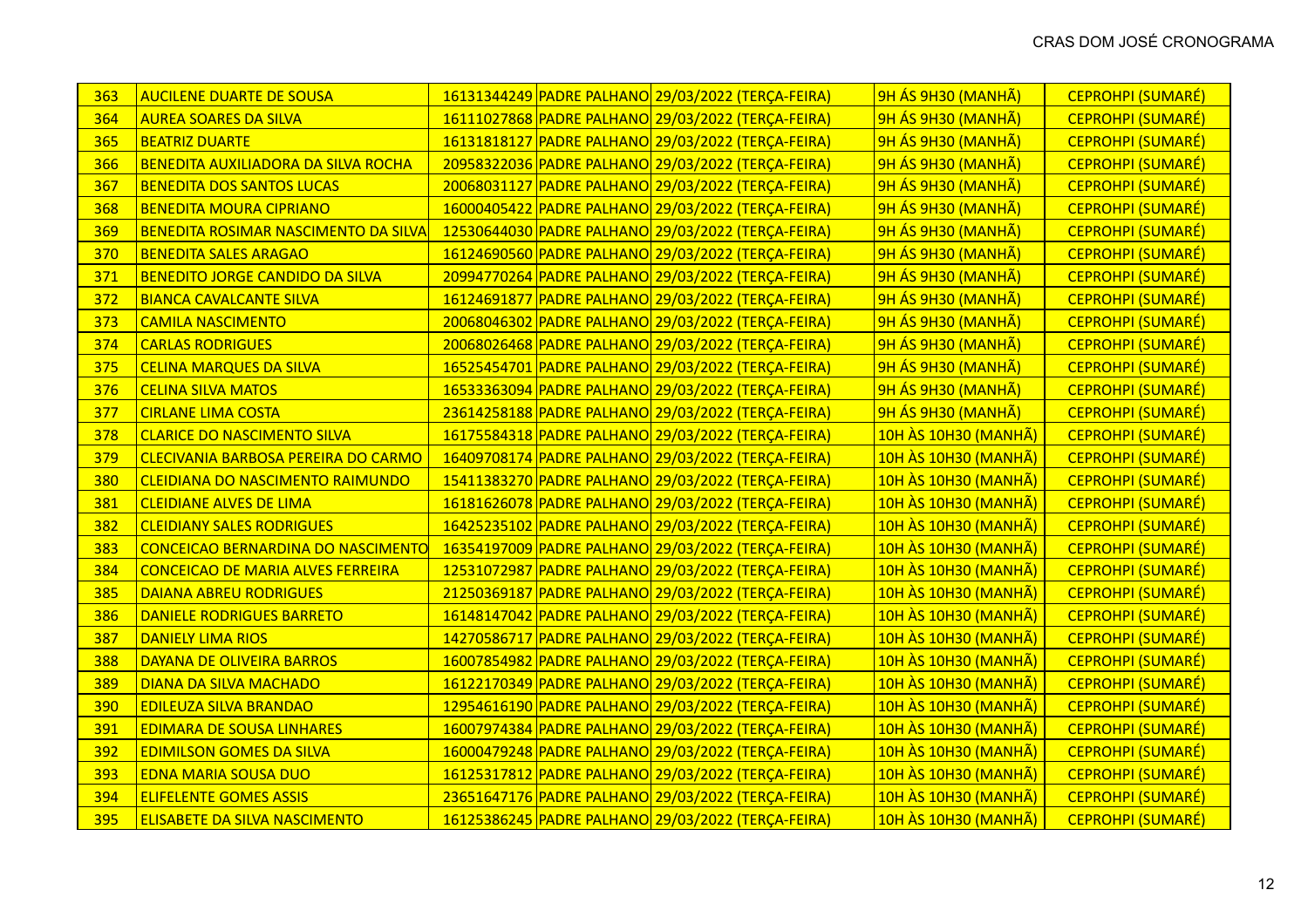| 396 | <b>EMILLE FERREIRA TIBURCIO</b>               |  | 16152896909 PADRE PALHANO 29/03/2022 (TERÇA-FEIRA) | 10H ÀS 10H30 (MANHÃ)        | <b>CEPROHPI (SUMARÉ)</b> |
|-----|-----------------------------------------------|--|----------------------------------------------------|-----------------------------|--------------------------|
| 397 | <b>ERIDAN TRAJANO DA SILVA BACELAR</b>        |  | 16000528508 PADRE PALHANO 29/03/2022 (TERÇA-FEIRA) | 10H ÀS 10H30 (MANHÃ)        | <b>CEPROHPI (SUMARÉ)</b> |
| 398 | <b>EULICE MARIA DE OLIVEIRA</b>               |  | 16111130251 PADRE PALHANO 29/03/2022 (TERÇA-FEIRA) | 10H ÀS 10H30 (MANHÃ)        | CEPROHPI (SUMARÉ)        |
| 399 | <b>EVERSILVIA SOUSA MENDES</b>                |  | 21244782132 PADRE PALHANO 29/03/2022 (TERÇA-FEIRA) | <b>10H ÀS 10H30 (MANHÃ)</b> | <b>CEPROHPI (SUMARÉ)</b> |
| 400 | <b>FABIANA ROCHA DO NASCIMENTO</b>            |  | 16000554282 PADRE PALHANO 29/03/2022 (TERÇA-FEIRA) | 10H ÀS 10H30 (MANHÃ)        | <b>CEPROHPI (SUMARÉ)</b> |
| 401 | <b>FABIANA SILVA ARAUJO</b>                   |  | 20986554442 PADRE PALHANO 29/03/2022 (TERÇA-FEIRA) | 10H ÀS 10H30 (MANHÃ)        | CEPROHPI (SUMARÉ)        |
| 402 | FERNANDA DO NASCIMENTO FREITAS                |  | 20958328611 PADRE PALHANO 29/03/2022 (TERÇA-FEIRA) | 10H ÀS 10H30 (MANHÃ)        | CEPROHPI (SUMARÉ)        |
| 403 | <b>FERNANDA MARIA DE SOUSA</b>                |  | 20704485812 PADRE PALHANO 29/03/2022 (TERÇA-FEIRA) | 10H ÀS 10H30 (MANHÃ)        | <b>CEPROHPI (SUMARÉ)</b> |
| 404 | <b>FERNANDA ROCHA MOURA</b>                   |  | 22016257600 PADRE PALHANO 29/03/2022 (TERÇA-FEIRA) | 10H30 ÀS 11H (MANHÃ)        | CEPROHPI (SUMARÉ)        |
| 405 | <b>FLAVIA DE LIMA RODRIGUES</b>               |  | 16042531566 PADRE PALHANO 29/03/2022 (TERÇA-FEIRA) | 10H30 ÀS 11H (MANHÃ)        | CEPROHPI (SUMARÉ)        |
| 406 | <b>FLAVIA MARIA FERREIRA LOPES</b>            |  | 16256516266 PADRE PALHANO 29/03/2022 (TERÇA-FEIRA) | 10H30 ÀS 11H (MANHÃ)        | <b>CEPROHPI (SUMARÉ)</b> |
| 407 | <b>FLAVIANE DE OLIVEIRA LIMA</b>              |  | 14822971275 PADRE PALHANO 29/03/2022 (TERÇA-FEIRA) | 10H30 ÀS 11H (MANHÃ)        | <b>CEPROHPI (SUMARÉ)</b> |
| 408 | <b>FRANCIELE SANTOS CUNHA</b>                 |  | 20770080280 PADRE PALHANO 29/03/2022 (TERÇA-FEIRA) | 10H30 ÀS 11H (MANHÃ)        | <b>CEPROHPI (SUMARÉ)</b> |
| 409 | <b>FRANCINEUDA CARLOS RIPARDO</b>             |  | 16334579364 PADRE PALHANO 29/03/2022 (TERÇA-FEIRA) | 10H30 ÀS 11H (MANHÃ)        | <b>CEPROHPI (SUMARÉ)</b> |
| 410 | <b>FRANCISCA AURENIZE RIPARDO DUARTE</b>      |  | 16278405068 PADRE PALHANO 29/03/2022 (TERÇA-FEIRA) | 10H30 ÀS 11H (MANHÃ)        | CEPROHPI (SUMARÉ)        |
| 411 | <b>FRANCISCA BIANCA FERNANDES DE SOUSA</b>    |  | 20958320084 PADRE PALHANO 29/03/2022 (TERÇA-FEIRA) | 10H30 ÀS 11H (MANHÃ)        | <b>CEPROHPI (SUMARÉ)</b> |
| 412 | <b>FRANCISCA CLEIDIANE DOS SANTOS OLIVEIR</b> |  | 16178398361 PADRE PALHANO 29/03/2022 (TERÇA-FEIRA) | 10H30 ÀS 11H (MANHÃ)        | <b>CEPROHPI (SUMARÉ)</b> |
| 413 | <b>FRANCISCA DAIANE GOMES BATISTA</b>         |  | 16042535383 PADRE PALHANO 29/03/2022 (TERÇA-FEIRA) | 10H30 ÀS 11H (MANHÃ)        | CEPROHPI (SUMARÉ)        |
| 414 | <b>FRANCISCA DE FATIMA DA SILVA DE AQUINO</b> |  | 12714414194 PADRE PALHANO 29/03/2022 (TERÇA-FEIRA) | 10H30 ÀS 11H (MANHÃ)        | CEPROHPI (SUMARÉ)        |
| 415 | <b>FRANCISCA DO NASCIMENTO SILVA</b>          |  | 16284219173 PADRE PALHANO 29/03/2022 (TERÇA-FEIRA) | 10H30 ÀS 11H (MANHÃ)        | <b>CEPROHPI (SUMARÉ)</b> |
| 416 | <b>FRANCISCA ELIANE DE SOUSA ROCHA</b>        |  | 16181259393 PADRE PALHANO 29/03/2022 (TERÇA-FEIRA) | 10H30 ÀS 11H (MANHÃ)        | CEPROHPI (SUMARÉ)        |
| 417 | <b>FRANCISCA ELISANGELA BARBOSA</b>           |  | 16229769175 PADRE PALHANO 29/03/2022 (TERÇA-FEIRA) | 10H30 ÀS 11H (MANHÃ)        | <b>CEPROHPI (SUMARÉ)</b> |
| 418 | <b>FRANCISCA EUGENIO OLIVEIRA</b>             |  | 20107448615 PADRE PALHANO 29/03/2022 (TERÇA-FEIRA) | 10H30 ÀS 11H (MANHÃ)        | <b>CEPROHPI (SUMARÉ)</b> |
| 419 | <b>FRANCISCA GLEICIANE MENDES FERREIRA</b>    |  | 16280815030 PADRE PALHANO 29/03/2022 (TERÇA-FEIRA) | 10H30 ÀS 11H (MANHÃ)        | <b>CEPROHPI (SUMARÉ)</b> |
| 420 | <b>FRANCISCA IDIONARA SANTIAGO LIMA</b>       |  | 20986522664 PADRE PALHANO 29/03/2022 (TERÇA-FEIRA) | 10H30 ÀS 11H (MANHÃ)        | CEPROHPI (SUMARÉ)        |
| 421 | <b>FRANCISCA JAQUELINE CAETANO RODRIGUE</b>   |  | 16180464376 PADRE PALHANO 29/03/2022 (TERÇA-FEIRA) | 10H30 ÀS 11H (MANHÃ)        | <b>CEPROHPI (SUMARÉ)</b> |
| 422 | <b>FRANCISCA LUCIELMA LOPES SOUSA</b>         |  | 16278171733 PADRE PALHANO 29/03/2022 (TERÇA-FEIRA) | 10H30 ÀS 11H (MANHÃ)        | <b>CEPROHPI (SUMARÉ)</b> |
| 423 | <b>FRANCISCA MARIA ALBUQUERQUE SOUZA</b>      |  | 16256952481 PADRE PALHANO 29/03/2022 (TERÇA-FEIRA) | 10H30 ÀS 11H (MANHÃ)        | <b>CEPROHPI (SUMARÉ)</b> |
| 424 | <b>FRANCISCA MARIA DE SOUSA SANTOS</b>        |  | 16251129280 PADRE PALHANO 29/03/2022 (TERÇA-FEIRA) | 10H30 ÀS 11H (MANHÃ)        | CEPROHPI (SUMARÉ)        |
| 425 | <b>FRANCISCA MARIA PEREIRA DE SOUSA</b>       |  | 20958341235 PADRE PALHANO 29/03/2022 (TERÇA-FEIRA) | 10H30 ÀS 11H (MANHÃ)        | <b>CEPROHPI (SUMARÉ)</b> |
| 426 | <b>FRANCISCA REGINA FARIAS DE PAIVA</b>       |  | 16213857738 PADRE PALHANO 29/03/2022 (TERÇA-FEIRA) | 10H30 ÀS 11H (MANHÃ)        | CEPROHPI (SUMARÉ)        |
| 427 | <b>FRANCISCA VERLANIA GALDINO</b>             |  | 20107427960 PADRE PALHANO 29/03/2022 (TERÇA-FEIRA) | 10H30 ÀS 11H (MANHÃ)        | <b>CEPROHPI (SUMARÉ)</b> |
| 428 | <b>GABRIELA FERREIRA DOS SANTOS</b>           |  | 16299741172 PADRE PALHANO 29/03/2022 (TERÇA-FEIRA) | 10H30 ÀS 11H (MANHÃ)        | CEPROHPI (SUMARÉ)        |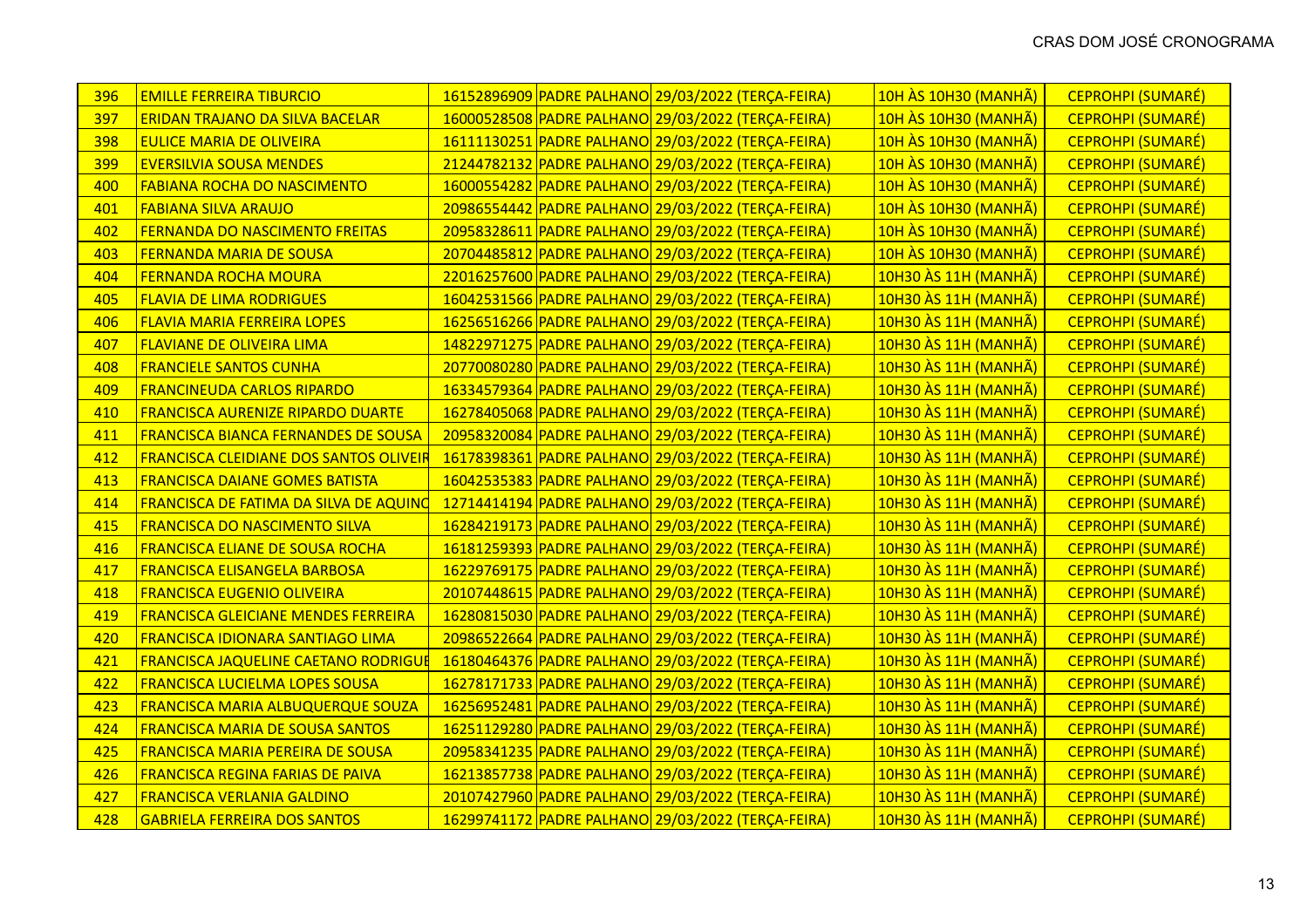| 429 | <b>IRILANDIA DIAS CAETANO</b>            |  | 20958332910 PADRE PALHANO 29/03/2022 (TERÇA-FEIRA) | 10H30 ÀS 11H (MANHÃ) | <b>CEPROHPI (SUMARÉ)</b> |
|-----|------------------------------------------|--|----------------------------------------------------|----------------------|--------------------------|
| 430 | <b>IVANEIDE ANDRADE PEREIRA</b>          |  | 16181348108 PADRE PALHANO 29/03/2022 (TERÇA-FEIRA) | 13H30 AS 14H (TARDE) | CEPROHPI (SUMARÉ)        |
| 431 | <b>IVANEIDE COSTA GRACIANO</b>           |  | 16185354102 PADRE PALHANO 29/03/2022 (TERÇA-FEIRA) | 13H30 AS 14H (TARDE) | CEPROHPI (SUMARÉ)        |
| 432 | <b>JANAINA NASCIMENTO DA ROCHA</b>       |  | 16175384211 PADRE PALHANO 29/03/2022 (TERÇA-FEIRA) | 13H30 AS 14H (TARDE) | CEPROHPI (SUMARÉ)        |
| 433 | <b>JEANE DOS SANTOS SOUSA</b>            |  | 16185368367 PADRE PALHANO 29/03/2022 (TERÇA-FEIRA) | 13H30 AS 14H (TARDE) | <b>CEPROHPI (SUMARÉ)</b> |
| 434 | <b>JESSICA AQUINO DE PAIVA</b>           |  | 20068040274 PADRE PALHANO 29/03/2022 (TERÇA-FEIRA) | 13H30 AS 14H (TARDE) | CEPROHPI (SUMARÉ)        |
| 435 | <b>JESSICA SOUSA DO NASCIMENTO</b>       |  | 16179448621 PADRE PALHANO 29/03/2022 (TERÇA-FEIRA) | 13H30 AS 14H (TARDE) | CEPROHPI (SUMARÉ)        |
| 436 | <b>JOSE CARLOS DE SOUSA GOMES</b>        |  | 20664612495 PADRE PALHANO 29/03/2022 (TERÇA-FEIRA) | 13H30 AS 14H (TARDE) | <b>CEPROHPI (SUMARÉ)</b> |
| 437 | <b>JULIANA ARAUJO DA SILVA</b>           |  | 16221044716 PADRE PALHANO 29/03/2022 (TERÇA-FEIRA) | 13H30 AS 14H (TARDE) | <b>CEPROHPI (SUMARÉ)</b> |
| 438 | <b>JULIANA MARIA RODRIGUES FERNANDES</b> |  | 13504557191 PADRE PALHANO 29/03/2022 (TERÇA-FEIRA) | 13H30 AS 14H (TARDE) | CEPROHPI (SUMARÉ)        |
| 439 | <b>JULIANA MENDES</b>                    |  | 16290912888 PADRE PALHANO 29/03/2022 (TERÇA-FEIRA) | 13H30 AS 14H (TARDE) | CEPROHPI (SUMARÉ)        |
| 440 | <b>KAROLANE DO NASCIMENTO SILVA</b>      |  | 20068030732 PADRE PALHANO 29/03/2022 (TERÇA-FEIRA) | 13H30 AS 14H (TARDE) | <b>CEPROHPI (SUMARÉ)</b> |
| 441 | <b>KELIANE PEREIRA DE VASCONCELOS</b>    |  | 16481469660 PADRE PALHANO 29/03/2022 (TERÇA-FEIRA) | 13H30 AS 14H (TARDE) | <b>CEPROHPI (SUMARÉ)</b> |
| 442 | <b>KERCIA MARIANA OLIVEIRA DE PAULA</b>  |  | 16175580959 PADRE PALHANO 29/03/2022 (TERÇA-FEIRA) | 13H30 AS 14H (TARDE) | <b>CEPROHPI (SUMARÉ)</b> |
| 443 | <b>LEICE SABINO BALICA</b>               |  | 16356134861 PADRE PALHANO 29/03/2022 (TERÇA-FEIRA) | 13H30 AS 14H (TARDE) | <b>CEPROHPI (SUMARÉ)</b> |
| 444 | <b>LEIDIANE DE SOUSA</b>                 |  | 16358043758 PADRE PALHANO 29/03/2022 (TERÇA-FEIRA) | 13H30 ÀS 14H (TARDE) | <b>CEPROHPI (SUMARÉ)</b> |
| 445 | LEIDIANE OLIVEIRA RODRIGUES              |  | 20628740241 PADRE PALHANO 29/03/2022 (TERÇA-FEIRA) | 13H30 AS 14H (TARDE) | <b>CEPROHPI (SUMARÉ)</b> |
| 446 | <b>LIDIANE MARIA DA SILVA</b>            |  | 16356151340 PADRE PALHANO 29/03/2022 (TERÇA-FEIRA) | 13H30 AS 14H (TARDE) | <b>CEPROHPI (SUMARÉ)</b> |
| 447 | <b>LIVIA MARIA SANTOS DE SALES</b>       |  | 16391152927 PADRE PALHANO 29/03/2022 (TERÇA-FEIRA) | 13H30 AS 14H (TARDE) | <b>CEPROHPI (SUMARÉ)</b> |
| 448 | <b>LUCIA DOS SANTOS NASCIMENTO</b>       |  | 16455852126 PADRE PALHANO 29/03/2022 (TERÇA-FEIRA) | 13H30 AS 14H (TARDE) | <b>CEPROHPI (SUMARÉ)</b> |
| 449 | LUCIANA PEREIRA DA COSTA RUFINO          |  | 16482977260 PADRE PALHANO 29/03/2022 (TERÇA-FEIRA) | 13H30 AS 14H (TARDE) | <b>CEPROHPI (SUMARÉ)</b> |
| 450 | <b>LUCIANA SOUSA NASCIMENTO</b>          |  | 12984542195 PADRE PALHANO 29/03/2022 (TERÇA-FEIRA) | 13H30 AS 14H (TARDE) | CEPROHPI (SUMARÉ)        |
| 451 | LUCICLEIDE DE PAULA SOUSA                |  | 16357578577 PADRE PALHANO 29/03/2022 (TERÇA-FEIRA) | 13H30 AS 14H (TARDE) | <b>CEPROHPI (SUMARÉ)</b> |
| 452 | LUCILENE AURENIZA DE SOUZA               |  | 16354282308 PADRE PALHANO 29/03/2022 (TERÇA-FEIRA) | 13H30 AS 14H (TARDE) | <b>CEPROHPI (SUMARÉ)</b> |
| 453 | LUCILENE HOLANDA DE SOUZA                |  | 16507902390 PADRE PALHANO 29/03/2022 (TERÇA-FEIRA) | 13H30 AS 14H (TARDE) | CEPROHPI (SUMARÉ)        |
| 454 | LUCIMEIRE LIMA DA COSTA                  |  | 16451068897 PADRE PALHANO 29/03/2022 (TERÇA-FEIRA) | 13H30 AS 14H (TARDE) | CEPROHPI (SUMARÉ)        |
| 455 | LUZANIRA LIMA MARQUES COSTA              |  | 16042658213 PADRE PALHANO 29/03/2022 (TERÇA-FEIRA) | 13H30 AS 14H (TARDE) | <b>CEPROHPI (SUMARÉ)</b> |
| 456 | <b>LUZIA PEREIRA DE SOUSA</b>            |  | 20986522931 PADRE PALHANO 29/03/2022 (TERÇA-FEIRA) | 14H ÀS 14H30 (TARDE) | <b>CEPROHPI (SUMARÉ)</b> |
| 457 | <b>MARCIA RODRIGUES DE SOUZA</b>         |  | 16562142041 PADRE PALHANO 29/03/2022 (TERÇA-FEIRA) | 14H ÀS 14H30 (TARDE) | <b>CEPROHPI (SUMARÉ)</b> |
| 458 | <b>MARCILIA DE SOUSA MACHADO</b>         |  | 13293462196 PADRE PALHANO 29/03/2022 (TERÇA-FEIRA) | 14H ÀS 14H30 (TARDE) | CEPROHPI (SUMARÉ)        |
| 459 | MARGARIDA ALDAIR SILVA DO NASCIMENTO     |  | 16356811324 PADRE PALHANO 29/03/2022 (TERÇA-FEIRA) | 14H ÀS 14H30 (TARDE) | <b>CEPROHPI (SUMARÉ)</b> |
| 460 | <b>MARIA ALINE ARAGAO GOMES</b>          |  | 13853349195 PADRE PALHANO 29/03/2022 (TERÇA-FEIRA) | 14H ÀS 14H30 (TARDE) | <b>CEPROHPI (SUMARÉ)</b> |
| 461 | <b>MARIA AMNDA DO NASCIMENTO GOMES</b>   |  | 23782897893 PADRE PALHANO 29/03/2022 (TERÇA-FEIRA) | 14H ÀS 14H30 (TARDE) | <b>CEPROHPI (SUMARÉ)</b> |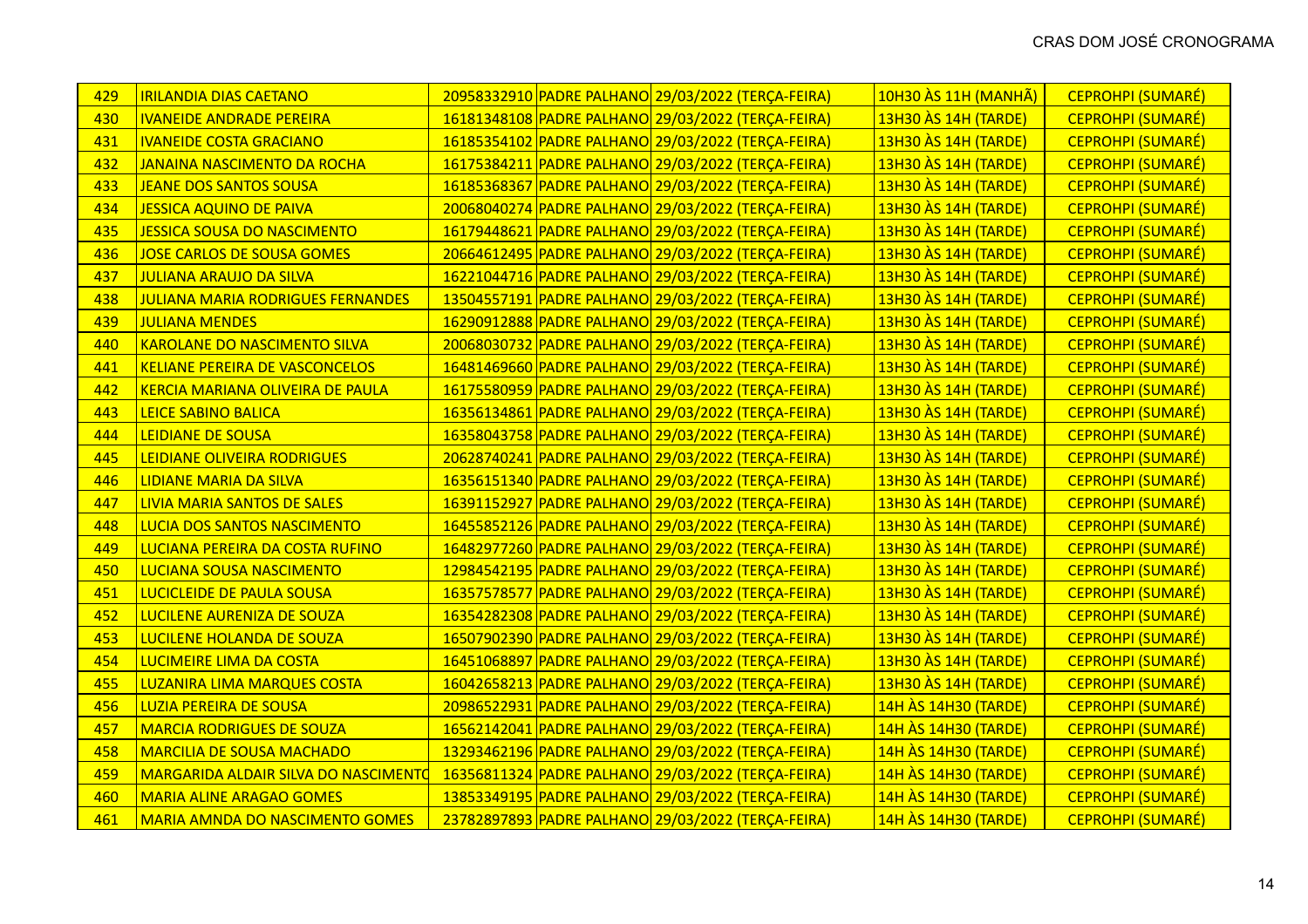| 462 | <b>MARIA ANGELA ALVES FRUTUOSO</b>          |  | 20958319787 PADRE PALHANO 29/03/2022 (TERÇA-FEIRA) | 14H ÀS 14H30 (TARDE) | <b>CEPROHPI (SUMARÉ)</b> |
|-----|---------------------------------------------|--|----------------------------------------------------|----------------------|--------------------------|
| 463 | <b>MARIA APARECIDA GOMES DUARTE</b>         |  | 12348725616 PADRE PALHANO 29/03/2022 (TERÇA-FEIRA) | 14H ÀS 14H30 (TARDE) | <b>CEPROHPI (SUMARÉ)</b> |
| 464 | MARIA APARECIDA PEREIRA LIMA                |  | 20958336428 PADRE PALHANO 29/03/2022 (TERÇA-FEIRA) | 14H ÀS 14H30 (TARDE) | CEPROHPI (SUMARÉ)        |
| 465 | <b>MARIA APARECIDA RODRIGUES DA SILVA</b>   |  | 16355567357 PADRE PALHANO 29/03/2022 (TERÇA-FEIRA) | 14H ÀS 14H30 (TARDE) | <b>CEPROHPI (SUMARÉ)</b> |
| 466 | <b>MARIA BARTOLOMEU DA SILVA</b>            |  | 16356394073 PADRE PALHANO 29/03/2022 (TERÇA-FEIRA) | 14H ÀS 14H30 (TARDE) | CEPROHPI (SUMARÉ)        |
| 467 | <b>MARIA CARLEANE CRUZ DA SILVA</b>         |  | 16355498258 PADRE PALHANO 29/03/2022 (TERÇA-FEIRA) | 14H ÀS 14H30 (TARDE) | CEPROHPI (SUMARÉ)        |
| 468 | <b>MARIA CAVALCANTE FROTA</b>               |  | 12705120191 PADRE PALHANO 29/03/2022 (TERÇA-FEIRA) | 14H ÀS 14H30 (TARDE) | <b>CEPROHPI (SUMARÉ)</b> |
| 469 | <b>MARIA CLEDENICE DIAS DE OLIVEIRA</b>     |  | 16388121579 PADRE PALHANO 29/03/2022 (TERÇA-FEIRA) | 14H ÀS 14H30 (TARDE) | CEPROHPI (SUMARÉ)        |
| 470 | <b>MARIA CLEIVANIA DE LIMA VASCONCELOS</b>  |  | 20958341650 PADRE PALHANO 29/03/2022 (TERÇA-FEIRA) | 14H AS 14H30 (TARDE) | <b>CEPROHPI (SUMARÉ)</b> |
| 471 | <b>MARIA DA CONCEICAO MARQUES FERNAND</b>   |  | 13498124195 PADRE PALHANO 29/03/2022 (TERÇA-FEIRA) | 14H ÀS 14H30 (TARDE) | <b>CEPROHPI (SUMARÉ)</b> |
| 472 | <b>MARIA DAS GRACAS DA SILVA</b>            |  | 12805756195 PADRE PALHANO 29/03/2022 (TERÇA-FEIRA) | 14H ÀS 14H30 (TARDE) | CEPROHPI (SUMARÉ)        |
| 473 | <b>MARIA DE FATIMA CHAVES FERREIRA</b>      |  | 16360158001 PADRE PALHANO 29/03/2022 (TERÇA-FEIRA) | 14H ÀS 14H30 (TARDE) | <b>CEPROHPI (SUMARÉ)</b> |
| 474 | <b>MARIA DE FATIMA OLIVEIRA LIMA</b>        |  | 16350404867 PADRE PALHANO 29/03/2022 (TERÇA-FEIRA) | 14H ÀS 14H30 (TARDE) | <b>CEPROHPI (SUMARÉ)</b> |
| 475 | <b>MARIA DE FATIMA RODRIGUES ROCHA</b>      |  | 13074942192 PADRE PALHANO 29/03/2022 (TERÇA-FEIRA) | 14H ÀS 14H30 (TARDE) | <b>CEPROHPI (SUMARÉ)</b> |
| 476 | <b>MARIA DE JESUS DO NASCIMENTO</b>         |  | 16360174473 PADRE PALHANO 29/03/2022 (TERÇA-FEIRA) | 14H ÀS 14H30 (TARDE) | <b>CEPROHPI (SUMARÉ)</b> |
| 477 | <b>MARIA DE JESUS SOUSA LEANDRO</b>         |  | 16356304473 PADRE PALHANO 29/03/2022 (TERÇA-FEIRA) | 14H ÀS 14H30 (TARDE) | <b>CEPROHPI (SUMARÉ)</b> |
| 478 | <b>MARIA DE LOURDES FELIX</b>               |  | 16360157501 PADRE PALHANO 29/03/2022 (TERÇA-FEIRA) | 14H ÀS 14H30 (TARDE) | CEPROHPI (SUMARÉ)        |
| 479 | <b>MARIA DE LOURDES NASCIMENTO MARTIN</b>   |  | 13847689192 PADRE PALHANO 29/03/2022 (TERÇA-FEIRA) | 14H ÀS 14H30 (TARDE) | <b>CEPROHPI (SUMARÉ)</b> |
| 480 | <b>MARIA DE LOURDES SARAIVA CIPRIANO</b>    |  | 16353728493 PADRE PALHANO 29/03/2022 (TERÇA-FEIRA) | 14H ÀS 14H30 (TARDE) | <b>CEPROHPI (SUMARÉ)</b> |
| 481 | <b>MARIA DO CARMO SILVA SOUZA</b>           |  | 16435606448 PADRE PALHANO 29/03/2022 (TERÇA-FEIRA) | 14H30 AS 15H (TARDE) | <b>CEPROHPI (SUMARÉ)</b> |
| 482 | <b>MARIA DO SOCORRO MOUTA DE SOUSA</b>      |  | 16452186583 PADRE PALHANO 29/03/2022 (TERÇA-FEIRA) | 14H30 AS 15H (TARDE) | <b>CEPROHPI (SUMARÉ)</b> |
| 483 | MARIA DO SOCORRO VASCONCELOS ARAGA          |  | 13104702194 PADRE PALHANO 29/03/2022 (TERÇA-FEIRA) | 14H30 AS 15H (TARDE) | CEPROHPI (SUMARÉ)        |
| 484 | <b>MARIA EDITE RODRIGUES GOMES</b>          |  | 16355480197 PADRE PALHANO 29/03/2022 (TERÇA-FEIRA) | 14H30 AS 15H (TARDE) | <b>CEPROHPI (SUMARÉ)</b> |
| 485 | <b>MARIA ELIANE DA SILVA</b>                |  | 20937047982 PADRE PALHANO 29/03/2022 (TERÇA-FEIRA) | 14H30 AS 15H (TARDE) | <b>CEPROHPI (SUMARÉ)</b> |
| 486 | <b>MARIA ESLIANE BARROSO FERREIRA</b>       |  | 16042670388 PADRE PALHANO 29/03/2022 (TERÇA-FEIRA) | 14H30 AS 15H (TARDE) | <b>CEPROHPI (SUMARÉ)</b> |
| 487 | <b>MARIA GERARDA ARAUJO BARBOSA</b>         |  | 16397837190 PADRE PALHANO 29/03/2022 (TERÇA-FEIRA) | 14H30 AS 15H (TARDE) | <b>CEPROHPI (SUMARÉ)</b> |
| 488 | <b>MARIA GERLIANE DO NASCIMENTO OLIVEIR</b> |  | 16360177170 PADRE PALHANO 29/03/2022 (TERÇA-FEIRA) | 14H30 AS 15H (TARDE) | <b>CEPROHPI (SUMARÉ)</b> |
| 489 | <b>MARIA GLEIDIANE CARNEIRO MARTINS</b>     |  | 20958344803 PADRE PALHANO 29/03/2022 (TERÇA-FEIRA) | 14H30 AS 15H (TARDE) | <b>CEPROHPI (SUMARÉ)</b> |
| 490 | <b>MARIA HORTENCIA SILVA DE SOUSA</b>       |  | 20664633913 PADRE PALHANO 29/03/2022 (TERÇA-FEIRA) | 14H30 AS 15H (TARDE) | CEPROHPI (SUMARÉ)        |
| 491 | <b>MARIA IMACULADA FAUSTINO DO NASCIME</b>  |  | 16453620813 PADRE PALHANO 29/03/2022 (TERÇA-FEIRA) | 14H30 AS 15H (TARDE) | <b>CEPROHPI (SUMARÉ)</b> |
| 492 | <b>MARIA INES NUNES DE SOUSA</b>            |  | 16451358410 PADRE PALHANO 29/03/2022 (TERÇA-FEIRA) | 14H30 ÀS 15H (TARDE) | <b>CEPROHPI (SUMARÉ)</b> |
| 493 | <b>MARIA IVANEIDE SILVA DE SOUSA</b>        |  | 20958331523 ADRE PALAHANO 29/03/2022 (TERÇA-FEIRA) | 14H30 AS 15H (TARDE) | <b>CEPROHPI (SUMARÉ)</b> |
| 494 | <b>MARIA IVONILDA PEREIRA DO NASCIMENTO</b> |  | 13599603196 PADRE PALHANO 29/03/2022 (TERÇA-FEIRA) | 14H30 AS 15H (TARDE) | <b>CEPROHPI (SUMARÉ)</b> |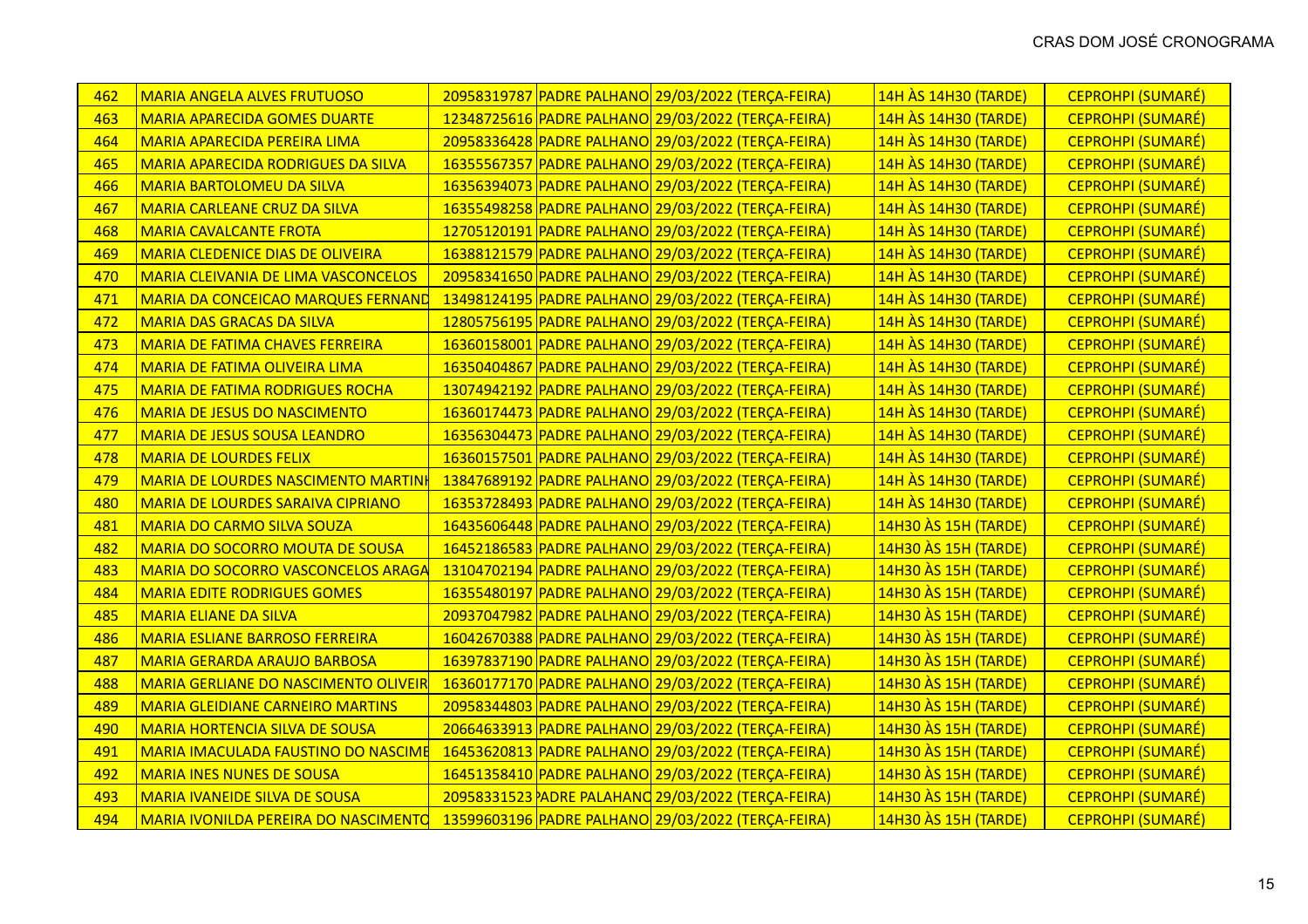| 495 | <b>MARIA JANE SILVA PRADO</b>             | 16391303879 PADRE PALHANO 29/03/2022 (TERÇA-FEIRA) | 14H30 ÀS 15H (TARDE)<br><b>CEPROHPI (SUMARÉ)</b>        |
|-----|-------------------------------------------|----------------------------------------------------|---------------------------------------------------------|
| 496 | <b>MARIA JOSE BARROS DA CUNHA</b>         | 20068026174 PADRE PALHANO 29/03/2022 (TERÇA-FEIRA) | 14H30 AS 15H (TARDE)<br><b>CEPROHPI (SUMARÉ)</b>        |
| 497 | <b>MARIA LIDUINA DE SOUSA DE OLIVEIRA</b> | 20958333771 PADRE PALHANO 29/03/2022 (TERÇA-FEIRA) | 14H30 AS 15H (TARDE)<br><b>CEPROHPI (SUMARÉ)</b>        |
| 498 | <b>MARIA LUCIA COSTA GOMES</b>            | 16476492684 PADRE PALHANO 29/03/2022 (TERÇA-FEIRA) | 14H30 AS 15H (TARDE)<br><b>CEPROHPI (SUMARÉ)</b>        |
| 499 | <b>MARIA LUCIA DO NASCIMENTO</b>          | 16356862999 PADRE PALHANO 29/03/2022 (TERÇA-FEIRA) | 14H30 AS 15H (TARDE)<br><b>CEPROHPI (SUMARÉ)</b>        |
| 500 | <b>MARIA LUCIA PEREIRA DUARTE</b>         | 12194892577 PADRE PALHANO 29/03/2022 (TERÇA-FEIRA) | 14H30 AS 15H (TARDE)<br>CEPROHPI (SUMARÉ)               |
| 501 | <b>MARIA LUZANIRA DA ROCHA</b>            | 16353693363 PADRE PALHANO 29/03/2022 (TERÇA-FEIRA) | 14H30 AS 15H (TARDE)<br><b>CEPROHPI (SUMARÉ)</b>        |
| 502 | <b>MARIA LUZILENE RIPARDO SILVA</b>       | 16417962203 PADRE PALHANO 29/03/2022 (TERÇA-FEIRA) | 14H30 AS 15H (TARDE)<br><b>CEPROHPI (SUMARÉ)</b>        |
| 503 | MARIA MERCEDES ALMEIDA DE LIMA            | 20958327437 PADRE PALHANO 29/03/2022 (TERÇA-FEIRA) | 14H30 ÀS 15H (TARDE)<br>CEPROHPI (SUMARÉ)               |
| 504 | <b>MARIA NERI MATIAS DE MOURA SOUSA</b>   | 16356439778 PADRE PALHANO 29/03/2022 (TERÇA-FEIRA) | 14H30 AS 15H (TARDE)<br>CEPROHPI (SUMARÉ)               |
| 505 | <b>MARIA SALETE FERREIRA</b>              | 16356829541 PADRE PALHANO 29/03/2022 (TERÇA-FEIRA) | 14H30 AS 15H (TARDE)<br>CEPROHPI (SUMARÉ)               |
| 506 | <b>MARIA SALETE RODRIGUES DE ANDRADE</b>  | 16356254557 PADRE PALHANO 29/03/2022 (TERÇA-FEIRA) | <b>15H ÀS 15H30 (TARDE)</b><br><b>CEPROHPI (SUMARÉ)</b> |
| 507 | <b>MARIA SIMONE DE SOUSA LIMA</b>         | 12875951191 PADRE PALHANO 29/03/2022 (TERÇA-FEIRA) | <b>15H ÀS 15H30 (TARDE)</b><br><b>CEPROHPI (SUMARÉ)</b> |
| 508 | <b>MARIA SIMONE DOS SANTOS SILVA</b>      | 16490909767 PADRE PALHANO 29/03/2022 (TERÇA-FEIRA) | <b>15H ÀS 15H30 (TARDE)</b><br><b>CEPROHPI (SUMARÉ)</b> |
| 509 | <b>MARIA SUELEN RODRIGUES FERNANDES</b>   | 23671378987 PADRE PALHANO 29/03/2022 (TERÇA-FEIRA) | <b>15H ÀS 15H30 (TARDE)</b><br><b>CEPROHPI (SUMARÉ)</b> |
| 510 | <b>MARIA THAINARA LINHARES SAMPAIO</b>    | 20958343114 PADRE PALHANO 29/03/2022 (TERÇA-FEIRA) | <b>15H ÀS 15H30 (TARDE)</b><br><b>CEPROHPI (SUMARÉ)</b> |
| 511 | <b>MARIA VANDA APRIGIO</b>                | 16452399242 PADRE PALHANO 29/03/2022 (TERÇA-FEIRA) | <b>15H ÀS 15H30 (TARDE)</b><br><b>CEPROHPI (SUMARÉ)</b> |
| 512 | <b>MARIA ZENEIDE FRANCA DUARTE</b>        | 16078675940 PADRE PALHANO 29/03/2022 (TERÇA-FEIRA) | <b>15H ÀS 15H30 (TARDE)</b><br><b>CEPROHPI (SUMARÉ)</b> |
| 513 | MARIA ZENILDA DE SOUSA DA SILVA           | 16353784881 PADRE PALHANO 29/03/2022 (TERÇA-FEIRA) | 15H AS 15H30 (TARDE)<br><b>CEPROHPI (SUMARÉ)</b>        |
| 514 | <b>MARIANE ARAGAO SOUSA COELHO</b>        | 16388213899 PADRE PALHANO 29/03/2022 (TERÇA-FEIRA) | <b>15H ÀS 15H30 (TARDE)</b><br><b>CEPROHPI (SUMARÉ)</b> |
| 515 | <b>MARIETA PAULA DO NASCIMENTO</b>        | 20958332600 PADRE PALHANO 29/03/2022 (TERÇA-FEIRA) | 15H AS 15H30 (TARDE)<br><b>CEPROHPI (SUMARÉ)</b>        |
| 516 | <b>MAYARA ALVES DO NASCIMENTO</b>         | 20986523245 PADRE PALHANO 29/03/2022 (TERÇA-FEIRA) | <b>15H ÀS 15H30 (TARDE)</b><br>CEPROHPI (SUMARÉ)        |
| 517 | <b>MIKAELE VASCONCELOS ALVES</b>          | 16485803247 PADRE PALHANO 29/03/2022 (TERÇA-FEIRA) | 15H AS 15H30 (TARDE)<br><b>CEPROHPI (SUMARÉ)</b>        |
| 518 | <b>MIKAELLY CASSEMIRO VIEIRA</b>          | 16479644566 PADRE PALHANO 29/03/2022 (TERÇA-FEIRA) | 15H ÀS 15H30 (TARDE)<br><b>CEPROHPI (SUMARÉ)</b>        |
| 519 | <b>MIKELANE BRUNO DA SILVA</b>            | 20664633999 PADRE PALHANO 29/03/2022 (TERÇA-FEIRA) | <b>15H ÀS 15H30 (TARDE)</b><br>CEPROHPI (SUMARÉ)        |
| 520 | <b>MISLANDIA FREIRE SILVA</b>             | 20068015938 PADRE PALHANO 29/03/2022 (TERÇA-FEIRA) | <b>15H ÀS 15H30 (TARDE)</b><br><b>CEPROHPI (SUMARÉ)</b> |
| 521 | MISSILENE ALBUQUERQUE DA SILVA            | 12753082199 PADRE PALHANO 29/03/2022 (TERÇA-FEIRA) | <b>15H ÀS 15H30 (TARDE)</b><br><b>CEPROHPI (SUMARÉ)</b> |
| 522 | <b>MISSILENE DOS SANTOS NASCIMENTO</b>    | 20958330772 PADRE PALHANO 29/03/2022 (TERÇA-FEIRA) | <b>15H ÀS 15H30 (TARDE)</b><br><b>CEPROHPI (SUMARÉ)</b> |
| 523 | <b>MISSILENE MESQUITA LUCIO</b>           | 16567467569 PADRE PALHANO 29/03/2022 (TERÇA-FEIRA) | <b>15H ÀS 15H30 (TARDE)</b><br><b>CEPROHPI (SUMARÉ)</b> |
| 524 | <b>MONICA FIRMO DO NASCIMENTO</b>         | 20068015113 PADRE PALHANO 29/03/2022 (TERÇA-FEIRA) | <b>15H ÀS 15H30 (TARDE)</b><br><b>CEPROHPI (SUMARÉ)</b> |
| 525 | <b>NADIR DE SOUSA</b>                     | 20958335243 PADRE PALHANO 29/03/2022 (TERÇA-FEIRA) | 15H AS 15H30 (TARDE)<br><b>CEPROHPI (SUMARÉ)</b>        |
| 526 | NATALIA AUGUSTA CORDEIRO VASCONCELO       | 16671887951 PADRE PALHANO 29/03/2022 (TERÇA-FEIRA) | <b>15H ÀS 15H30 (TARDE)</b><br><b>CEPROHPI (SUMARÉ)</b> |
| 527 | NATALIA FERREIRA DO NASCIMENTO            | 16532095754 PADRE PALHANO 29/03/2022 (TERÇA-FEIRA) | <b>15H ÀS 15H30 (TARDE)</b><br><b>CEPROHPI (SUMARÉ)</b> |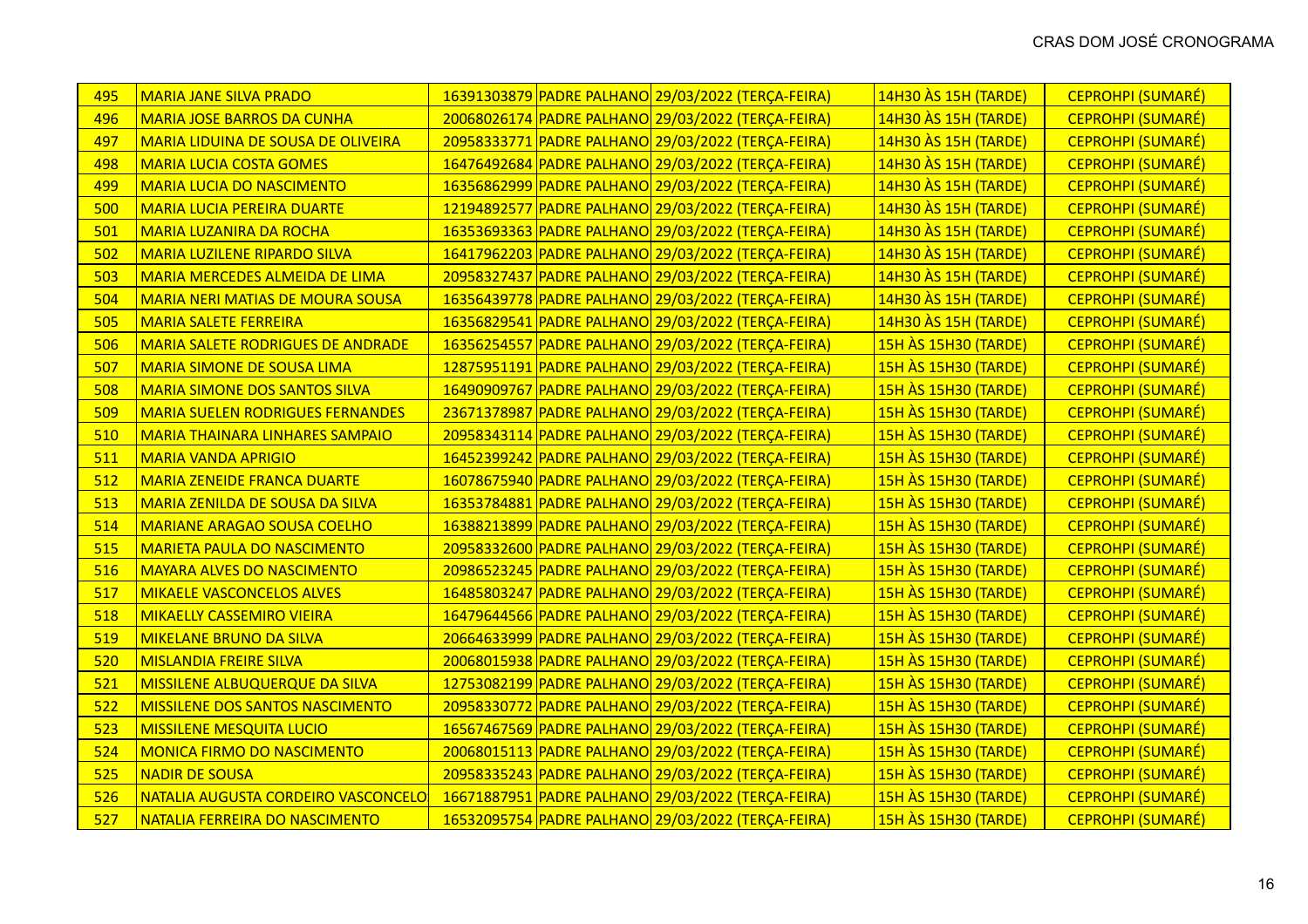| 528 | <b>NATALIA GOMES DO NASCIMENTO</b>      | 16639862183 PADRE PALHANO 29/03/2022 (TERÇA-FEIRA) | <b>15H ÀS 15H30 (TARDE)</b> | <b>CEPROHPI (SUMARÉ)</b> |
|-----|-----------------------------------------|----------------------------------------------------|-----------------------------|--------------------------|
| 529 | <b>NATALIA SILVINO LOPES</b>            | 23606853927 PADRE PALHANO 29/03/2022 (TERÇA-FEIRA) | <b>15H AS 15H30 (TARDE)</b> | <b>CEPROHPI (SUMARÉ)</b> |
| 530 | <b>NEUCILIA DUARTE COSTA</b>            | 16043191181 PADRE PALHANO 29/03/2022 (TERÇA-FEIRA) | <b>15H ÀS 15H30 (TARDE)</b> | CEPROHPI (SUMARÉ)        |
| 531 | NILDA MARIA FERREIRA GONCALVES          | 20958329723 PADRE PALHANO 29/03/2022 (TERÇA-FEIRA) | <b>15H30 AS 16H (TARDE)</b> | <b>CEPROHPI (SUMARÉ)</b> |
| 532 | ORLANDIA PEREIRA COSTA NASCIMENTO       | 16600041243 PADRE PALHANO 29/03/2022 (TERÇA-FEIRA) | 15H30 AS 16H (TARDE)        | CEPROHPI (SUMARÉ)        |
| 533 | PAZ DE MARIA DE SOUSA COSTA             | 20068025402 PADRE PALHANO 29/03/2022 (TERÇA-FEIRA) | <b>15H30 AS 16H (TARDE)</b> | <b>CEPROHPI (SUMARÉ)</b> |
| 534 | <b>RAFAELA SILVA DE SOUSA</b>           | 20994778990 PADRE PALHANO 29/03/2022 (TERÇA-FEIRA) | 15H30 AS 16H (TARDE)        | CEPROHPI (SUMARÉ)        |
| 535 | <b>RAIMUNDA LINHARES RIPARDO</b>        | 13753259194 PADRE PALHANO 29/03/2022 (TERÇA-FEIRA) | 15H30 AS 16H (TARDE)        | <b>CEPROHPI (SUMARÉ)</b> |
| 536 | <b>RAQUEL MESQUITA DE SOUZA</b>         | 16531876108 PADRE PALHANO 29/03/2022 (TERÇA-FEIRA) | <b>15H30 AS 16H (TARDE)</b> | <b>CEPROHPI (SUMARÉ)</b> |
| 537 | <b>REJANE DOS SANTOS MELO</b>           | 12817935197 PADRE PALHANO 29/03/2022 (TERÇA-FEIRA) | 15H30 AS 16H (TARDE)        | CEPROHPI (SUMARÉ)        |
| 538 | <b>RENATA DAVILA DE SOUZA</b>           | 20958321676 PADRE PALHANO 29/03/2022 (TERÇA-FEIRA) | <b>15H30 AS 16H (TARDE)</b> | <b>CEPROHPI (SUMARÉ)</b> |
| 539 | RITA DE CASSIA RIPARDO DO NASCIMENTO    | 16601577376 PADRE PALHANO 29/03/2022 (TERÇA-FEIRA) | <b>15H30 AS 16H (TARDE)</b> | <b>CEPROHPI (SUMARÉ)</b> |
| 540 | <b>RONIELE DO NASCIMENTO CAVALCANTE</b> | 16602649060 PADRE PALHANO 29/03/2022 (TERÇA-FEIRA) | <b>15H30 AS 16H (TARDE)</b> | <b>CEPROHPI (SUMARÉ)</b> |
| 541 | <b>ROSA DOS SANTOS SILVA</b>            | 16625747514 PADRE PALHANO 29/03/2022 (TERÇA-FEIRA) | 15H30 AS 16H (TARDE)        | <b>CEPROHPI (SUMARÉ)</b> |
| 542 | <b>ROSA MARIA GAMA MARREIROS</b>        | 16525411891 PADRE PALHANO 29/03/2022 (TERÇA-FEIRA) | <b>15H30 AS 16H (TARDE)</b> | <b>CEPROHPI (SUMARÉ)</b> |
| 543 | <b>ROSANGELA ALVES MARTINS</b>          | 20209293548 PADRE PALHANO 29/03/2022 (TERÇA-FEIRA) | 15H30 AS 16H (TARDE)        | <b>CEPROHPI (SUMARÉ)</b> |
| 544 | <b>ROSANGELA CARNEIRO LINHARES</b>      | 16657378107 PADRE PALHANO 29/03/2022 (TERÇA-FEIRA) | <b>15H30 AS 16H (TARDE)</b> | <b>CEPROHPI (SUMARÉ)</b> |
| 545 | <b>ROSIANE MORAES COIMBRA SOUSA</b>     | 16533321952 PADRE PALHANO 29/03/2022 (TERÇA-FEIRA) | 15H30 AS 16H (TARDE)        | CEPROHPI (SUMARÉ)        |
| 546 | <b>SAMIA MARIA RIBEIRO DIAS</b>         | 16634340022 PADRE PALHANO 29/03/2022 (TERÇA-FEIRA) | <b>15H30 AS 16H (TARDE)</b> | <b>CEPROHPI (SUMARÉ)</b> |
| 547 | <b>SARAH SOUZA DA SILVA</b>             | 16641711774 PADRE PALHANO 29/03/2022 (TERÇA-FEIRA) | 15H30 AS 16H (TARDE)        | CEPROHPI (SUMARÉ)        |
| 548 | <b>SILVIA HELENA LOPES BALICA</b>       | 16628819567 PADRE PALHANO 29/03/2022 (TERÇA-FEIRA) | 15H30 AS 16H (TARDE)        | CEPROHPI (SUMARÉ)        |
| 549 | <b>SOLANGE PEREIRA DOS SANTOS</b>       | 12831194271 PADRE PALHANO 29/03/2022 (TERÇA-FEIRA) | 15H30 AS 16H (TARDE)        | <b>CEPROHPI (SUMARÉ)</b> |
| 550 | <b>TAMIRES DOS SANTOS NASCIMENTO</b>    | 16535317286 PADRE PALHANO 29/03/2022 (TERÇA-FEIRA) | 15H30 AS 16H (TARDE)        | <b>CEPROHPI (SUMARÉ)</b> |
| 551 | <b>TEREZA ALVES DE ARAUJO</b>           | 16525532052 PADRE PALHANO 29/03/2022 (TERÇA-FEIRA) | <b>15H30 AS 16H (TARDE)</b> | <b>CEPROHPI (SUMARÉ)</b> |
| 552 | <b>TEREZA SALES DE OLIVEIRA</b>         | 13711975193 PADRE PALHANO 29/03/2022 (TERÇA-FEIRA) | 15H30 AS 16H (TARDE)        | CEPROHPI (SUMARÉ)        |
| 553 | <b>VALDA PEREIRA DE SOUZA</b>           | 16525567409 PADRE PALHANO 29/03/2022 (TERÇA-FEIRA) | 15H30 AS 16H (TARDE)        | <b>CEPROHPI (SUMARÉ)</b> |
| 554 | <b>VALGERINA AZEVEDO MALHEIRO</b>       | 16525575711 PADRE PALHANO 29/03/2022 (TERÇA-FEIRA) | 15H30 AS 16H (TARDE)        | <b>CEPROHPI (SUMARÉ)</b> |
| 555 | <b>VANDALUCIA DOS SANTOS RODRIGUES</b>  | 16533486536 PADRE PALHANO 29/03/2022 (TERÇA-FEIRA) | <b>15H30 AS 16H (TARDE)</b> | <b>CEPROHPI (SUMARÉ)</b> |
| 556 | <b>VILENE SILVA DE SOUSA</b>            | 16533547616 PADRE PALHANO 29/03/2022 (TERÇA-FEIRA) | 15H30 AS 16H (TARDE)        | <b>CEPROHPI (SUMARÉ)</b> |
| 557 | <b>VIVILANE DE MEDEIROS NASCIMENTO</b>  | 16573137796 PADRE PALHANO 29/03/2022 (TERÇA-FEIRA) | <b>15H30 AS 16H (TARDE)</b> | <b>CEPROHPI (SUMARÉ)</b> |
| 558 | <b>WESILANE SOUSA DA SILVA</b>          | 16633693487 PADRE PALHANO 29/03/2022 (TERÇA-FEIRA) | 15H30 AS 16H (TARDE)        | <b>CEPROHPI (SUMARÉ)</b> |
| 559 | <b>ZELIA MALHEIRO SOUSA</b>             | 20958319841 PADRE PALHANO 29/03/2022 (TERÇA-FEIRA) | 15H30 AS 16H (TARDE)        | <b>CEPROHPI (SUMARÉ)</b> |
| 560 | <b>ZENIR RODRIGUES DA PASCOA</b>        | 20664634065 PADRE PALHANO 29/03/2022 (TERÇA-FEIRA) | 15H30 AS 16H (TARDE)        | <b>CEPROHPI (SUMARÉ)</b> |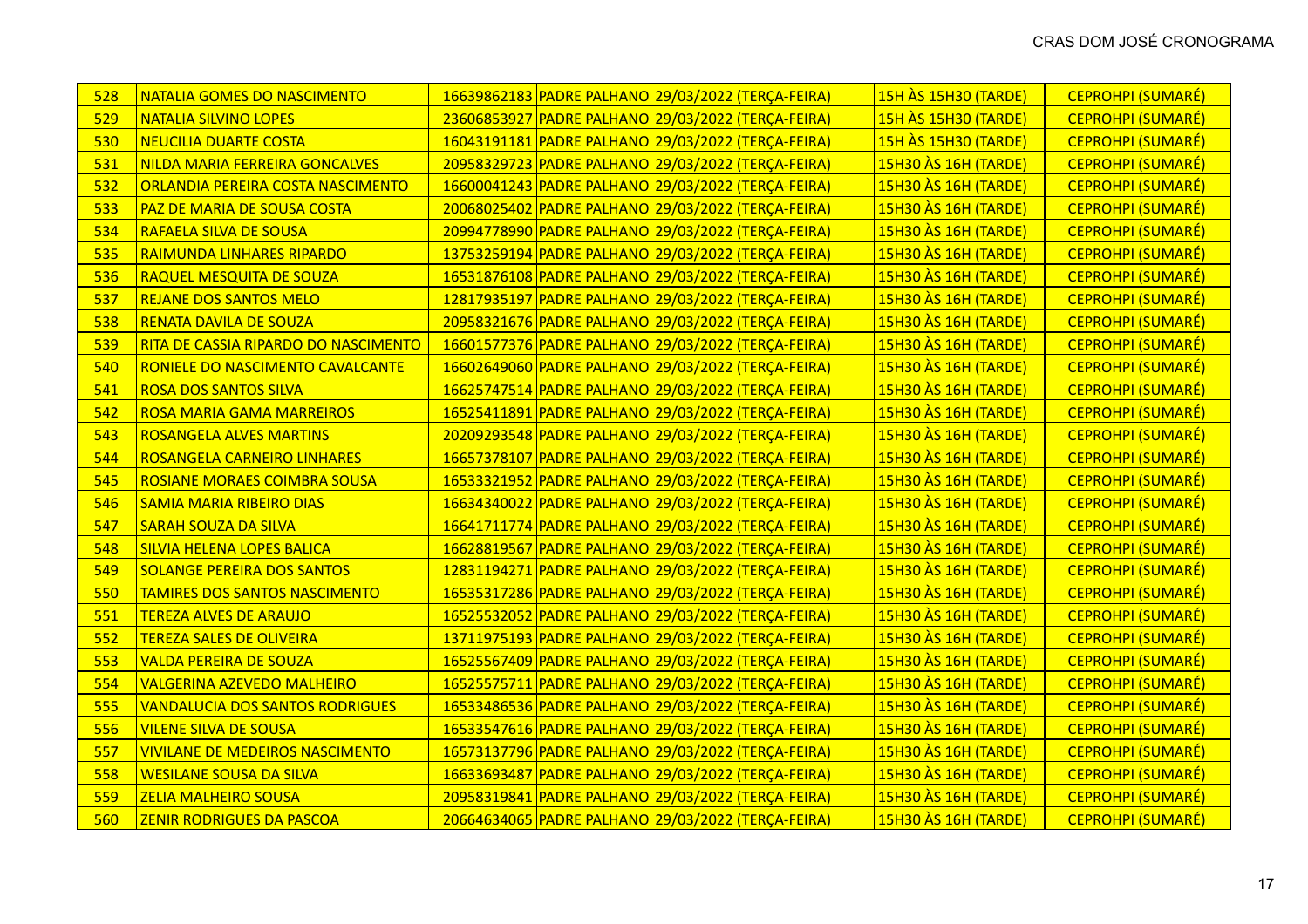| 561 | ADRIANA OLIVEIRA DE SOUSA            |  | 15448012756 ALTO DO CRISTO 30/03/2022 (QUARTA-FEIRA) | 8H30 ÀS 9H (MANHÃ)  | <b>CAPELA SANTO EXPEDITO</b> |
|-----|--------------------------------------|--|------------------------------------------------------|---------------------|------------------------------|
| 562 | ADRIANA OLIVEIRA SOUSA               |  | 13055680196 ALTO DO CRISTO 30/03/2022 (QUARTA-FEIRA) | 8H30 ÀS 9H (MANHÃ)  | <b>CAPELA SANTO EXPEDITO</b> |
| 563 | <b>ALANE PEREIRA FROTA</b>           |  | 16124653584 ALTO DO CRISTO 30/03/2022 (QUARTA-FEIRA) | 8H30 ÀS 9H (MANHÃ)  | <b>CAPELA SANTO EXPEDITO</b> |
| 564 | ANA ALICIA DA SILVA ALVES            |  | 16000347813 ALTO DO CRISTO 30/03/2022 (QUARTA-FEIRA) | 8H30 ÀS 9H (MANHÃ)  | <b>CAPELA SANTO EXPEDITO</b> |
| 565 | ANA CARLA PEREIRA COSTA              |  | 16006938880 ALTO DO CRISTO 30/03/2022 (QUARTA-FEIRA) | 8H30 ÀS 9H (MANHÃ)  | <b>CAPELA SANTO EXPEDITO</b> |
| 566 | ANA CELIA FERREIRA DE SOUSA          |  | 20986539427 ALTO DO CRISTO 30/03/2022 (QUARTA-FEIRA) | 8H30 ÀS 9H (MANHÃ)  | <b>CAPELA SANTO EXPEDITO</b> |
| 567 | ANA CLAUDIA SILVA COSTA              |  | 16003562170 ALTO DO CRISTO 30/03/2022 (QUARTA-FEIRA) | 8H30 ÀS 9H (MANHÃ)  | <b>CAPELA SANTO EXPEDITO</b> |
| 568 | ANA CYNTIA DE PAULA PEREIRA          |  | 20068050156 ALTO DO CRISTO 30/03/2022 (QUARTA-FEIRA) | 8H30 ÀS 9H (MANHÃ)  | <b>CAPELA SANTO EXPEDITO</b> |
| 569 | ANA MARIA DO NASCIMENTO FERNANDES    |  | 20704513581 ALTO DO CRISTO 30/03/2022 (QUARTA-FEIRA) | 8H30 ÀS 9H (MANHÃ)  | <b>CAPELA SANTO EXPEDITO</b> |
| 570 | <b>ANA MARIA FELIX SOUSA</b>         |  | 16008984189 ALTO DO CRISTO 30/03/2022 (QUARTA-FEIRA) | 8H30 ÀS 9H (MANHÃ)  | <b>CAPELA SANTO EXPEDITO</b> |
| 571 | ANGELA MARIA CRISPIM DA SILVA        |  | 16000267623 ALTO DO CRISTO 30/03/2022 (QUARTA-FEIRA) | 8H30 ÀS 9H (MANHÃ)  | <b>CAPELA SANTO EXPEDITO</b> |
| 572 | ANTONIA FABIANA LIMA AZEVEDO         |  | 13347332198 ALTO DO CRISTO 30/03/2022 (QUARTA-FEIRA) | 9H ÀS 9H30H (MANHÃ) | <b>CAPELA SANTO EXPEDITO</b> |
| 573 | <b>ARANY LOPES FARIAS</b>            |  | 23748921124 ALTO DO CRISTO 30/03/2022 (QUARTA-FEIRA) | 9H ÀS 9H30H (MANHÃ) | <b>CAPELA SANTO EXPEDITO</b> |
| 574 | ARLENE DA SILVA GOMES                |  | 20107425151 ALTO DO CRISTO 30/03/2022 (QUARTA-FEIRA) | 9H ÀS 9H30H (MANHÃ) | <b>CAPELA SANTO EXPEDITO</b> |
| 575 | <b>CARLA MESQUITA PAIVA</b>          |  | 16176533296 ALTO DO CRISTO 30/03/2022 (QUARTA-FEIRA) | 9H ÀS 9H30H (MANHÃ) | <b>CAPELA SANTO EXPEDITO</b> |
| 576 | <b>CINTIA SILVA XAVIER</b>           |  | 16531961016 ALTO DO CRISTO 30/03/2022 (QUARTA-FEIRA) | 9H ÀS 9H30H (MANHÃ) | <b>CAPELA SANTO EXPEDITO</b> |
| 577 | <b>CLARA MARIA SOUSA BRITO</b>       |  | 16182097729 ALTO DO CRISTO 30/03/2022 (QUARTA-FEIRA) | 9H ÀS 9H30H (MANHÃ) | <b>CAPELA SANTO EXPEDITO</b> |
| 578 | DAIANA HENRIQUE DE SOUSA             |  | 13619827191 ALTO DO CRISTO 30/03/2022 (QUARTA-FEIRA) | 9H ÀS 9H30H (MANHÃ) | <b>CAPELA SANTO EXPEDITO</b> |
| 579 | DANIELE CAMILO CAVALCANTE            |  | 16087623923 ALTO DO CRISTO 30/03/2022 (QUARTA-FEIRA) | 9H ÀS 9H30H (MANHÃ) | <b>CAPELA SANTO EXPEDITO</b> |
| 580 | EDIMILA MARIA NASCIMENTO LIMA        |  | 13502150191 ALTO DO CRISTO 30/03/2022 (QUARTA-FEIRA) | 9H ÀS 9H30H (MANHÃ) | <b>CAPELA SANTO EXPEDITO</b> |
| 581 | <b>EUGENIA MAURILIA SILVA</b>        |  | 16006585597 ALTO DO CRISTO 30/03/2022 (QUARTA-FEIRA) | 9H ÀS 9H30H (MANHÃ) | <b>CAPELA SANTO EXPEDITO</b> |
| 582 | <b>FRANCINETE DIAS DO NASCIMENTO</b> |  | 12971710191 ALTO DO CRISTO 30/03/2022 (QUARTA-FEIRA) | 9H ÀS 9H30H (MANHÃ) | <b>CAPELA SANTO EXPEDITO</b> |
| 583 | FRANCISCA DE FATIMA FEITOSA ARCANJO  |  | 16000598220 ALTO DO CRISTO 30/03/2022 (QUARTA-FEIRA) | 9H30 ÀS 10H (MANHÃ) | <b>CAPELA SANTO EXPEDITO</b> |
| 584 | FRANCISCA JULIANA SOARES DE ARAUJO   |  | 16213845411 ALTO DO CRISTO 30/03/2022 (QUARTA-FEIRA) | 9H30 ÀS 10H (MANHÃ) | <b>CAPELA SANTO EXPEDITO</b> |
| 585 | FRANCISCA LUCEMA FERREIRA DE SOUSA   |  | 20664631163 ALTO DO CRISTO 30/03/2022 (QUARTA-FEIRA) | 9H30 ÀS 10H (MANHÃ) | <b>CAPELA SANTO EXPEDITO</b> |
| 586 | <b>FRANCISCA MARIA RIPARDO</b>       |  | 16235338695 ALTO DO CRISTO 30/03/2022 (QUARTA-FEIRA) | 9H30 ÀS 10H (MANHÃ) | <b>CAPELA SANTO EXPEDITO</b> |
| 587 | <b>GILCIMARA SANTOS ASSIS</b>        |  | 16175429991 ALTO DO CRISTO 30/03/2022 (QUARTA-FEIRA) | 9H30 ÀS 10H (MANHÃ) | <b>CAPELA SANTO EXPEDITO</b> |
| 588 | HIANCA TESSIA RIPARDO MARQUES        |  | 16269811202 ALTO DO CRISTO 30/03/2022 (QUARTA-FEIRA) | 9H30 ÀS 10H (MANHÃ) | <b>CAPELA SANTO EXPEDITO</b> |
| 589 | JAQUELINE OLIVEIRA SOUSA             |  | 12869904195 ALTO DO CRISTO 30/03/2022 (QUARTA-FEIRA) | 9H30 ÀS 10H (MANHÃ) | <b>CAPELA SANTO EXPEDITO</b> |
| 590 | JOANA D ARC DO NASCIMENTO SILVA      |  | 12797620196 ALTO DO CRISTO 30/03/2022 (QUARTA-FEIRA) | 9H30 ÀS 10H (MANHÃ) | <b>CAPELA SANTO EXPEDITO</b> |
| 591 | LAYANE SOUSA DO NASCIMENTO           |  | 16356115026 ALTO DO CRISTO 30/03/2022 (QUARTA-FEIRA) | 9H30 ÀS 10H (MANHÃ) | <b>CAPELA SANTO EXPEDITO</b> |
| 592 | LEIA MARIA SOOUSA DOS SANTOS         |  | 20397956201 ALTO DO CRISTO 30/03/2022 (QUARTA-FEIRA) | 9H30 ÀS 10H (MANHÃ) | <b>CAPELA SANTO EXPEDITO</b> |
| 593 | LILIANE BALBINO NASCIMENTO           |  | 16426746070 ALTO DO CRISTO 30/03/2022 (QUARTA-FEIRA) | 9H30 ÀS 10H (MANHÃ) | <b>CAPELA SANTO EXPEDITO</b> |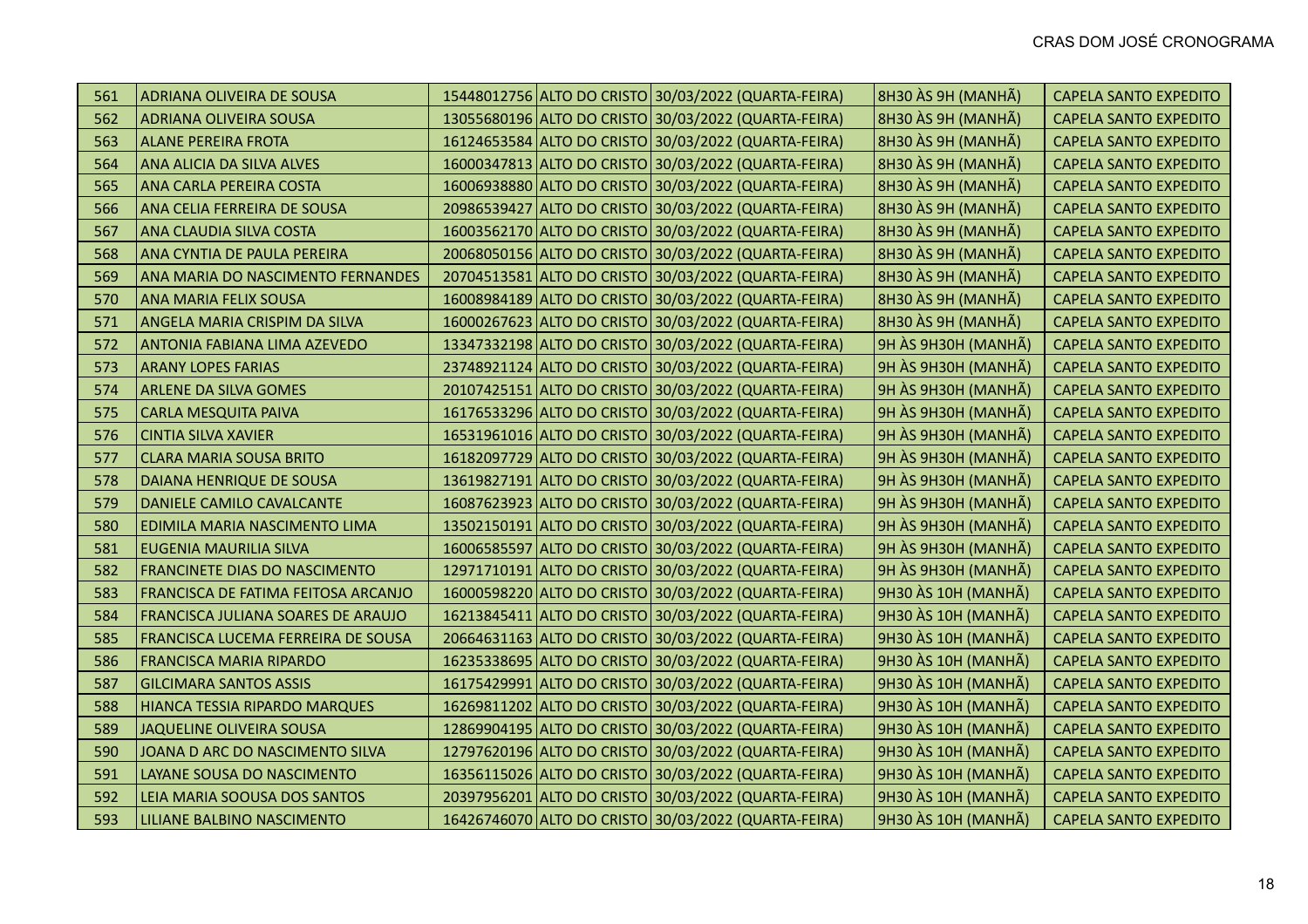| 594 | LUCIENE DO NASCIMENTO PAIVA           |  | 16356186586 ALTO DO CRISTO 30/03/2022 (QUARTA-FEIRA)     | 10H ÀS 10H30 (MANHÃ) | <b>CAPELA SANTO EXPEDITO</b> |
|-----|---------------------------------------|--|----------------------------------------------------------|----------------------|------------------------------|
| 595 | LUCIA DE FATIMA FERNANDES DE SOUSA    |  | 16391180068 ALTO DO CRISTO 30/03/2022 (QUARTA-FEIRA)     | 10H ÀS 10H30 (MANHÃ) | <b>CAPELA SANTO EXPEDITO</b> |
| 596 | MARIA DA CONCEICAO MAIA DA SILVA      |  | 16356410605 ALTO DO CRISTO 30/03/2022 (QUARTA-FEIRA)     | 10H ÀS 10H30 (MANHÃ) | <b>CAPELA SANTO EXPEDITO</b> |
| 597 | MARIA DE FATIMA BALTAZAR VIDAL        |  | 16356449862 ALTO DO CRISTO 30/03/2022 (QUARTA-FEIRA)     | 10H ÀS 10H30 (MANHÃ) | <b>CAPELA SANTO EXPEDITO</b> |
| 598 | MARIA DE FATIMA MARQUES DE PAULA      |  | 12162125937 ALTO DO CRISTO 30/03/2022 (QUARTA-FEIRA)     | 10H ÀS 10H30 (MANHÃ) | <b>CAPELA SANTO EXPEDITO</b> |
| 599 | <b>MARIA DIAS DO NASCIMENTO</b>       |  | 16356329727 ALTO DO CRISTO 30/03/2022 (QUARTA-FEIRA)     | 10H ÀS 10H30 (MANHÃ) | <b>CAPELA SANTO EXPEDITO</b> |
| 600 | <b>MARIA DO SOCORRO SILVA</b>         |  | 16427389727 ALTO DO CRISTO 30/03/2022 (QUARTA-FEIRA)     | 10H ÀS 10H30 (MANHÃ) | <b>CAPELA SANTO EXPEDITO</b> |
| 601 | <b>MARIA DO SOCORRO SILVA FELIX</b>   |  | 16355472909 ALTO DO CRISTO 30/03/2022 (QUARTA-FEIRA)     | 10H ÀS 10H30 (MANHÃ) | <b>CAPELA SANTO EXPEDITO</b> |
| 602 | <b>MARIA EDUARDA MENDES FERREIRA</b>  |  | 16517450115 ALTO DO CRISTO 30/03/2022 (QUARTA-FEIRA)     | 10H ÀS 10H30 (MANHÃ) | <b>CAPELA SANTO EXPEDITO</b> |
| 603 | MARIA HELENA SILVA PIRES              |  | 16356339463 ALTO DO CRISTO 30/03/2022 (QUARTA-FEIRA)     | 10H ÀS 10H30 (MANHÃ) | <b>CAPELA SANTO EXPEDITO</b> |
| 604 | MARIA IVONETE DO NASCIMENTO MARTINS   |  | 20107385915   ALTO DO CRISTO   30/03/2022 (QUARTA-FEIRA) | 10H ÀS 10H30 (MANHÃ) | <b>CAPELA SANTO EXPEDITO</b> |
| 605 | MARIA JOZILANE MENDES DO NASCIMENTO   |  | 13708908197 ALTO DO CRISTO 30/03/2022 (QUARTA-FEIRA)     | 10H30 ÀS 11H (MANHÃ) | <b>CAPELA SANTO EXPEDITO</b> |
| 606 | MARIA KELVIANA CRUZ CAVALCANTE        |  | 16078686063 ALTO DO CRISTO 30/03/2022 (QUARTA-FEIRA)     | 10H30 ÀS 11H (MANHÃ) | <b>CAPELA SANTO EXPEDITO</b> |
| 607 | MARIA ROSANGELA FERREIRA              |  | 20427840281 ALTO DO CRISTO 30/03/2022 (QUARTA-FEIRA)     | 10H30 ÀS 11H (MANHÃ) | <b>CAPELA SANTO EXPEDITO</b> |
| 608 | <b>RITA CAVALCANTE GOMES</b>          |  | 16602642627 ALTO DO CRISTO 30/03/2022 (QUARTA-FEIRA)     | 10H30 ÀS 11H (MANHÃ) | <b>CAPELA SANTO EXPEDITO</b> |
| 609 | RONIELE MAIA SILVA                    |  | 16531352257 ALTO DO CRISTO 30/03/2022 (QUARTA-FEIRA)     | 10H30 ÀS 11H (MANHÃ) | <b>CAPELA SANTO EXPEDITO</b> |
| 610 | ROSILANE MACARIO SILVA                |  | 16530559877 ALTO DO CRISTO 30/03/2022 (QUARTA-FEIRA)     | 10H30 ÀS 11H (MANHÃ) | <b>CAPELA SANTO EXPEDITO</b> |
| 611 | ROSILENE LEVINA DE FIGUEIREDO XAVIER  |  | 23732743736 ALTO DO CRISTO 30/03/2022 (QUARTA-FEIRA)     | 10H30 ÀS 11H (MANHÃ) | <b>CAPELA SANTO EXPEDITO</b> |
| 612 | ROZILENE LEANDRO DE OLIVEIRA          |  | 16563730869 ALTO DO CRISTO 30/03/2022 (QUARTA-FEIRA)     | 10H30 ÀS 11H (MANHÃ) | <b>CAPELA SANTO EXPEDITO</b> |
| 613 | SAMARA MENDES DA SILVA                |  | 16585079052 ALTO DO CRISTO 30/03/2022 (QUARTA-FEIRA)     | 10H30 ÀS 11H (MANHÃ) | <b>CAPELA SANTO EXPEDITO</b> |
| 614 | <b>STEFANI GOMES MOURA</b>            |  | 14170014193 ALTO DO CRISTO 30/03/2022 (QUARTA-FEIRA)     | 10H30 ÀS 11H (MANHÃ) | <b>CAPELA SANTO EXPEDITO</b> |
| 615 | <b>TERESINHA MENDES GOMES</b>         |  | 16078845870 ALTO DO CRISTO 30/03/2022 (QUARTA-FEIRA)     | 10H30 ÀS 11H (MANHÃ) | <b>CAPELA SANTO EXPEDITO</b> |
| 616 | <b>THAINARA BASILIO COSTA</b>         |  | 16576813903 ALTO DO CRISTO 30/03/2022 (QUARTA-FEIRA)     | 10H30 ÀS 11H (MANHÃ) | <b>CAPELA SANTO EXPEDITO</b> |
| 617 | <b>VERLANIA AMANDA GOMES DA SILVA</b> |  | 16525586187 ALTO DO CRISTO 30/03/2022 (QUARTA-FEIRA)     | 10H30 ÀS 11H (MANHÃ) | <b>CAPELA SANTO EXPEDITO</b> |
| 618 | CECILIA MARIA DA SILVA SOUSA          |  | 20107450199 DMINGOS OLIMP 30/03/2022 (QUARTA-FEIRA)      | 13H30 ÀS 14H (TARDE) | CRAS DOM JOSÉ                |
| 619 | EDINILSA DA SILVA SOUSA               |  | 16005663411 DMINGOS OLIMP 30/03/2022 (QUARTA-FEIRA)      | 13H30 AS 14H (TARDE) | CRAS DOM JOSÉ                |
| 620 | EVELINE DE MESQUITA SOUSA             |  | 20068047279 DMINGOS OLIMP 30/03/2022 (QUARTA-FEIRA)      | 13H30 ÀS 14H (TARDE) | CRAS DOM JOSÉ                |
| 621 | <b>FRANCISCA ARECILIA DE SOUSA</b>    |  | 16179288276 DMINGOS OLIMP 30/03/2022 (QUARTA-FEIRA)      | 13H30 AS 14H (TARDE) | CRAS DOM JOSÉ                |
| 622 | ILMA MARIA SILVA CATANHEDE NOGUEIRA   |  | 12921697191 DMINGOS OLIMP 30/03/2022 (QUARTA-FEIRA)      | 13H30 ÀS 14H (TARDE) | CRAS DOM JOSÉ                |
| 623 | <b>OLIVANEIDE GOMES MENDES</b>        |  | 13617217191 DMINGOS OLIMP 30/03/2022 (QUARTA-FEIRA)      | 13H30 AS 14H (TARDE) | CRAS DOM JOSÉ                |
| 624 | SILVIA CRISTINA DE SOUSA SAMPAIO      |  | 16573031688 DMINGOS OLIMP 30/03/2022 (QUARTA-FEIRA)      | 13H30 ÀS 14H (TARDE) | CRAS DOM JOSÉ                |
| 625 | DAIANE DA SILVA DE ARAUJO             |  | 20958315668   PADRE IBIAPINA   30/03/2022 (QUARTA-FEIRA) | 13H30 AS 14H (TARDE) | CRAS DOM JOSÉ                |
| 626 | <b>ELIS REGINA COSTA DE AMORIM</b>    |  | 13691178196   PADRE IBIAPINA   30/03/2022 (QUARTA-FEIRA) | 13H30 ÀS 14H (TARDE) | CRAS DOM JOSÉ                |